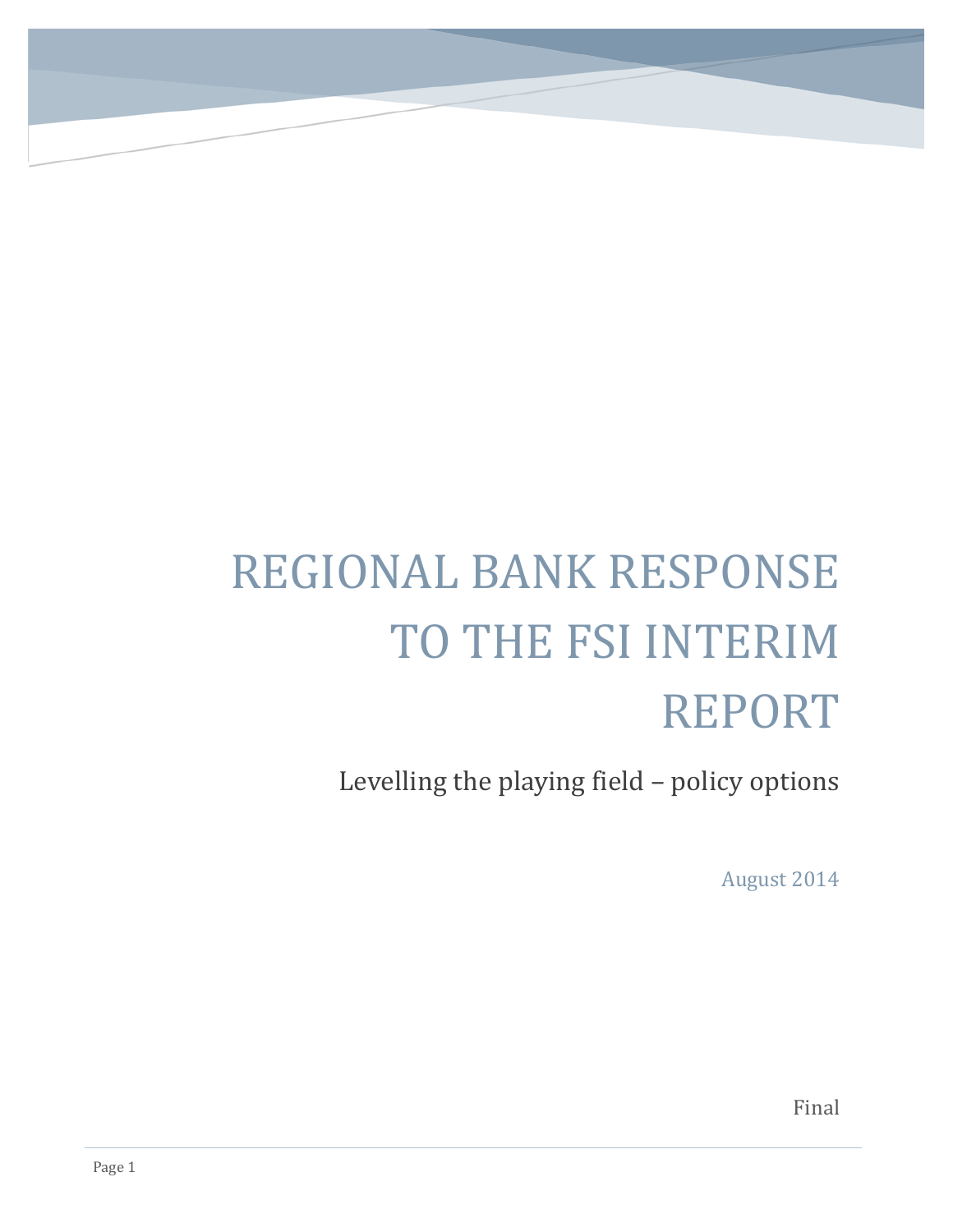## BACKGROUND AND EXECUTIVE SUMMARY

### Contents

| $\mathbf{2}$   |                                                                                   | 3              |
|----------------|-----------------------------------------------------------------------------------|----------------|
| 3 <sup>7</sup> |                                                                                   | $\overline{7}$ |
| 4              |                                                                                   | - 8            |
|                |                                                                                   | 12             |
| 6              |                                                                                   | 14             |
|                |                                                                                   | 19             |
| 8              | Appendix A: Framework for assessing policy options ______________________________ | 21             |
| 9              | Appendix B: Risk-weighting of housing – policy options discussion _______________ | 23             |
| 10             |                                                                                   |                |
| 11             |                                                                                   | 45             |
| 12             |                                                                                   | 49             |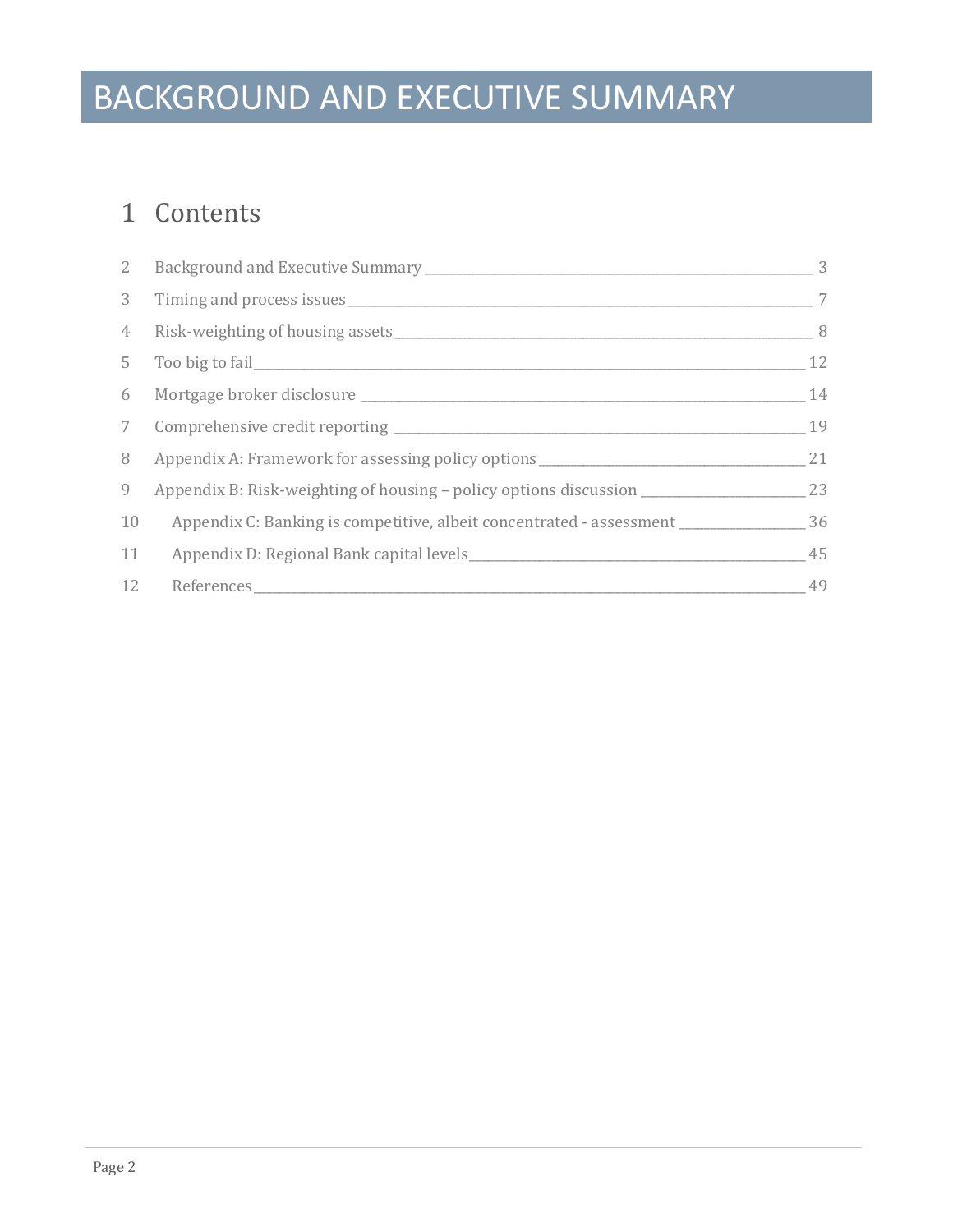### BACKGROUND AND EXECUTIVE SUMMARY

### <span id="page-2-0"></span>2 Background and Executive Summary

This submission is made on behalf of four Australian-owned Regional Banks: Bendigo and Adelaide Bank, BOQ, ME Bank and Suncorp Bank.

The Regional Banks commend the approach adopted by the Panel and welcome the opportunity to respond to the observations and policy options detailed in the Interim Report of the Financial System Inquiry (FSI).

The Regional Banks agree the financial system has generally performed well in meeting the financial needs of Australians and facilitating productivity and economic growth. Equally, we agree there is no room for complacency and that the Inquiry must be forward looking when making recommendations.

The Inquiry observed that the banking sector is competitive, albeit concentrated. It observed further that some aspects of the banking sector are not competitively neutral. The Regional Banks contend that a healthy, multi-tiered banking system is essential to guarantee Australian consumers and businesses will be able to access innovative and better value financial products and services into the future. This is not guaranteed unless the prudential and regulatory framework incorporates the principle of competitive neutrality.

Balancing domestic policy objectives within a global framework is particularly challenging. The Interim Report identified components of the banking system that limit the capacity of Regional Banks to compete on a level playing field. The specific issues the Regional Banks seek to address in this response to the Interim Report are:

- 1. In contrast to previous financial system inquiries, the Regional Banks request the FSI not only identify a list of policy changes and principles but additionally include guidance on priorities and optimal implementation time-frames.
- 2. A more risk-reflective system of setting regulatory capital for housing loan assets. We welcome the FSI Interim Report observation that the current system is not competitively neutral and believe a relatively small change to the current approach can deliver material benefits in terms of competition;
- 3. Establish a more efficient and staged process to assist Regional Banks to achieve accreditation under the 'advanced' capital framework, particularly in relation to housing;
- 4. Addressing the funding cost advantage for banks deemed 'too big to fail' (TBTF);
- 5. Improving the disclosure arrangement for mortgage brokers to ensure customers of brokers are fully aware of a broker's ownership structure and potential conflicts of interest;
- 6. Lowering information asymmetries through an improved system of collecting important financial data relating to credit histories of bank customers (known as Comprehensive Credit Reporting); and

The common theme of the above is to promote competitive neutrality in Australian banking and meet the overall objective of fostering a healthy, multi-tiered banking system.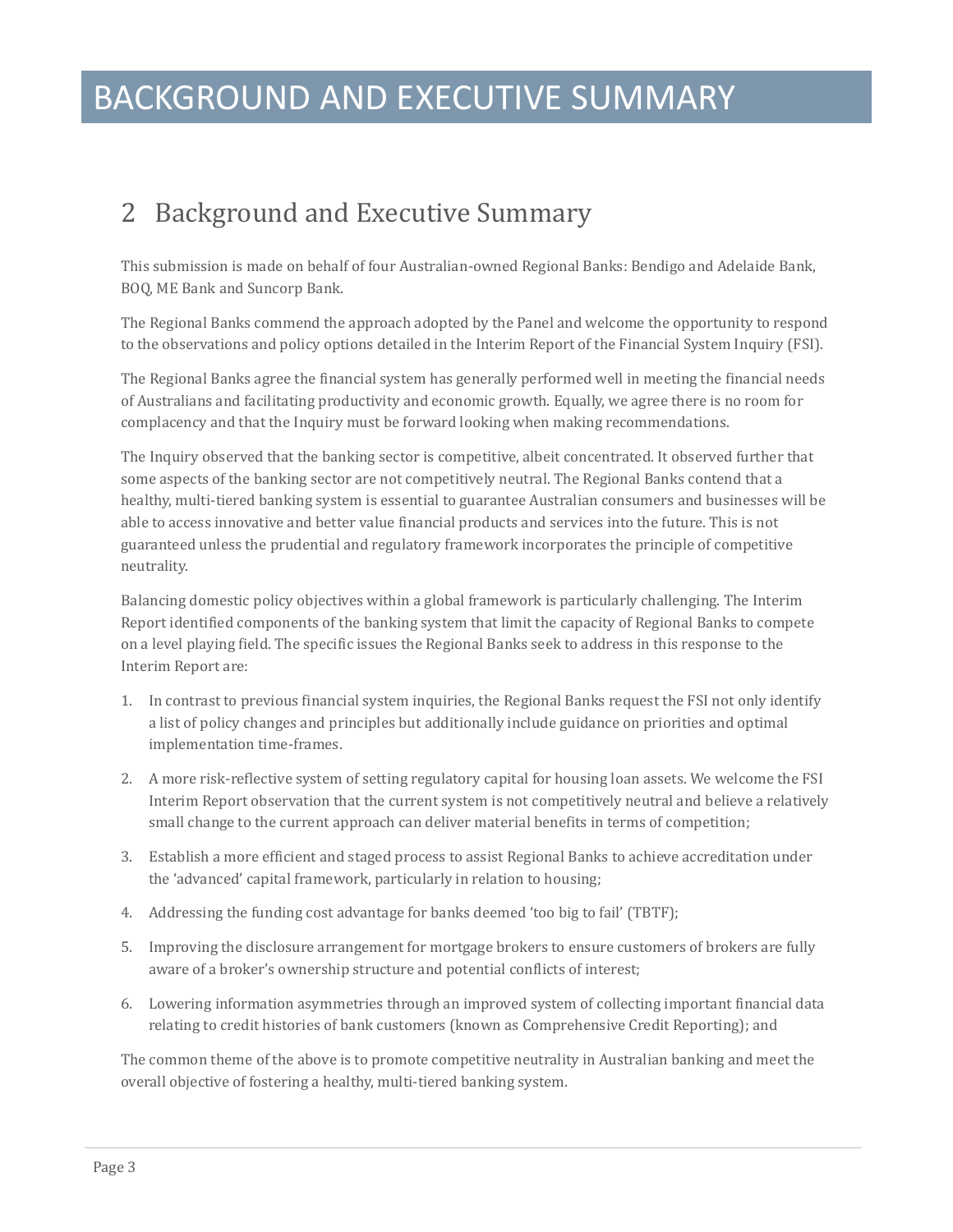#### **2.1.1 Regulatory capital**

A major recommendation of this submission is for the system of setting regulatory capital to be modified slightly to better reflect fundamental risk in the system and promote competitive neutrality. Currently, the Major Banks are able to hold relatively lower amounts of capital against low-risk housing loans. This is inhibiting smaller banks in competing for customers at the same price in low-risk housing categories and, as a consequence, is a source of risk to competition.

By extending the current 'standardised' system of risk weight tiers to include one additional 20% tier, the system can become more competitively neutral without additional risk. The benefits of this policy initiative will be to foster genuine competition in the low-risk housing finance market with a long-term benefit of increased pricing tension and better value for customers. Lower risk weights would lead to better pricing for risk and greater access for those requiring credit.

The Regional Banks also support the option of assisting ADIs in attaining accreditation. A number of Regional Banks are in the process of seeking advanced accreditation but the process has proven protracted and inefficient. It is recommended that the Australian Prudential Regulation Authority (APRA) engage more fully to accelerate the process.

Access to APRA's various risk units along the path to accreditation provides a more efficient process rather than reviewing the risk framework in its entirety when an application is submitted. The purpose is to ensure questions by banks are promptly answered and that information on best-practice methods is shared. The Regional Banks plan to approach APRA with a formal proposal for how such an approach could work.

APRA could also assist Regional Banks in achieving advanced status by implementing a staged approach, to enable standardised banks to achieve accreditation progressively across their respective portfolios and operations, i.e. decoupling market, operational and credit risk models to support standardised banks to achieve advanced would be a practical and sensible solution. This is not out of step with international precedent. The logical place to start is housing loans as it is a core business of regional banks and the risk is well understood by them. Additionally, as a result of the analytics that major banks apply to 85% of the market, regional bank models can be easily validated.

#### **2.1.2 Too big to fail**

The Regional Banks see both advantages and costs associated with most of the options outlined in the Interim Report to address TBTF. On this basis, we are not recommending any particular initiative to address TBTF. The primary issue for Regional Banks is that banks deemed systemically important receive a significant funding and pricing advantage from the implied Government guarantee. TBTF is a clear market failure which has real consequences for competitive neutrality and taxpayers.

<span id="page-3-0"></span>The large banks receive a two notch rating upgrade due to implicit Government support which gives them a funding and cost advantage. The IMF estimate the on-going funding cost advantage to be in the order of 25 basis points. Using this estimate, the implicit taxpayer subsidy to the Major Bank's – just on their rated debt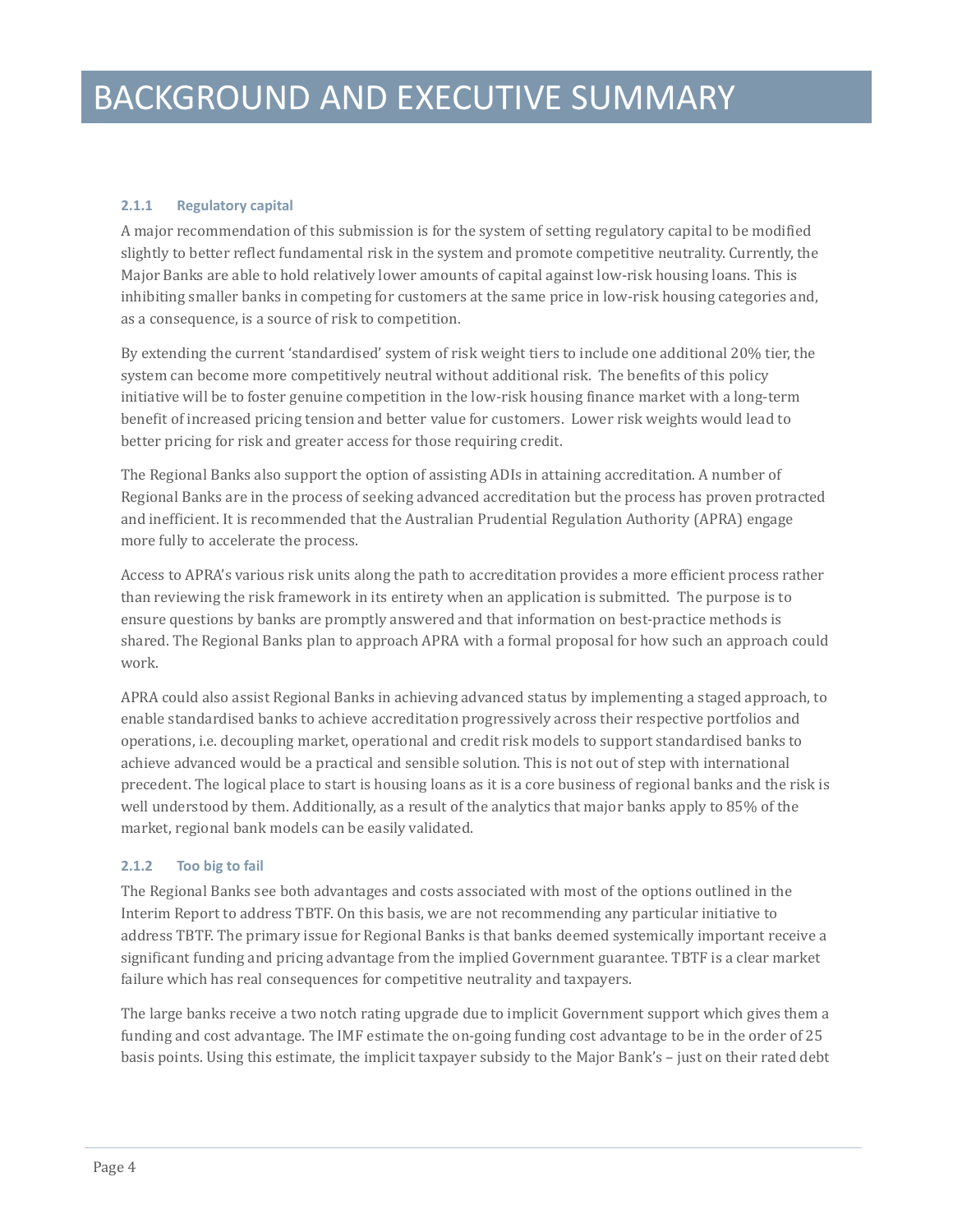### BACKGROUND AND EXECUTIVE SUMMARY

programs - is in the order of \$2 billion per year. Finding a clean solution to this problem has proven difficult, but a strong case remains to continue efforts to do so.

The Regional Banks believe the international framework, including through the G20, provides a possible approach to addressing the TBTF problem for Australia's D-SIBs (Domestic Systemically Important Banks). The benefit of applying this framework is that it will be in international alignment.

The Regional Banks submit that TBTF is a market failure and that the market failure must be addressed directly with a determination to ensure that the funding cost disparity between TBTF and non-TBTF institutions is eliminated and non-TBTFs do not bear higher costs as a consequence.

#### **2.1.3 Mortgage broker disclosure**

The premise of a mortgage broker is that a consumer can receive an objective and independent assessment of what is the best housing loan available for their needs. Repaying a housing loan is probably the largest financial commitment a household will ever make, and any compromise in terms of the most suitable loan has financial implications. The Regional Banks recommend more transparency and that better disclosure be introduced to ensure consumers understand the level of independence of mortgage brokers. Borrowers should know if their broker is owned by a product provider and arguably there should be a specific and additional pre-sale disclosure required in the product offered.

#### **2.1.4 'Competitive, albeit concentrated'**

While an observation in the Interim Report was that the banking system is 'competitive, albeit concentrated', the Regional Banks believe this statement does not give enough consideration to the likely future state of competition given the current inequalities that exist in the market. The large gap that exists between the profitability of the Major Banks and all other deposit-taking institutions most visibly represents the lack of competitive equality in the banking system today. The Regional Banks believe there is some urgency required in implementing the above mentioned policy changes to materially reduce this gap.

With sensible policy changes flowing from the FSI, the Regional Banks are confident the future for customers will be positive. A healthy, multi-tiered banking system will ensure consumers retain choice and providers will continue to innovate and serve their communities.

#### **2.1.5 Policy principles & policy assessment framework**

The Regional Banks understand the nature of a major financial system inquiry must ultimately result in a series of proposed policy 'principles' rather than a list of specific regulatory changes. Policy principles have the virtue of remaining relevant as the environment changes, such as technology improvements, changing consumer choices and changes to the system's structure.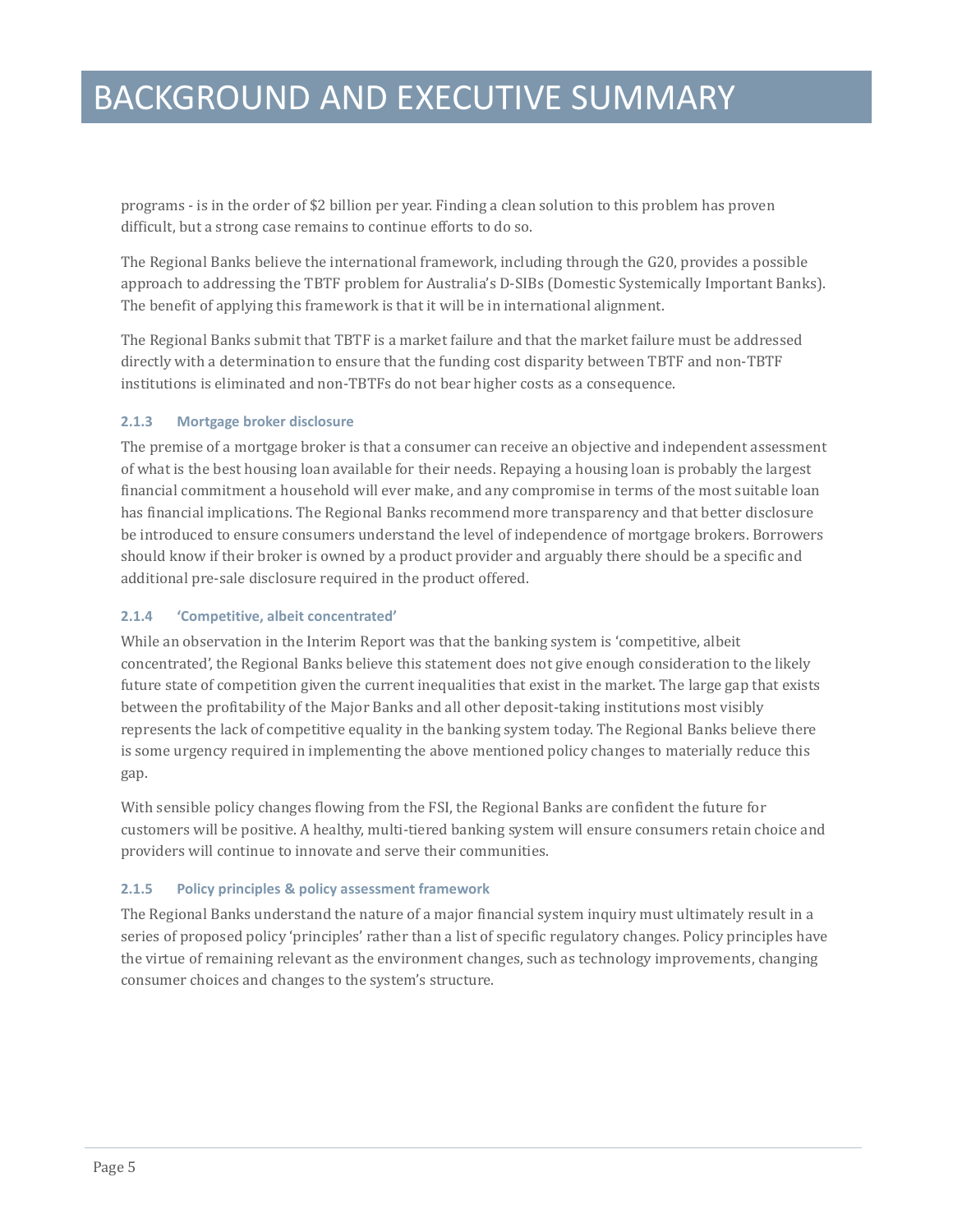### BACKGROUND AND EXECUTIVE SUMMARY

Appendix A of this submission details a set of policy principles could be used to guide policy makers in choosing solutions to identified problems. These are:

- International integration and regulatory alignment, with appropriate local adjustments
- Competitive neutrality
- Financial stability
- Macro-economic growth
- Dynamic efficiency and innovation

The core message of the Regional Bank submission is the promotion of the principle of competitive neutrality. Australia's long history of financial stability enables a greater focus on ensuring the system remains dynamic long term with consumers benefiting from a healthy, multi-tiered system.

The recommendations in this submission can be grouped under this key principle:

• Competitive neutrality must be given greater prominence in the regulation of Australian banking, including through changes to prudential regulation (particularly risk-weighting), removal of implicit support for certain categories of institution, disclosure of financial products, information dissemination to the market, and payment systems.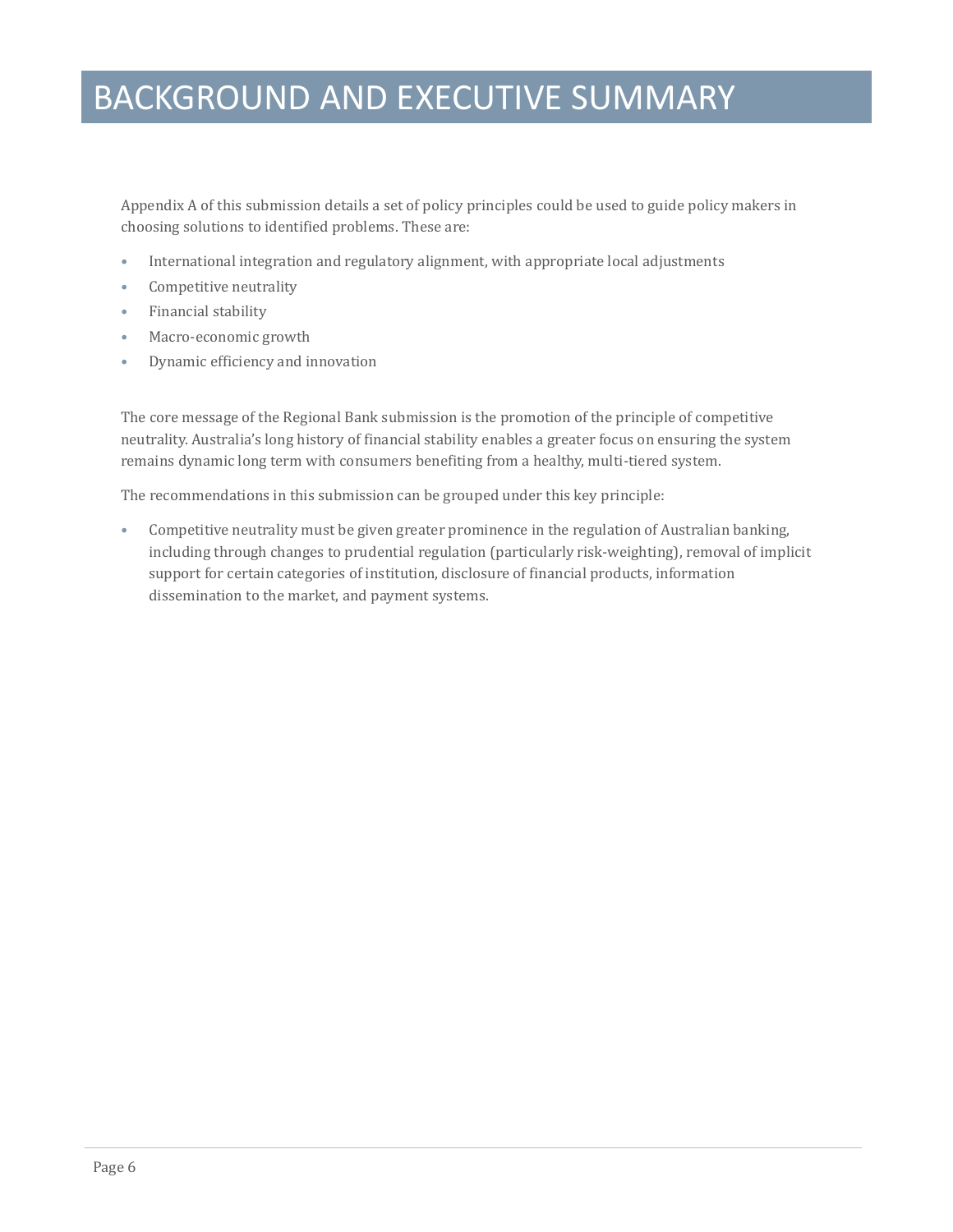### <span id="page-6-0"></span>3 Timing and process issues

The Regional Banks recommend that the Inquiry's final recommendations include clear guidance on priority issues and also outline time frames in which policy recommendations should be introduced. The Regional Banks are concerned that any FSI recommendations to improve the financial system, particularly in relation to competition, may be undermined through a protracted implementation process. This risk is even greater today than in previous inquiries given the increasing internationalization of regulatory rules.

Previous inquiries reveal the very long time-frames in which endorsed recommendations can often take to implement. For example, the 1979 Campbell Report recommended the entry of foreign banks in Australia to provide additional competition to domestic banks. It took six years before the Government implemented this policy, with the first foreign bank commencing operations in late 1985.

In March 1997, the Wallis Report recommended a single licensing and disclosure regime for financial market participants. This was not achieved until seven years later (March 2004), when the FSRA regime became fully operational (Segal, 2002).

Given the rate of consolidation and concentration that has arisen in banking since 2008, the Regional Banks believe there is some urgency in establishing competitively neutral regulations. It is recommended that improvements to the system of risk-weighting housing loans be achieved by mid-2015.

By identifying priority reform areas and maximum implementation time-frames, the FSI will give the Government some target dates and increase accountability for the costs of failing to implement key reforms.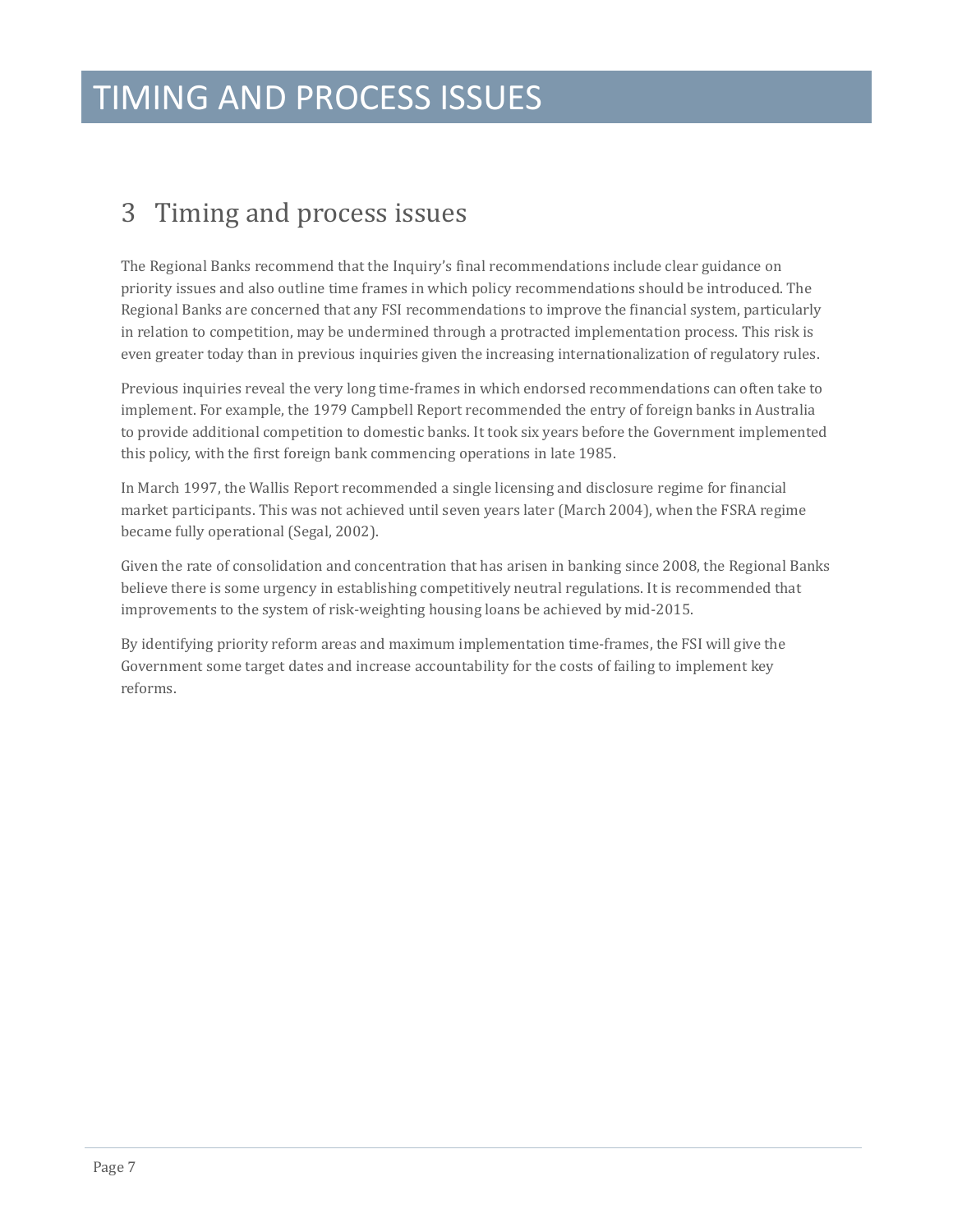### RISK-WEIGHTING OF HOUSING ASSETS

### <span id="page-7-0"></span>4 Risk-weighting of housing assets

The R[eg](#page-3-0)ional Banks fully endorse the Interim Report's observation that the system of setting regulatory  $c$ apital<sup>1</sup> in Australia is not competitively neutral.

The FSI Interim Report offered six options to address the problem:

- a. No change;
- b. Assist ADIs that are not accredited to use IRB models in attaining IRB accreditation;
- c. Increase minimum IRB risk-weights;
- d. Introduce a tiered system of standardised risk-weights for mortgages;
- e. Lower standardised risk-weights for mortgages;
- f. Allowing smaller ADIs to adopt IRB modelling for mortgages only;

The Regional Banks recommend a combination of options to address the lack of competitive neutrality. We note these options are not mutually exclusive, but the focus of this submission is on options (b) and (d).

A primary recommendation of the Regional Banks is to extend the existing system of tiered standardised risk-weights for mortgages. In the standardised approach, the current risk-weight tiers are: 35% (minimum), 50%, 75% and 100%, the applicable risk-weight depends upon various loan characteristics and use of lenders mortgage insurance (LMI).

The Regional Banks recommend a simple change to the current structure by adding a further 20% 'tier' for low risk loans where the risk of actual loss justifies a lower capital treatment than the current 35% minimum. Low risk housing loans are defined as those loans where the loan-to-value ratio (LVR) is below 80%, the borrower has a pay as you go (PAYG) income stream, and the loan is a standard principal and interest loan. It is in this low-risk end of the market where the differences in capital treatment between 'advanced' and 'standardised' approaches is unsustainably large and creating a lack of competitive neutrality.

On average, the Major Banks through their advanced accreditation status are able to generate risk-weights of 18%, compared to Regional Banks where the average risk weight is 39%. This is a significant difference resulting in the Major Banks having a significant advantage in pricing housing loans. But the average comparison masks some very large disparities in risk-weighting at the low-risk end of the housing finance market. A simple example illustrates why a lower risk-weight tier in the standardised approach is needed.

The Commonwealth Bank's<sup>[2](#page-7-1)</sup> Pillar III report shows that 29% of its \$341 billion housing mortgage portfolio is risk-weighted at just 2.9%. This risk-weight translates into a requirement that the bank holds only

<span id="page-7-2"></span><span id="page-7-1"></span>j <sup>1</sup> Regulatory capital is the minimum amount of loss absorbing liabilities required by the Australian Prudential Regulatory Authority (APRA). There are two approaches available to estimate this minimum level, one known as 'standardised' and the other is 'advanced'. If accredited, the 'advanced' approach enables banks (currently the Major Banks + Macquarie) to estimate key portfolio risk variables and use those to feed into the minimum capital calculation. For all other banks, the standardised approach is used which is a regulator prescribed approach.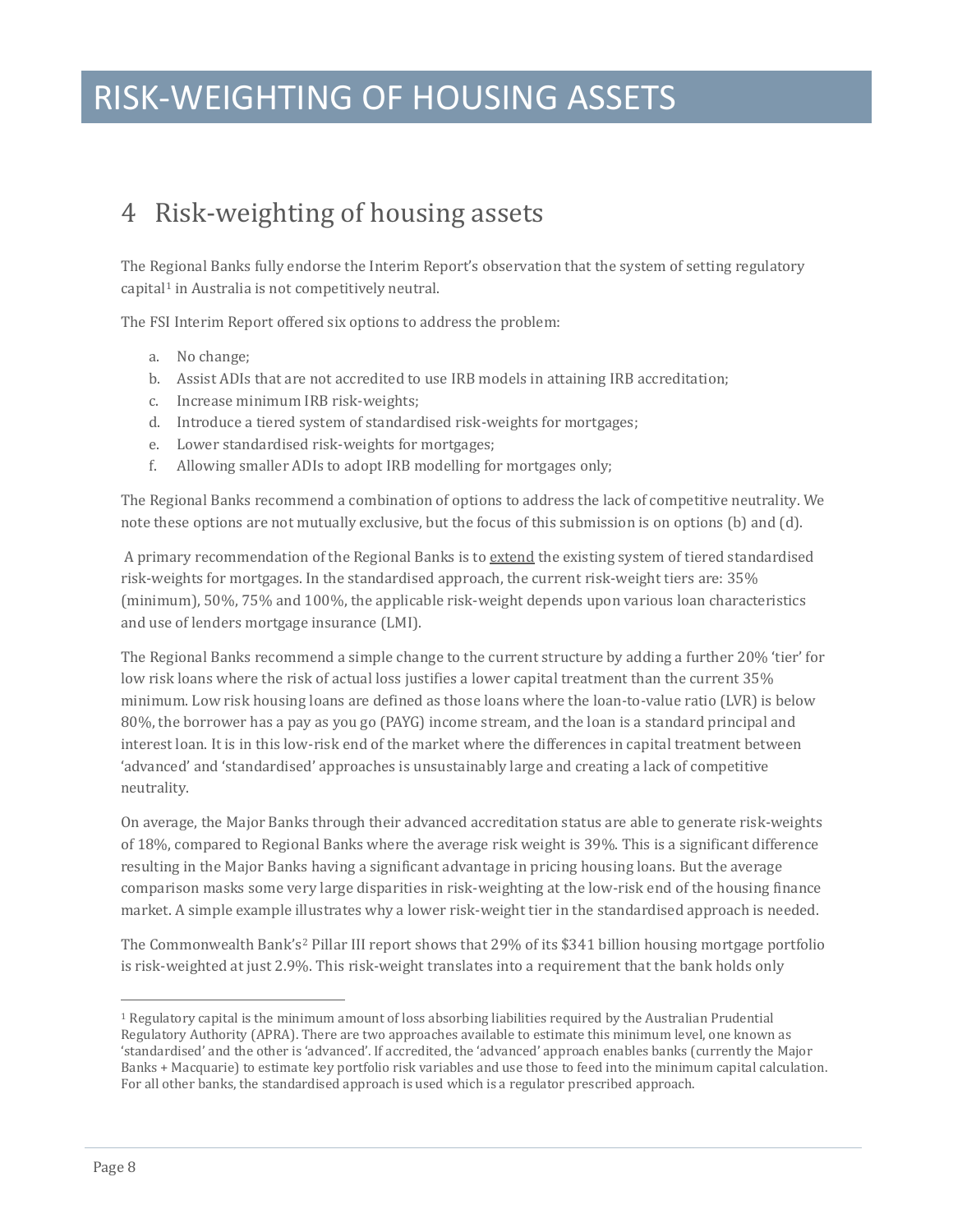### RISK-WEIGHTING OF HOUSING ASSETS

around 26 cents in equity against every \$100 in loans. In contrast, a Regional Bank with exactly the same loan portfolio, would have to hold around \$3.15 per \$100 of loans.

In other words, the Major Banks are able to achieve much higher leverage on their low-risk housing loan assets. In this example, the Commonwealth Bank's leverage is in the order of 380% compared to a Regional Bank's maximum leverage of 31%. This disparity in leverage is at the core of the competitive inequality because it affords the Major Banks strong market pricing power. While margins on housing loans across the industry are broadly comparable, this translates to a significant higher return on equity (ROE) for banks accredited under the advanced approach given the same risk.

To see this, it is necessary to understand how banks price their loans. At a minimum, the interest rate charged to borrowers must cover the costs of supplying that loan. This will include the costs of securing deposits or other debt funding, the cost of provisioning for any expected losses, the cost of processing the loan documentation, and the costs of origination such as marketing and broker commissions.

All banks must cover these costs. On top of these costs, a bank will apply an additional interest rate margin to cover the cost of equity capital – to generate shareholder returns. This margin is typically calculated to achieve a targeted level of profit, most commonly return on equity (ROE). ROE is defined as net profit after tax (NPAT) divided by equity.

Given this disparity in profitability for low-risk mortgages, it is very difficult for a Regional Bank to compete at the same price. To compete on price, Regional Banks need to accept a lower ROE, which in some cases would fall well short of shareholder expectations.

The inclusion of a 20% risk-weight tier in the standardised approach is aimed at addressing this significant gap and improving the risk sensitivity of regulatory capital more generally. The 20% tier is the precise risk weight advocated by APRA in 2001 to the Basel Committee, although APRA's recommended 20% minimum risk weight was to apply to all standardised loans, not just the loans under 80% LVR as advocated by the Regional Banks in this submission. In this sense, the Regional Banks are advocating a more conservative position than what APRA held 2001.

The benefits of this policy initiative will be to foster genuine competition in the low-risk housing finance market with a long-term benefit of increased choice and better value for customers.

The simple change to the tiered structure of the current standardised approach is represented in the Figure 4.1 below with red bracketed numbers.

j

<sup>2</sup> The example is based on Commonwealth Bank's Pillar III reported numbers, but the general result is consistent across all the four Major Banks.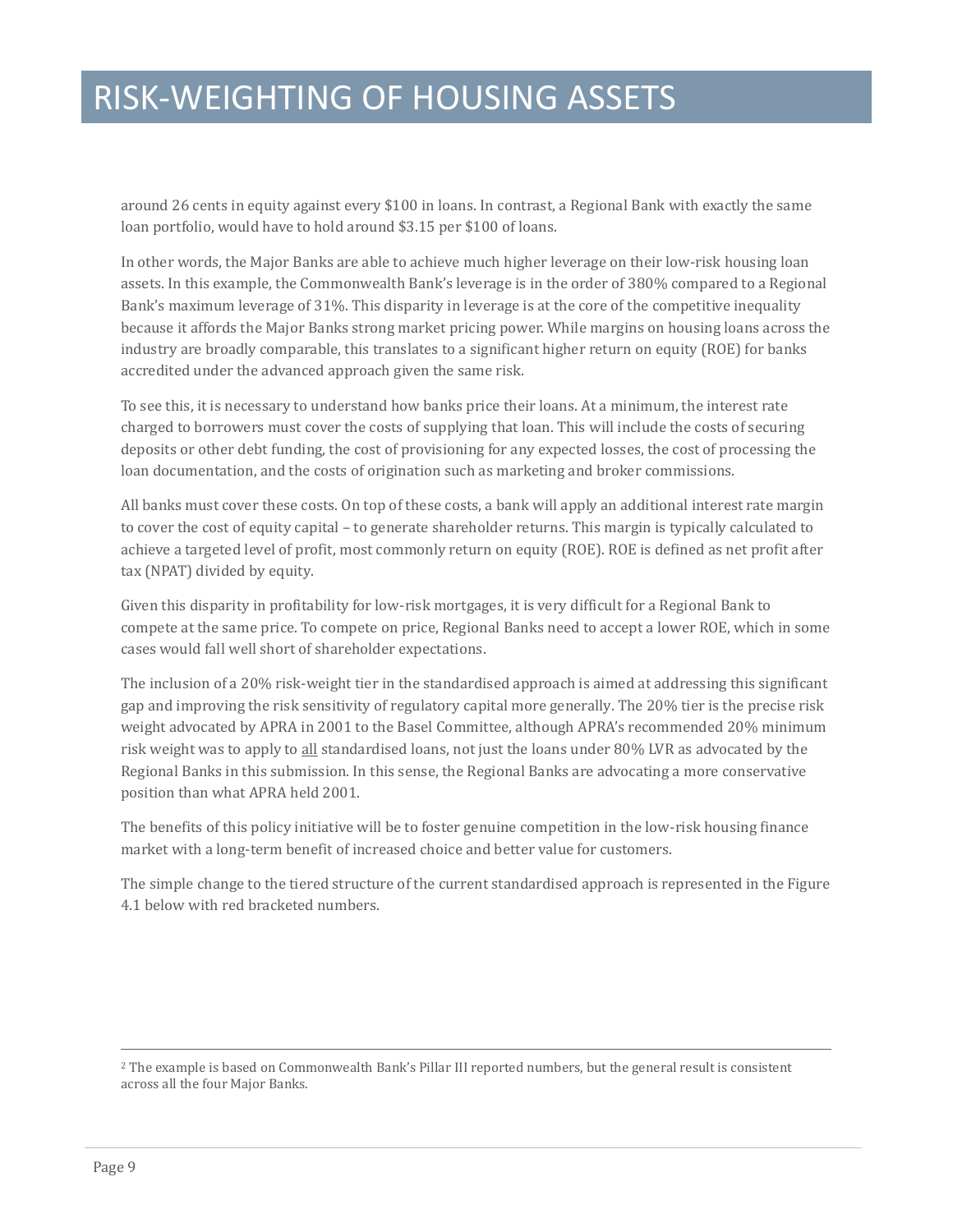### RISK-WEIGHTING OF HOUSING ASSETS

| LVR(%)        | <b>Standard eligible mortgages</b>     |                                                                                       | Non-standard eligible mortgages        |                                                                                       |  |
|---------------|----------------------------------------|---------------------------------------------------------------------------------------|----------------------------------------|---------------------------------------------------------------------------------------|--|
|               | Risk-weight (no<br>mortgage insurance) | Risk-weight (with at<br>least 40% of the<br>mortgage insured by<br>an acceptable LMI) | Risk-weight (no<br>mortgage insurance) | Risk-weight (with at<br>least 40% of the<br>mortgage insured by<br>an acceptable LMI) |  |
|               | %                                      | $\%$                                                                                  | %                                      | %                                                                                     |  |
| $0 - 60$      | 35(20)                                 | 35(20)                                                                                | 50                                     | 35                                                                                    |  |
| $60.01 - 80$  | 35(20)                                 | 35(20)                                                                                | 75                                     | 50                                                                                    |  |
| $80.01 - 90$  | 50                                     | 35                                                                                    | 100                                    | 75                                                                                    |  |
| $90.01 - 100$ | 75                                     | 50                                                                                    | 100                                    | 75                                                                                    |  |
| 100<br>100.01 |                                        | 75                                                                                    | 100                                    | 100                                                                                   |  |

#### FIGURE 4.1 MORTGAGE RISK-WEIGHTS – STANDARDISED APPROACH WITH NEW 20% TIER

Further information and discussion is included in Appendix B.

#### **4.1.1 Argument that introducing a 20% tier will fuel house prices**

One argument against an additional lower 'tier' in the standardized approach is that it might encourage more lending into housing and fuel house prices.

We estimate that including a 20% tier in the standardised approach would only impact marginally given that 80% of loans are held by the Major Banks and 5% are securitized. Also, the Regional Bank proposal is that a 20% risk-weight should only apply to low-risk loans, not any loans above 80% LVR. This further reduces the proportion of loans to which it would apply.

Reducing the capital gap between 'standardised' and 'advanced' banks will improve competition in this market, potentially reduce margins, and lead to a greater incentive for Major Banks to invest in business lending. Although not possible to prove that a future scenario will play out, the Regional Banks believe a closing in the capital gap will improve incentives for the supply of SME finance. Regional Banks will have some capital freed up and the Major Banks profit incentives in housing will decline, which is positive for alternative asset classes.

#### **4.1.2 Alternative is to increase the risk-weighting of AIRB**

An alternative approach to restore competitive neutrality is for the risk-weights estimated by the Major Banks (AIRB banks) to be increased through the use of a minimum 'floor' or some tweaking of the model input parameters. The Regional Banks have not analysed the robustness of the AIRB approach, the primary concern of the Regional Banks is the unsustainable gap between risk-weights and associated capital outcomes.

We note, however, there is considerable international concern with the advanced approach to setting capital and the Basel Committee is undertaking a comprehensive review. Given the long time-frames and uncertain outcomes involved in making rule changes at the international level, the Regional Banks believe a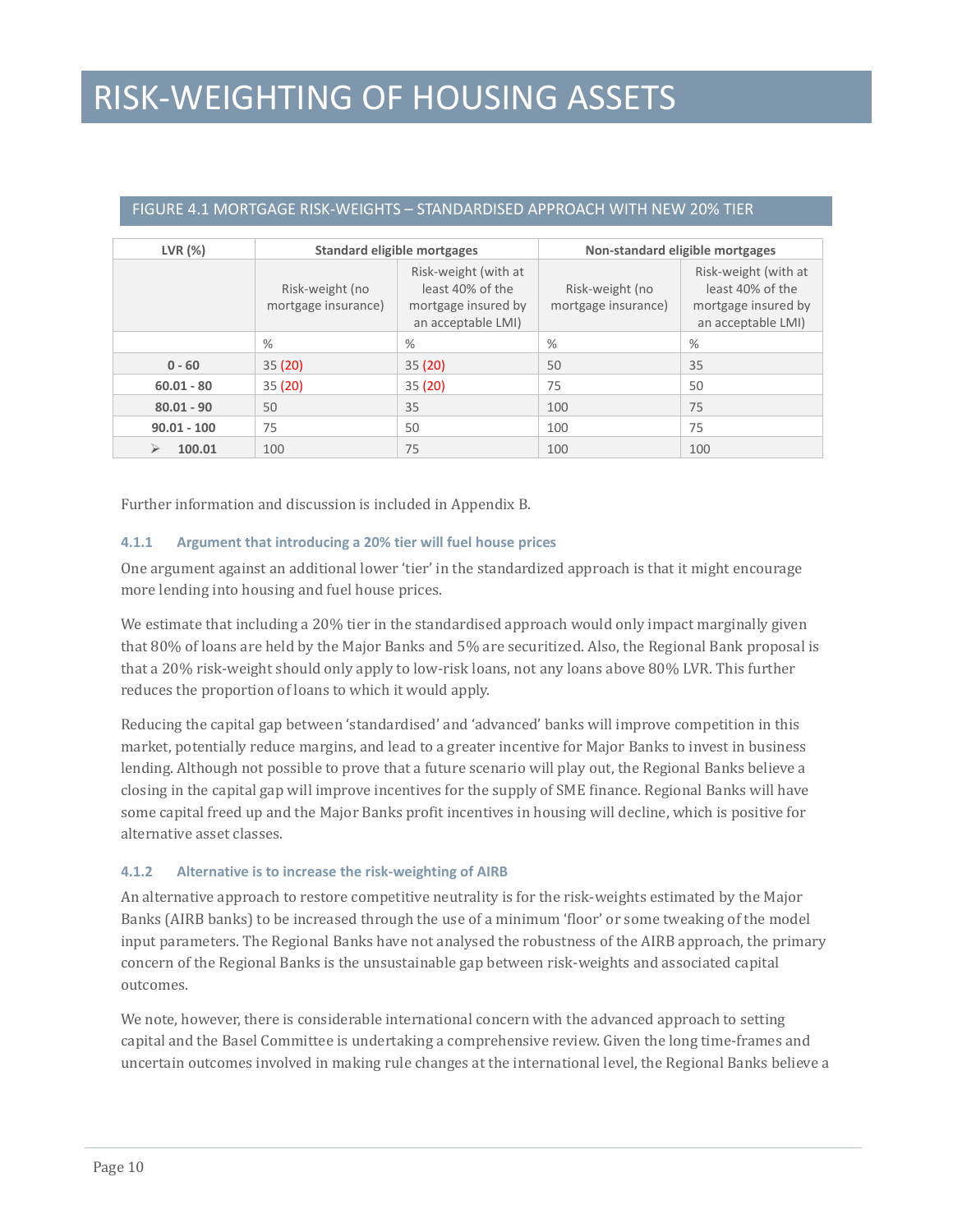closing of the risk-weighting gap through changes to international rules is unlikely to happen within an appropriate time-frame.

#### **4.1.3 Assist ADIs to attain IRB accreditation**

The Regional Banks also support the option of assisting ADIs that are not accredited to attain accreditation. A number of Regional Banks are in the process of seeking advanced accreditation but the process has proven protracted and inefficient. It is recommended that the Australian Prudential Regulation Authority (APRA) engage more fully during the process. Access to the various risk units along the path to accreditation provides a more efficient process rather than reviewing the risk framework in its entirety when an application is submitted. The purpose is to ensure questions by banks are promptly answered and that there is sharing of information on best-practice methods. The Regional Banks plan to approach APRA with a formal proposal for how such an approach could work.

APRA could also assist Regional Banks in achieving advanced status by implementing a staged approach, to enable standardised banks to achieve accreditation progressively across their respective portfolios and operations, i.e. decoupling market, operational and credit risk models to support standardised banks to achieve advanced would be a practical and sensible solution. This is not out of step with international precedent. The logical place to start is housing loans as it is a core business of regional banks and the risk is well understood.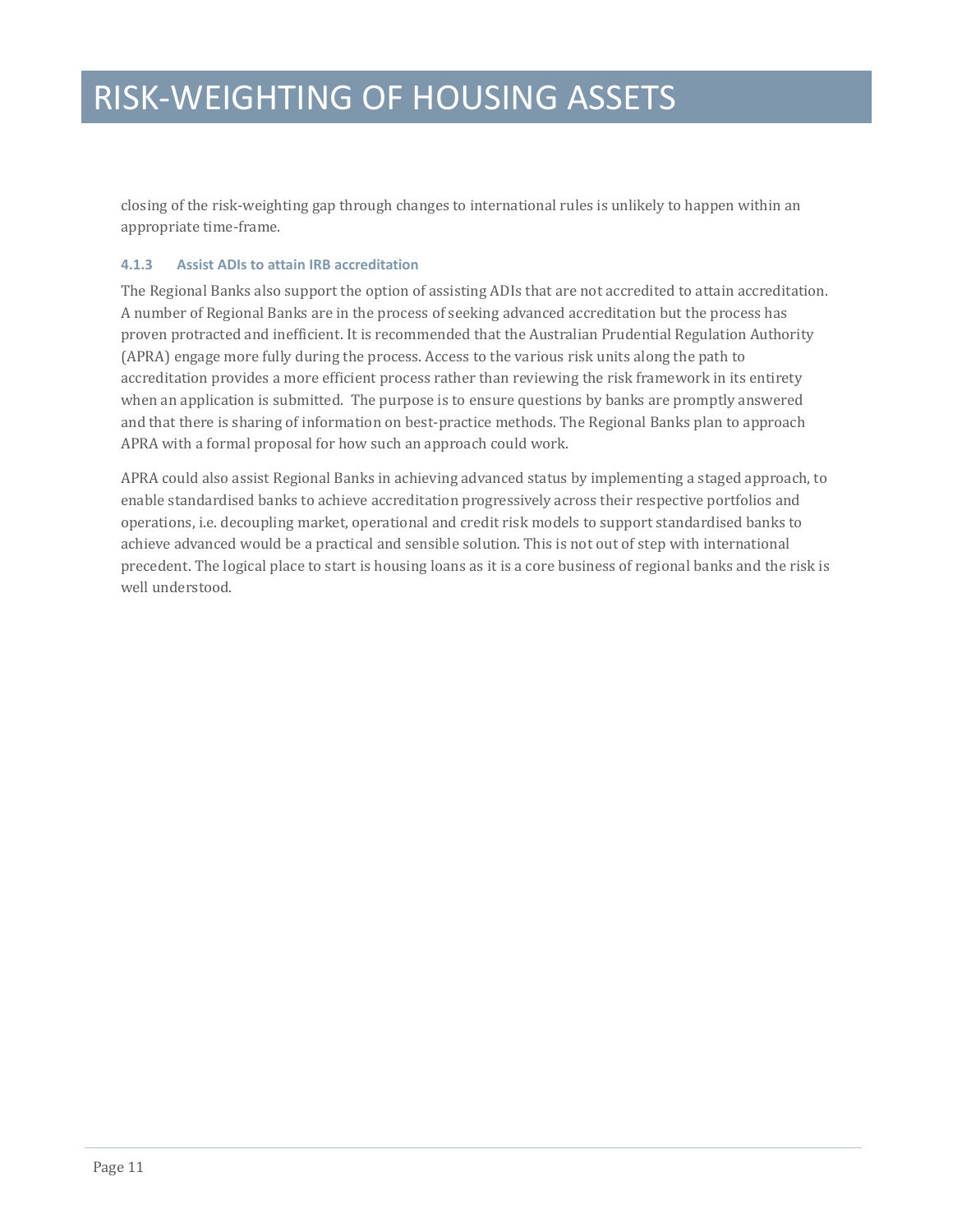### TOO BIG TO FAIL

### <span id="page-11-0"></span>5 Too big to fail

Regional Banks agree strongly with the Interim Report identification of a funding cost advantage for TBTF institutions and endorse the observation in the FSI Interim Report that significant Government actions in a number of countries, in response to the GFC, including Australia, entrenched perceptions that some institutions are too-big-to-fail (TBTF). The Regional Banks also agree that these perceptions can be reduced by making it more credible to resolve these institutions without recourse to Government/ taxpayer support.

The FSI Interim Report offered seven potential options:

- a. No change to existing approach;
- a. Increase the ability to impose losses on creditors of a financial institution in the event of its failure;
- b. Strengthen the regulators' resolution power for financial institutions;
- c. Invest more in pre-planning and pre-positioning for financial failure;
- d. Further increase capital requirements on financial institutions considered to be systemically important domestically;
- e. Modify the Financial Claims Scheme (FCS), possibly including simplification, lowering the insured threshold, or introducing an ex ante fee; and
- f. Ring-fencing critical bank functions, such as retail activities.

The Regional Banks see both advantages and costs associated with each one the options outlined above. On this basis, we are not recommending any particular initiative to address TBTF. The primary issue for Regional Banks is that banks deemed systemically important receive a significant funding and pricing advantage from the implied Government guarantee.

The large banks receive a two notch rating upgrade due to implicit Government support which gives them a funding and cost advantage. The IMF estimate the on-going funding cost advantage to be in the order of 25 basis points. Using this estimate, the implicit taxpayer subsidy to the Major Bank's – just on their rated debt programs - is in the order of \$2 billion per year. Finding a clean solution to this problem has proven difficult, but a strong case remains to continue efforts to do so.

In the interests of competitive neutrality, the funding cost advantage to Major Banks needs to be addressed. Aside from the proposed changes to the FCS, the options outlined in the Interim Report to address TBTF have the potential to help address the funding cost differential between the D-SIBs and those that do not enjoy implied support.

Increasing capital charges on D-SIBs is a more direct means of addressing the funding cost gap. Currently APRA has imposed a 1% higher loss absorbency (HLA) on D-SIBs to reduce the probability of failure further and, therefore, make it less likely that taxpayer's will be called on to bail out a large bank. If the HLA is increased, this may have some impact on closing the gap as it may increase the average level of major bank funding costs.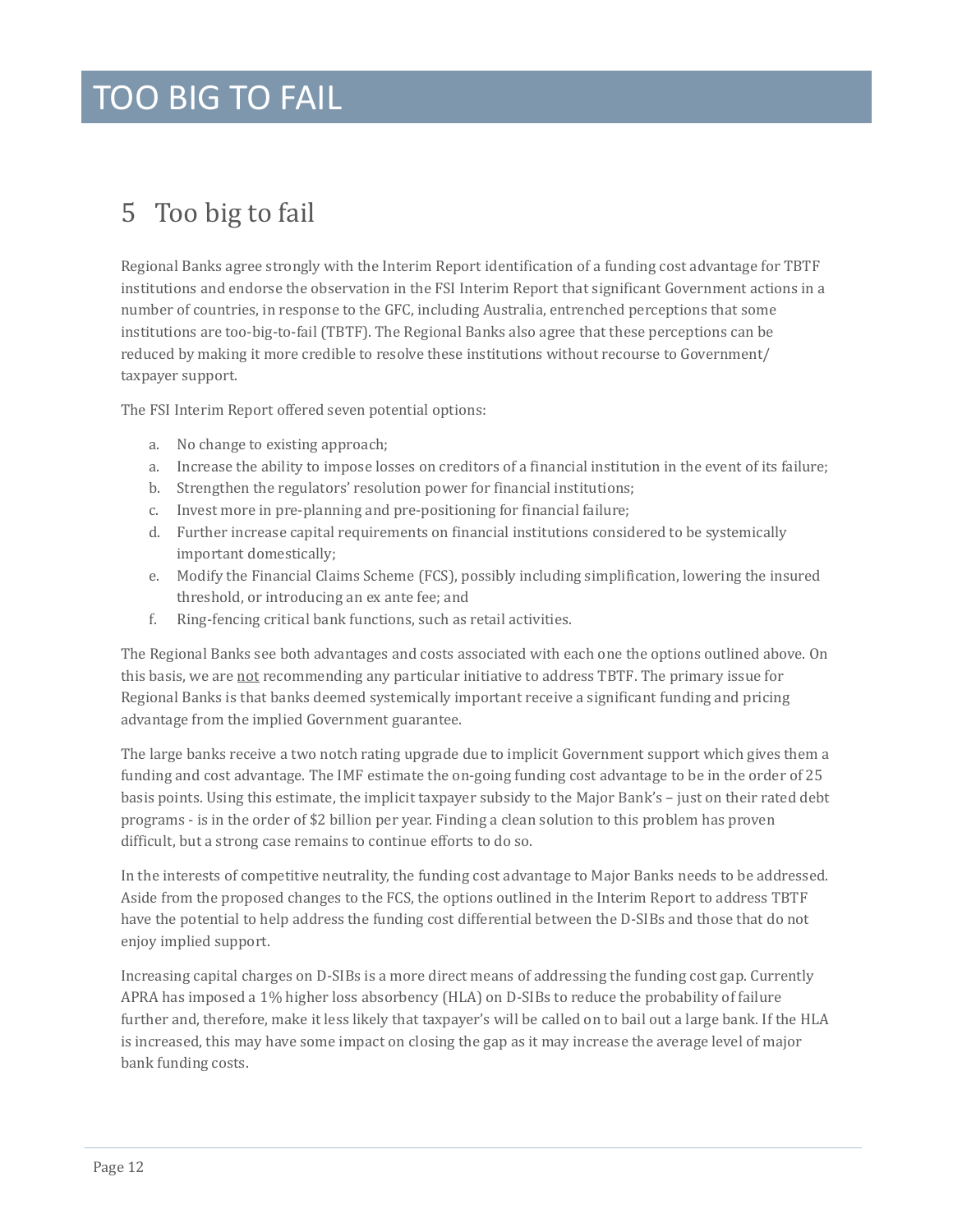### TOO BIG TO FAIL

The D-SIB levy should be set at a level that eliminates the funding advantage brought about by the 2 notch upgrade.

The FSI Interim Report also raises the potential of changing the Financial Claims Scheme (FCS) to help address TBTF. The Regional Banks support the insurance coverage limit of \$250k and the current funding model. The foreshadowed changes will not reduce the funding gap between TBTF and other banks. While TBTF exists, the scheme should remain as currently structured. If the scheme is to be modified, the Regional Banks support the Treasury model where[by](#page-7-2) a tiered approach to setting the levy whereby only institutions with assets above a specified minimum<sup>3</sup> would be required to pay the fee. This approach could promote competition and would likely offset the tendency of either a flat and risk-based approach to disproportionally impact smaller banks.

Similarly, pre-funding the scheme will relatively disadvantage smaller players that have a higher proportion of liabilities in the form of retail deposits. If the scheme is to be pre-funded with risk-based premiums, the Regional Banks submit that premiums should not be based on credit agency ratings<sup>[4](#page-12-0)</sup> as these artificially inflate those institutions that have implicit taxpayer support. Any benchmark used must take into consideration the higher Regional Bank and Mutuals risk-adjusted capital levels.

j <sup>3</sup> Assumed to apply to D-SIBs only.

<span id="page-12-0"></span><sup>4</sup> As was the case with the Government's wholesale debt and large deposit guarantee introduced in 2008.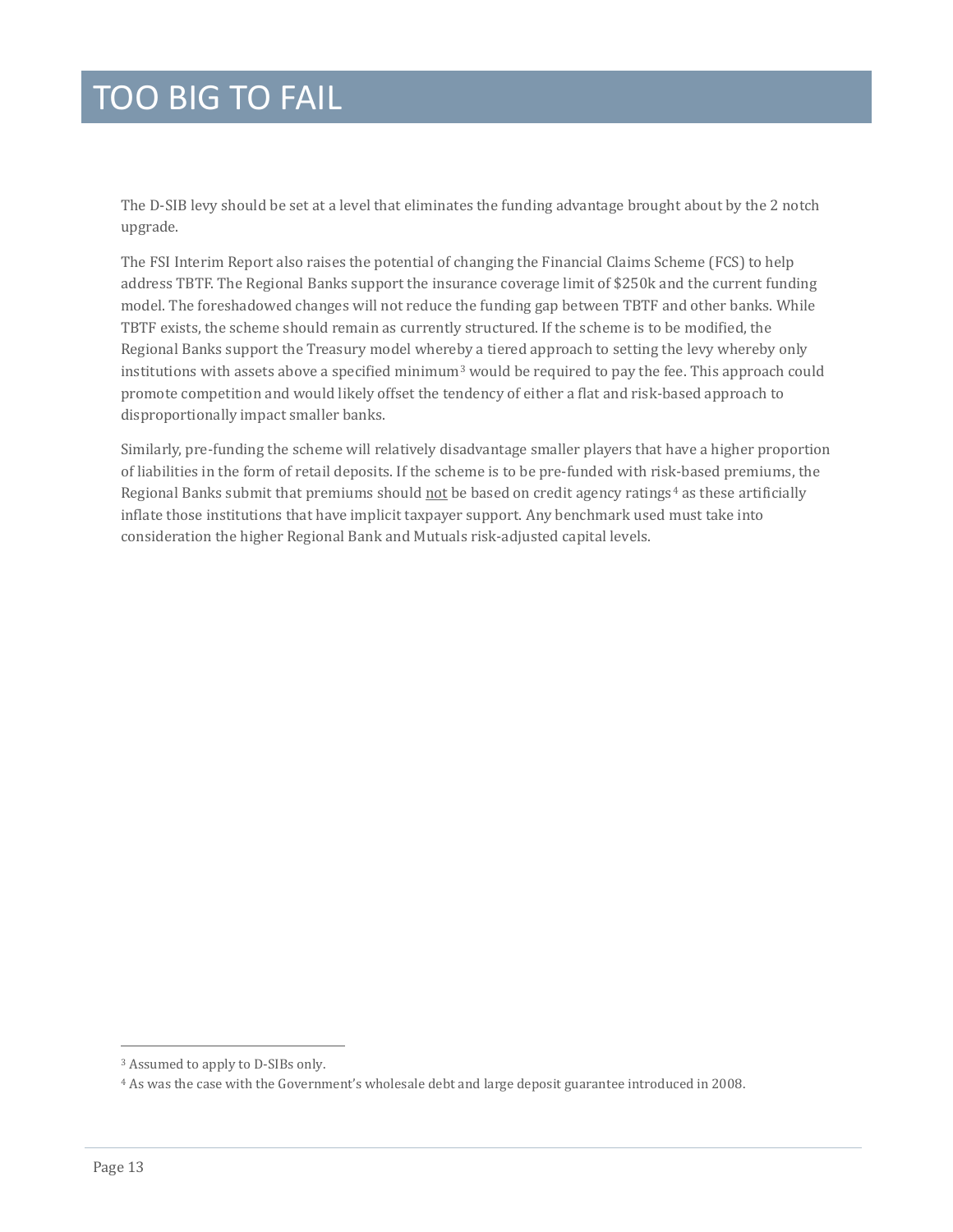### <span id="page-13-0"></span>6 Mortgage broker disclosure

The FSI has not outlined options to address concerns over ownership of mortgage brokers by the Major Banks. Instead, the FSI Interim Report seeks additional information via the following questions:

- a. Is integration in the banking sector causing competition issues?
- b. Is vertical integration distorting the way in which mortgage brokers direct borrowers to lenders?
- c. If so, what would be the best way to limit the adverse impacts?

#### **6.1.1 Is integration in the banking sector causing competition issues?**

Integration in the banking sector is a cause for concerns over competition. Economic theory establishes that while vertical integration can generate efficiencies, it may also enable firms to leverage oligopolistic powers from one market to another. This may be a factor in Australian banking. The Major Banks have over 80% market share in the core domestic banking market, deposits, housing loans and SME lending. This dominance is supported by implicit Government support that enables the large banks to raise cheaper wholesale funding and a capital adequacy regime that enables high leverage in low-risk housing loans.

Having established a strong market position in banking, the large have moved into other markets. Superannuation and wealth management has been a significant focus. The FSI Interim Report found that fees in that market appear high by international standards.

The large banks have also aggressively moved into financial planning. It is estimated that 70% of financial planners are either owned or affiliated with large banks. A similar trend is now occurring in the mortgage broking industry.

The mortgage broker channel drove much of the competition and innovation in the lending market in the period leading up to the GFC. The broking industry emerged in the 1990s partly in response to the widespread closure of bank branches. It assisted smaller banks in achieving a nation-wide footprint and was a key player in the period of mortgage finance competition and innovation. The extent to which this industry is now becoming captured by large product providers will undermine its potential role in driving competition, innovation and consumer welfare.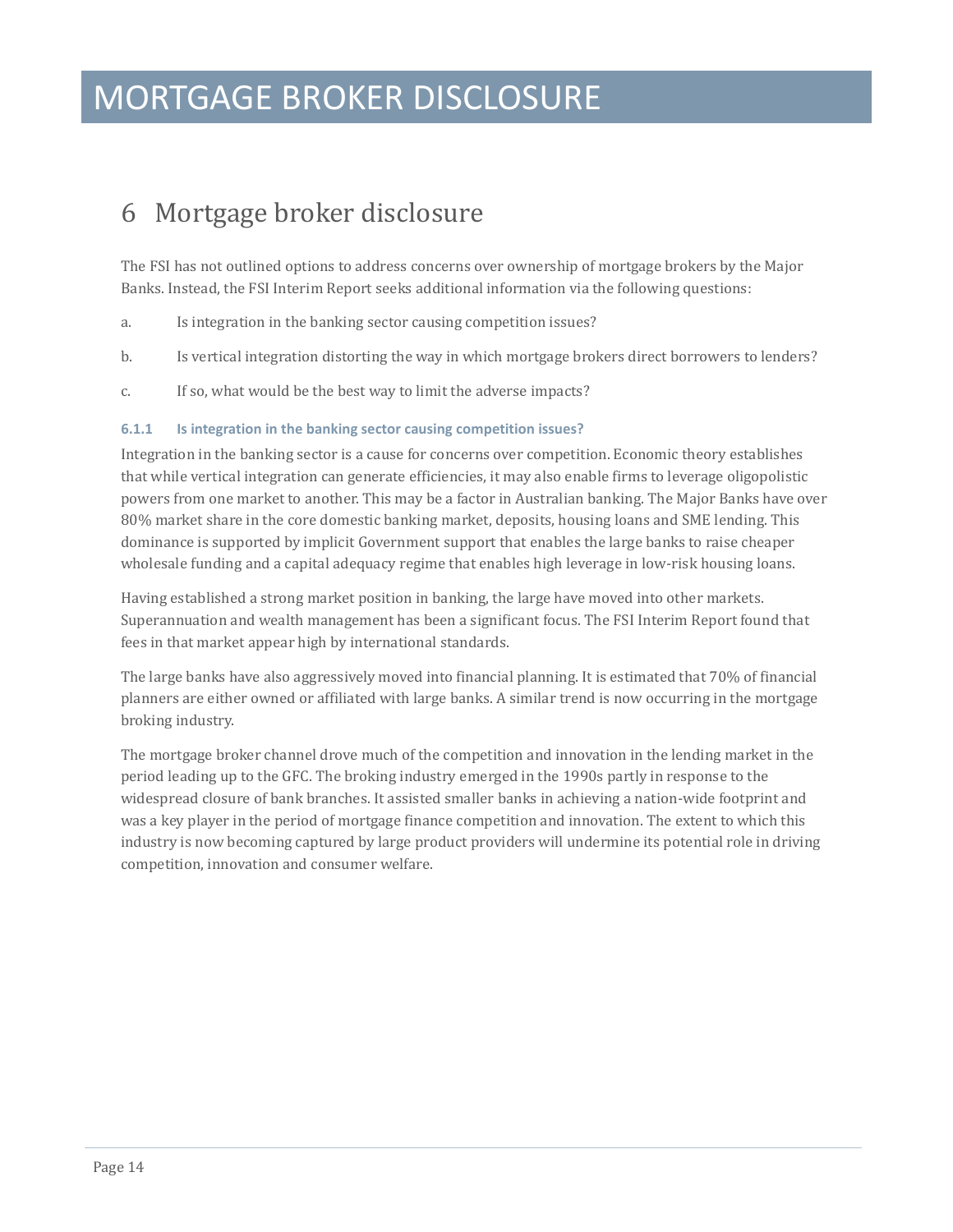### FIGURE 6.1 LAST 10 YEARS – CONSOLIDATION (BOURIS, MARCH 2014)



#### **6.1.2 Is vertical integration distorting the way in which mortgage brokers direct borrowers to lenders?**

The Regional Banks do not have firm evidence that vertical integration is distorting the way in which mortgage brokers direct borrowers to lenders, although based only on anecdotes, there is common view that distortions have occurred and are set to worsen.

At the very least, the Regional Banks believe that pre-conditions and emerging characteristics about the industry give cause for concern.

Firstly, an increasing number of broker networks are now owned by the Major Banks and Macquarie, or at least partly owned. The top four mortgage aggregators in the market (AFG, Aussie Home Loans, Mortgage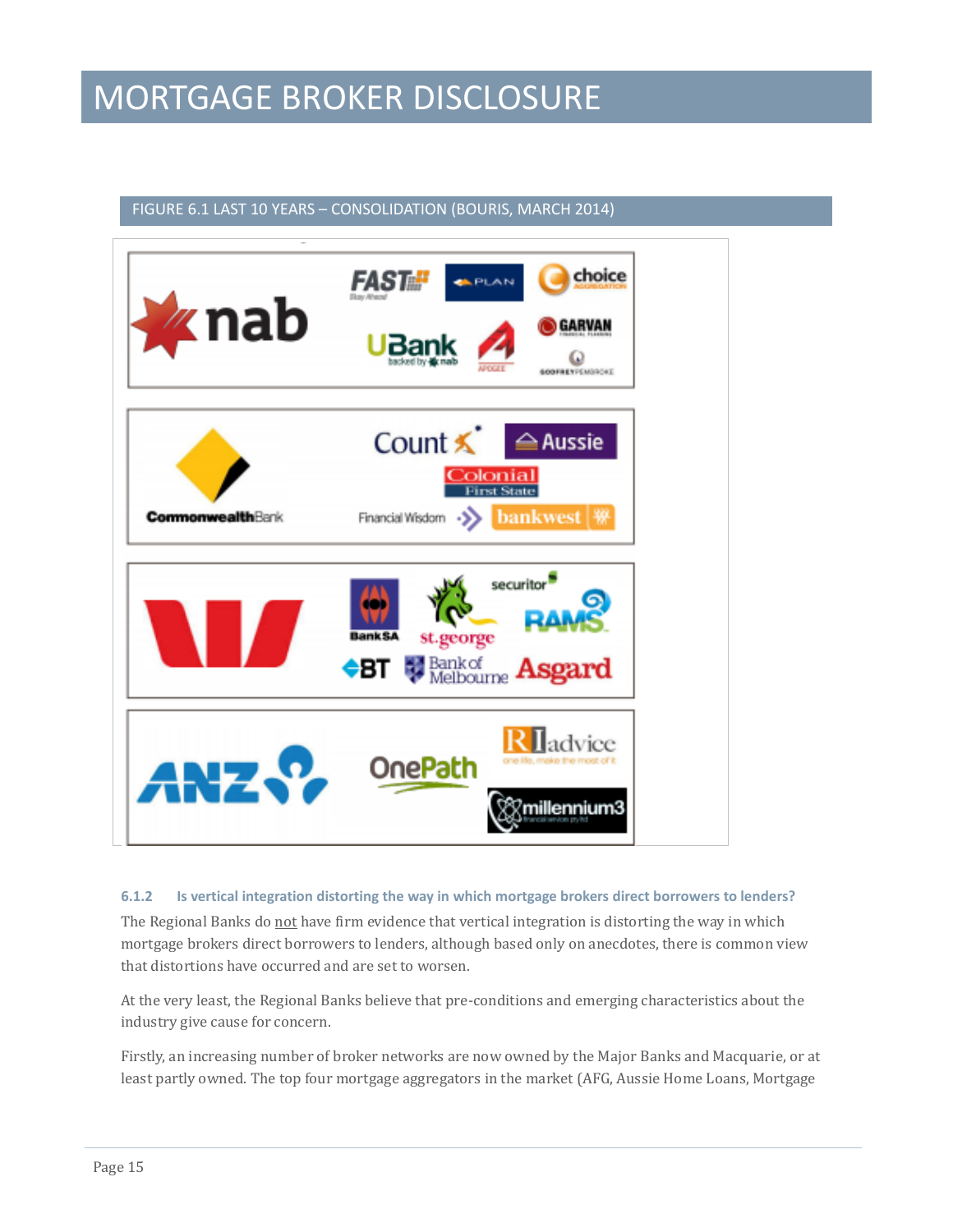Choice and Advantage group (Choice Home Loans and FAST) have an estimated 70-80% of the non-bank originated market. With the exception of AFG[5,](#page-12-0) all are either fully owned or have significant ownership stakes by banks. It is likely that as part of the strategic objective in making investments in these networks, the banks have factored in the potential to increase deal flow and/or source lower risk borrowers.

Secondly, the Major Banks and Macquarie have a regulatory capital regime (IRB) that enables them to hold significantly less equity against housing loans than do all other banks and Mutuals. As described in the section on housing risk-weighting, this gives them considerable market pricing power relative to other banks, and it also means that housing finance is a relatively more profitable line of business (on an ROE basis) than it is for smaller banks. A strong financial incentive exists for these banks to increase market share, particularly in the low-risk end of the market. It is expected that banks would use whatever leverage they have to increase market share.

Thirdly, while all commissions to brokers will no doubt be disclosed to customers, ownership opens up other opportunities to influence broker decisions and exercise inside influence.

Fourthly, there may be some means of increasing a broker's remuneration without having to disclose it to mortgage customers. For example, where a broker has to pay a fee, or the aggregator retains part of the commission for utilising aggregator platform infrastructure, such as a computer system, this fee could be reduced or the full commission passed through to the broker if the broker originated a loan supplied by the broker's bank owner. This fee discount would not need to be disclosed to the mortgage loan customer, but stands as a clear conflict.

Fifth, there is currently no obligation on mortgage brokers working for an aggregator to disclose the ownership structure of the aggregator. This issue has become significant in the context of the financial advice industry where non-transparency of ownership misled consumers over the independence status of financial advisers.

The premise of a mortgage broker is that a consumer can receive an objective and independent assessment of what is the best housing loan available for their needs. Repaying a housing loan is probably the largest financial commitment a household will ever make, and any compromise in terms of the most suitable loan has financial implications.

Confusion over ownership is reinforced by the different branding. This point was drawn out by a recent Roy Morgan research study into financial planning released on 4 August 2014:

*This latest research shows that considerable confusion remains among the users of financial planners regarding the extent to which the planner is perceived to be independent. These are the latest findings from the Roy Morgan Research Single Source survey.*

*The main area of confusion regarding the independence of financial planners occurs when the planner is branded differently to the major fund manager that owns the planning group.* 

<span id="page-15-0"></span>j <sup>5</sup> Macquarie Bank holds a 10% stake in AFG.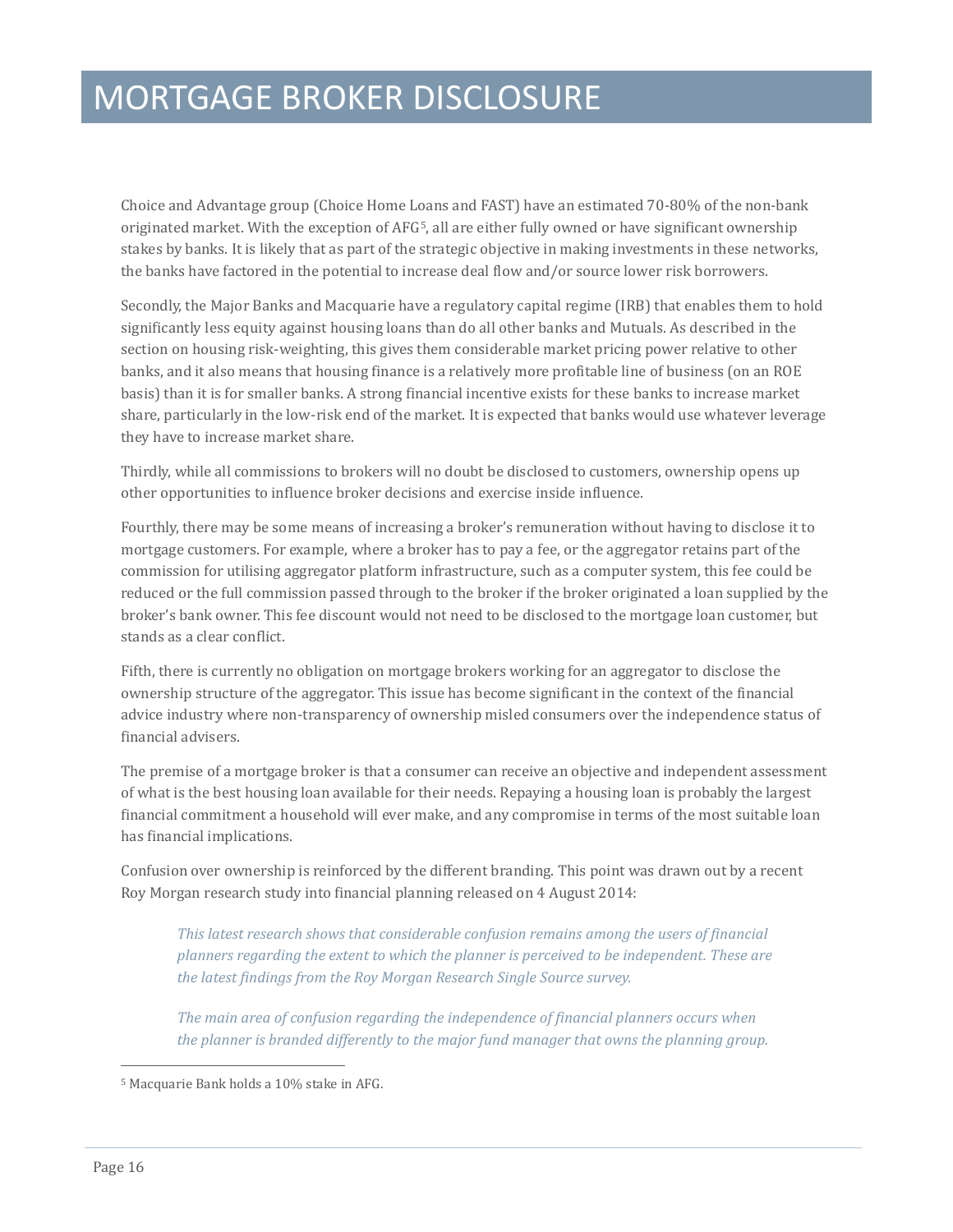*For example, 55% of the clients using Financial Wisdom (owned by the Commonwealth Bank)* consider it to be independent, which is well ahead of the 14% who consider *Commonwealth Bank branded planners to be independent.*

*The planners belonging to all the Major Banks and labelled as such are generally understood to be 'tied' rather than 'independent'. Only 11% of Westpac financial planners' customers considered them to be independent, compared to 12% for the NAB, 13% for the ANZ and 14% for the Commonwealth Bank.*

*On the other hand, three of the Major Banks' own financial planning groups are largely perceived as independent by their clients. These include Godfrey Pembroke owned by NAB (considered by 50% of clients to be independent); RetireInvest owned by ANZ (37% considering it to be independent) and Count Wealth (42% considered independent) owned by CBA. AMP Group own Charter (48% considered independent) and Hillross (44% considered independent).*

Six, mortgage brokers can influence the competitive playing field in ways that are difficult to assess. Even if a broker is impartial as to the volume of loans directed to competing banks, the broker can reward their owner bank by directing a higher proportion of quality loans, i.e. those with LVRs less than 80%.

Seven, a bank owner of a mortgage aggregator can set the terms of participation on the aggregators 'panel of lenders'. The terms can be tweaked to provide an advantage to the owner's own suite of products or set up in such a way to provide advantages to the bank's white label products such as returning these white label products ranked as the first products presented in the list of suitable products ahead of the hundreds of other bank products.

#### **6.1.3 If so, what would be the best way to limit the adverse impacts?**

The Regional Banks recommend more transparency and that better disclosure be introduced to ensure consumers understand the level of independence.

Borrowers should know if their broker is owned by a product provider and arguably there should be a specific and additional pre-sale disclosure required in the product offered. This latter point is particularly important given the multi-brand/white label trend.

#### **6.1.4 Recommendation**

Customers using mortgage brokers should have the following disclosures made available:

• Funder-owned brokers ensure that prospective customers are aware of the role of the funder in the ownership structure AND that it is clear to customers when they are being offered a product manufactured by that owner;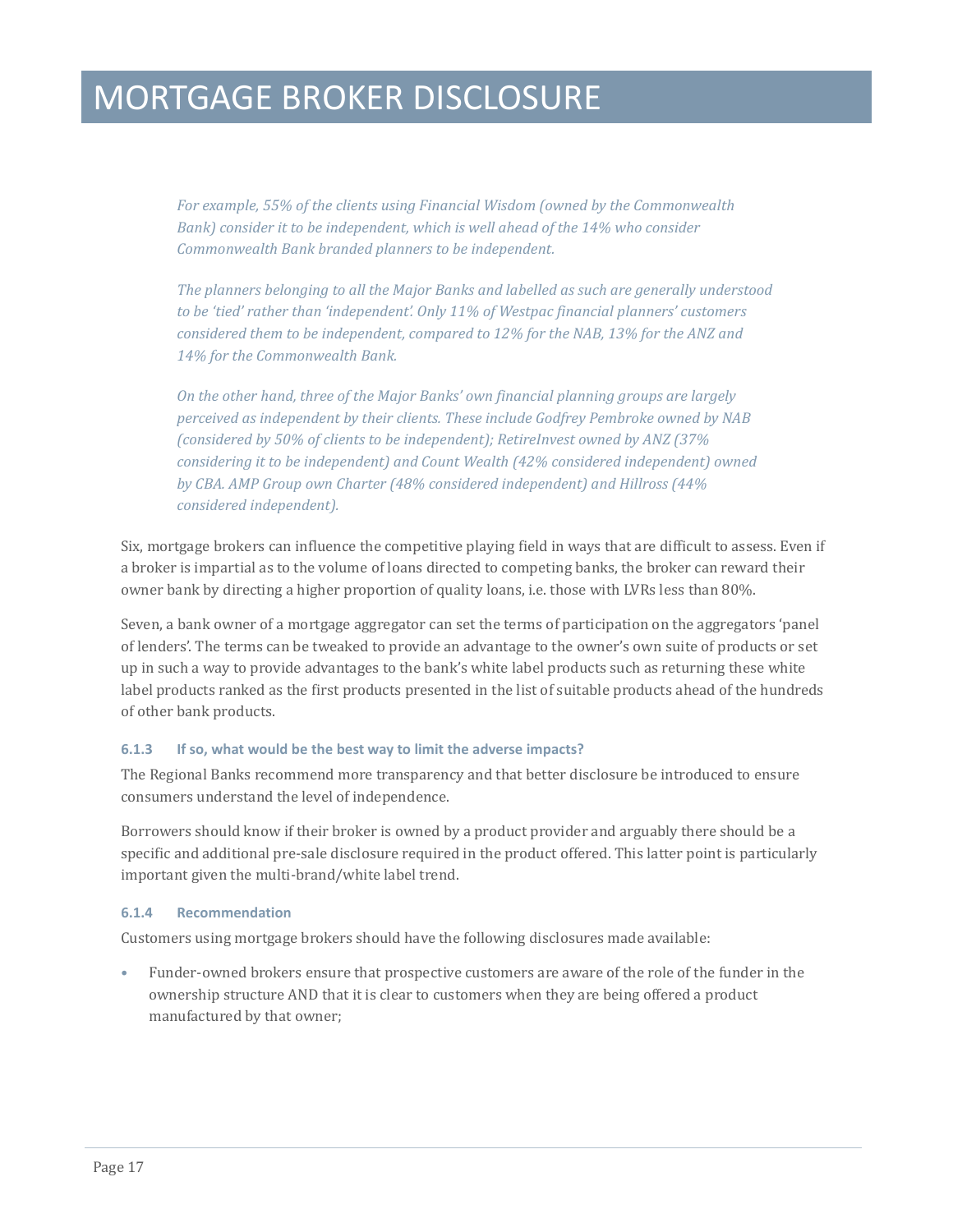- The fees and commissions attached to each product offered by the mortgage broker, including any additional financial benefits such as increased pass through of commission or reduced aggregation fees;
- The proportion of loans brokered that go to their owners (if applicable) and basic risk information about the loans, such as average Loan to Value Ratios (This disclosure would be aimed at identifying whether brokers are sending the best credit risk to their owners). Note – this is an aggregator requirement, not an obligation on individual brokers.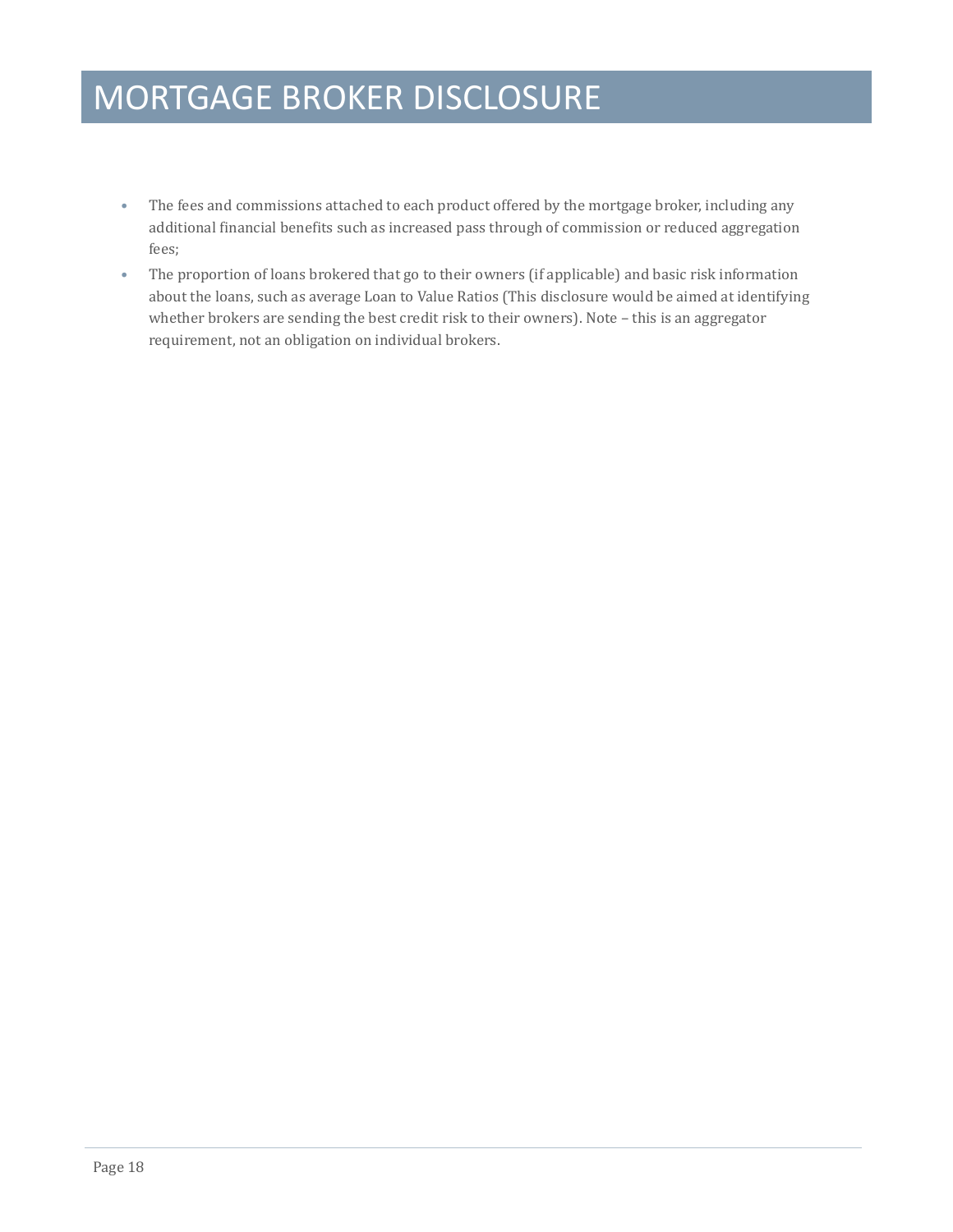### COMPREHENSIVE CREDIT REPORTING

### <span id="page-18-0"></span>7 Comprehensive credit reporting

The Regional Banks endorse the FSI Interim Report's discussion of comprehensive credit reporting (CCR) and agree it is a potential means of strengthening competition and competitive neutrality. At the heart of CCR is better information in order to make more informed decisions.

The FSI Interim Report outlines two policy options relating to expanding comprehensive credit reporting (CCR):

- a. No change to current arrangements
- b. Expand CCR by making it mandatory, adding new fields and/or extending it to SME lending.

Properly pricing risk is at the core of a well-functioning financial system. Credit risk, the losses associated with a borrower defaulting, is the primary risk faced by financial intermediaries, like banks. The extent to which credit risk can be managed has implications for institutions themselves and also for the wider financial system and economy.

Credit risk exposure of any specific loan is determined by the estimation of two variable – (a) probability of default (PD), and (b) loss given default (LGD). Probability of default is the likelihood that a borrower will fail to meet contractual obligations under the loan contract. This likelihood is determined by a range of factors, such as the fundamental commitment of a borrower to make the repayments and the general state of the economy which may influence the borrower's capacity to generate income (e.g. risk of unemployment).

Information regarding the credit history and current debt obligations of a prospective borrower assists banks in estimating PD and also LGD associated with each prospective borrower. As such, additional information is generally helpful to risk management across the system and is widely seen as having a 'public benefit'.

Access to information also has a competition perspective. Those institutions that have access to better information will have a competitive advantage in that they more accurately estimate PDs and LGDs (i.e. credit risk). For any given level of risk tolerance, more information allows lenders to lend more and with more risk-reflective pricing.

For customers, the implications are diverse. For some borrowers, credit may become more accessible. For others, it may become less accessible. Some borrowers may end up paying more for credit, while others may pay less. The essential point is that more and better quality information will result in better riskreflective outcomes and improve the credit distribution system and, in turn, capital allocation across the economy as a whole.

#### **7.1.1 The Major Banks must be a part of the system**

An improvement in the infrastructure for sharing credit information was made in March 2014 when legislation was enacted to enable credit institutions to voluntarily contribute positive credit information to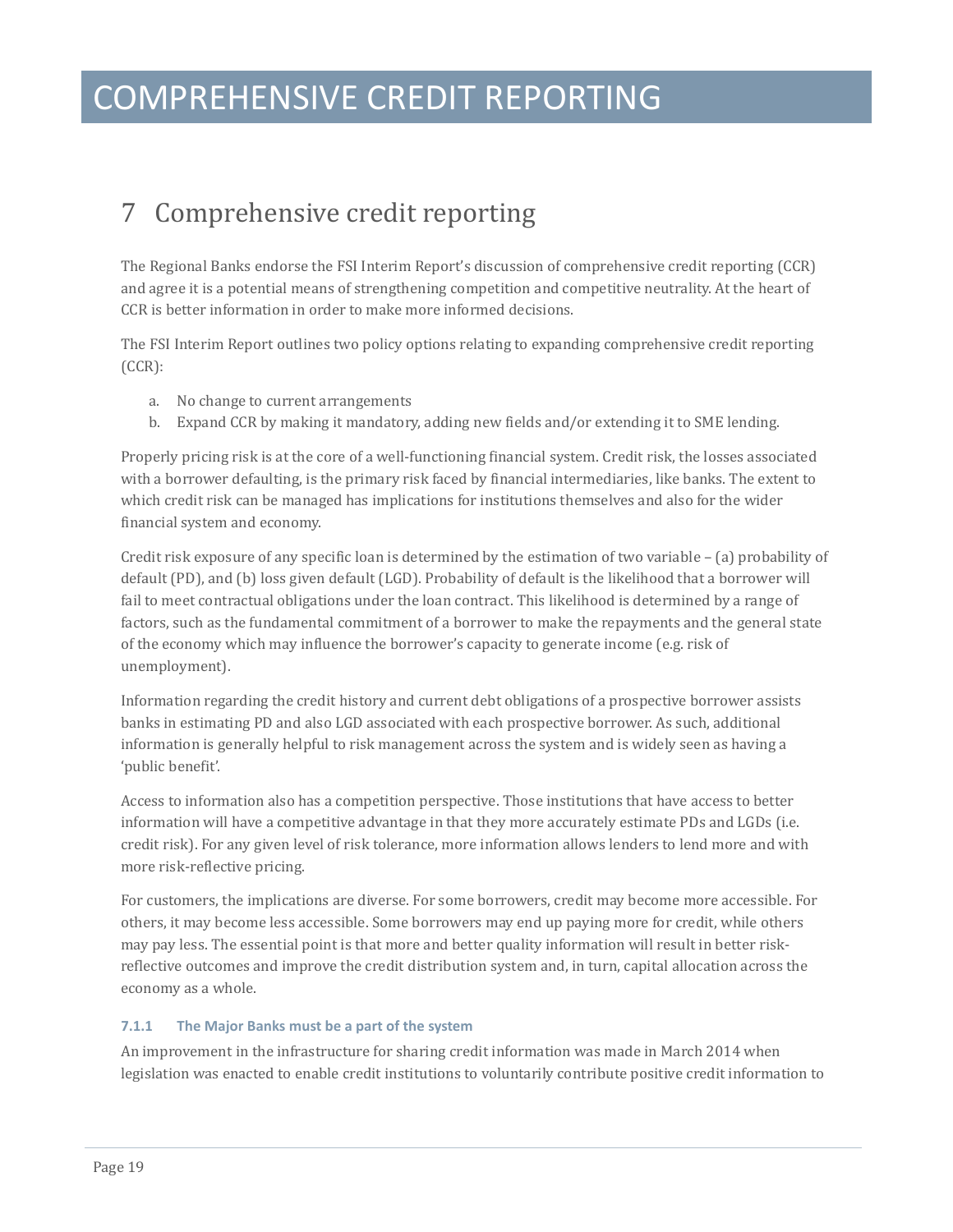### COMPREHENSIVE CREDIT REPORTING

a Credit Reporting Body. Previously, only negative credit information was collected, such as default events. The scheme has had limited take up at this point, particularly amongst banks.<sup>[6](#page-15-0)</sup>

There is a public benefit in having credit institutions sh[ar](#page-19-0)e customer credit information. Numerous submissions to the Australian Law Reform Commission<sup>7</sup> (including those from Major Banks) pointed to the national interest in having a comprehensive credit reporting system and noted that Australia is one of the few developed countries still operating a negative reporting environment.

The move in March 2014 to start the collation of positive credit information shows there is some momentum for a market-based solution to CCR.

The consumer/customer benefits of CCR are also significant. For example, international experience shows that have a credit rating score assists with financial literacy as consumers get a better understanding of how repayment actions can impact on credit standing. Further, CCR improves the capacity of banks to meet responsible lending obligations as the consumer's financial obligations are better understood.

#### **7.1.2 Recommendation**

On balance, the Regional Banks support the FSI Interim proposed changes (option (b) as per above), but note that adequate transition periods are needed to minimise compliance costs.

j

<sup>6</sup> The UK experience provides insight into the evolution of participation in credit reporting schemes. When the UK system commenced, there was significant reluctance of banks to participate for concern over giving away a competitive advantage. However, as the benefits of participation and access to wider information became better understood, participation increased markedly.

<span id="page-19-1"></span><span id="page-19-0"></span><sup>7</sup>http://www.alrc.gov.au/publications/55.%20More%20Comprehensive%20Credit%20Reporting/models-morecomprehensive-credit-reporting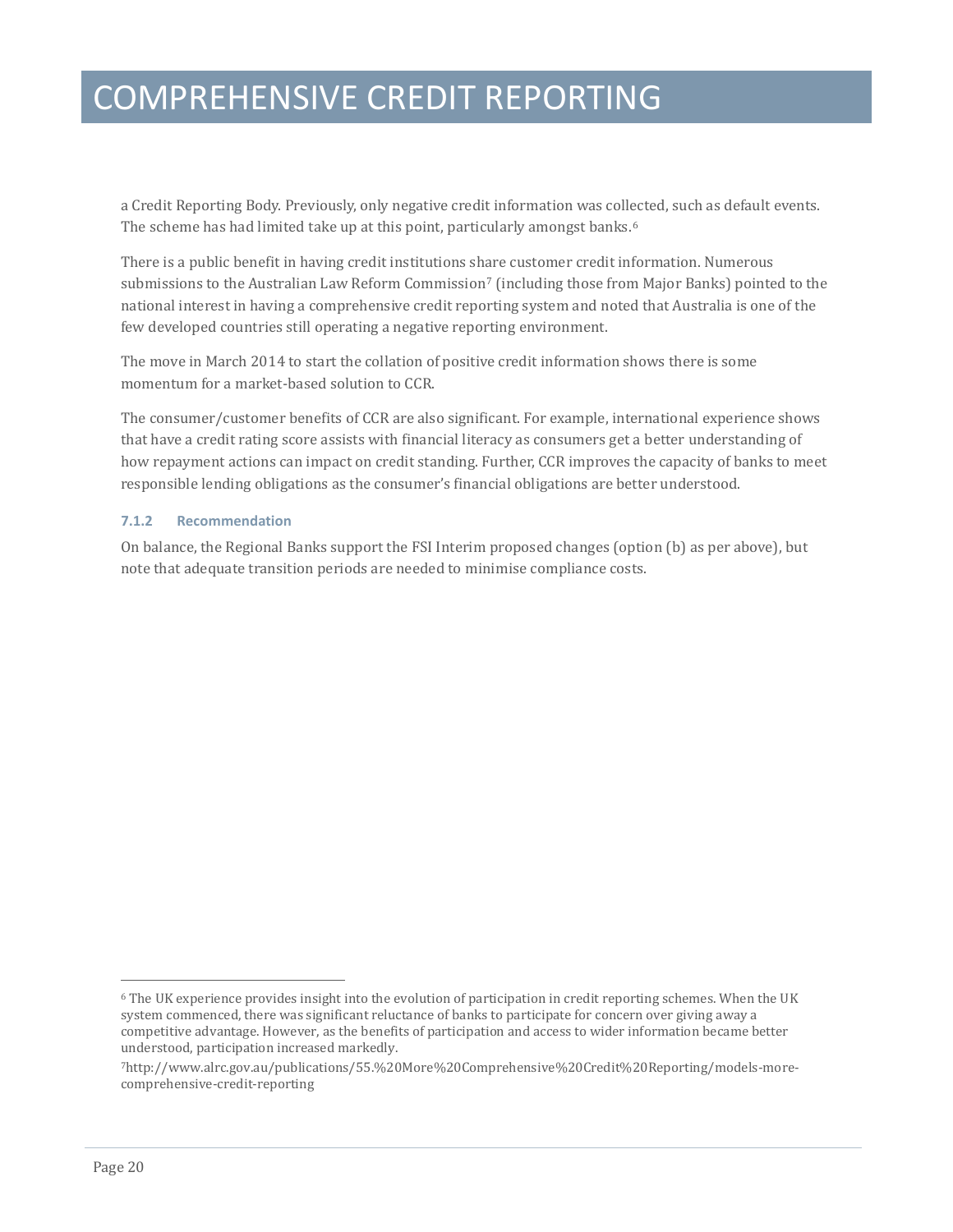## APPENDIX A: FRAMEWORK FOR ASSESSING POLICY OPTIONS

### <span id="page-20-0"></span>8 Appendix A: Framework for assessing policy options

### 8.1 A FRAMEWORK TO ASSESS POLICY OPTIONS

### [8](#page-19-1).1.1 Need for a policy framework<sup>8</sup>

Sound policy development requires in the first instance an articulation of the philosophical foundation of how the economy and financial system operate. In Australia, there is widespread support for a marketbased economy and financial system where suppliers of products and services compete for customers. The FSI Interim Report supports this general approach. With that agreed, the general approach to regulation is to confine regulation to only those instances where markets have failed to work effectively, perhaps through the emergence of market power.

Identifying problems and recommending solutions inevitably requires a framework to ensure any remedies to problems do not create unintended consequences. The financial system is unique to other industries in that significant contagion effects exist which creates systemic risk. Policy development must take these contagion risks into consideration. There are five policy principles that should be considered when developing policies for the financial sector. There are outlined below.

#### **8.1.2** International Integration & Regulatory Alignment, with appropriate local adjustments

Ensuring that Australia's regulatory regime is consistent with international regulatory frameworks and/or best practice emerging trends. Without regulatory alignment, Australia will pay a risk premium on borrowed money because investors will have greater uncertainty as to the risk implications of solely domestic regulation. This should not mean, however, that we blindly follow international regulations without taking account of the unique features of the Australian market. We should be flexible enough to clearly demonstrate the rationale for any deviations from the international framework that are appropriate for the Australian context. For example, the legal framework which supports lenders recourse over residential mortgages is much more favourable than most other countries. This should be taken into account when assessing regulatory requirements for the Australian residential mortgage market.

#### **8.1.3** Competitive Neutrality – Similar risks, Similar functions & Same regulations

Financial regulation should be applied in a consistent, 'functionally equivalent' manner (i.e., neutral from a product, institutional, sectoral, and market perspective so that similar risks are treated equivalently by regulation).

<span id="page-20-1"></span>j <sup>8</sup> For a detailed discussion of the high level set of principles for a financial policy framework developed by the OECD and endorsed by the Financial Stability Board, see the OECD (2009), "Policy Framework for Effective and Efficient Financial Regulation" - http://www.oecd.org/dataoecd/28/49/44362818.pdf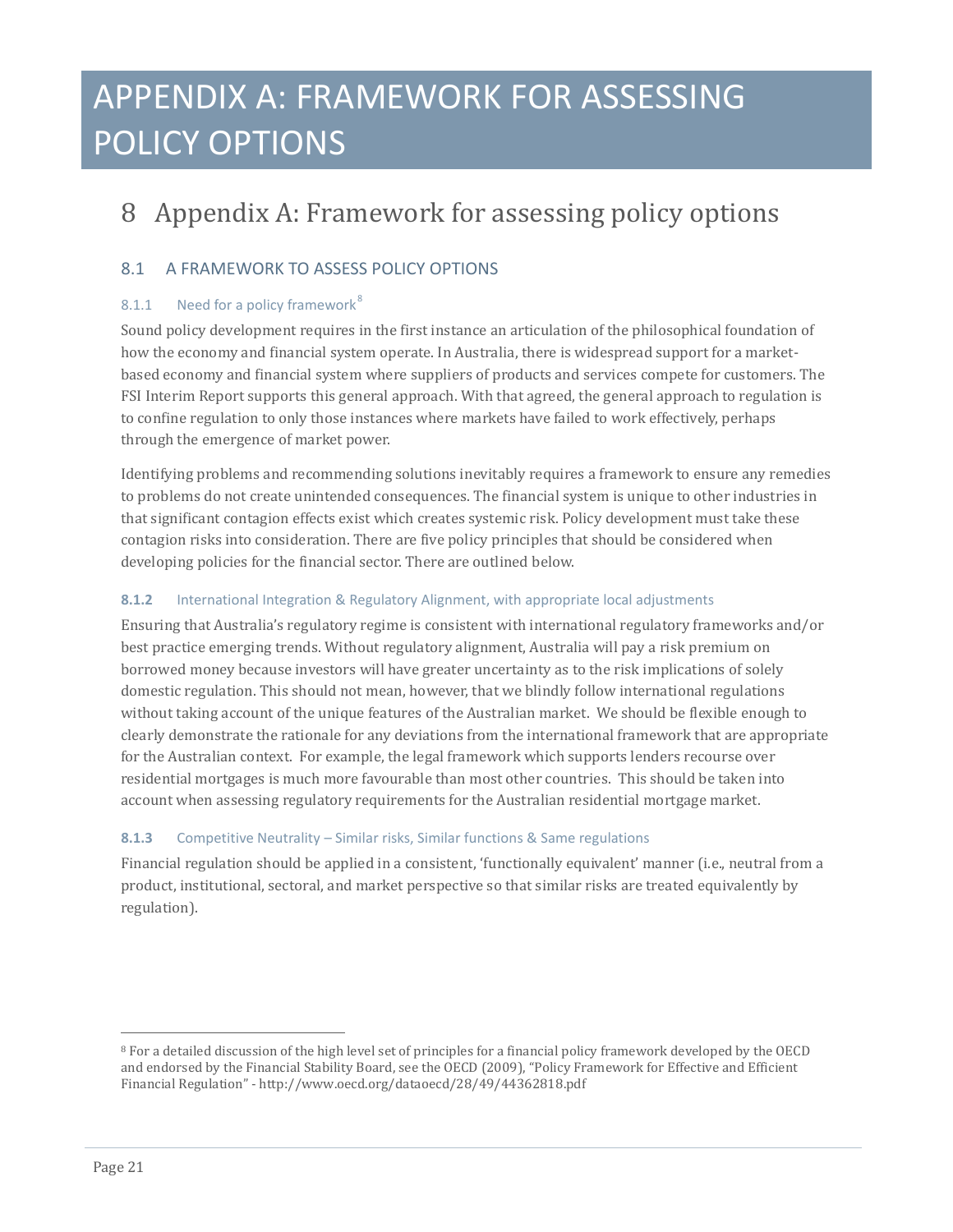## APPENDIX A: FRAMEWORK FOR ASSESSING POLICY OPTIONS

### **8.1.4** Financial Stability – Confidence, Safety & Soundness

Promoting confidence in the financial system and addressing systemic risks - be it in terms of financial groups, sectors, systems, or markets. Financial stability is essential to ensure people can get on with their lives and not have to worry about the safety of their deposit or the reliability of the payments system

### **8.1.5** Macroeconomic Growth – Strong & Stable/Sustained

Financial policies to foster and support macroeconomic growth – the focus being the extent those policies affect allocative efficiency and, in turn, macroeconomic activity (the real economy). This principle also encompasses real shocks to economic activity and can also be a source of financial instability.

### **8.1.6** Dynamic Efficiency & Innovation…Sound Incentives

Financial regulation should seek to encourage businesses to seek new ways of doing things, improve productivity and create better products. Proper incentives are important as is a general competitive environment. The concept applies to financial firms, but also to real businesses that rely on banks to provide finance and payment service. For example, the financial system should find ways to support entrepreneurs that have innovative business plans.

### 8.2 ROLE OF COST-BENEFIT ANALYSIS IN FRAMEWORK

These policy principles provide a general framework from which to assess the consequences of regulatory actions and policy options. Under each policy principle, costs and benefits of regulatory actions need to be identified and considered before making a general conclusion.

Ticks, crosses and question markets are used to visually highlight the Regional Bank's considered view on how policy proposals stack up in relation to the fame work principles. The process is somewhat arbitrary, but where possible, hard data and facts are identified.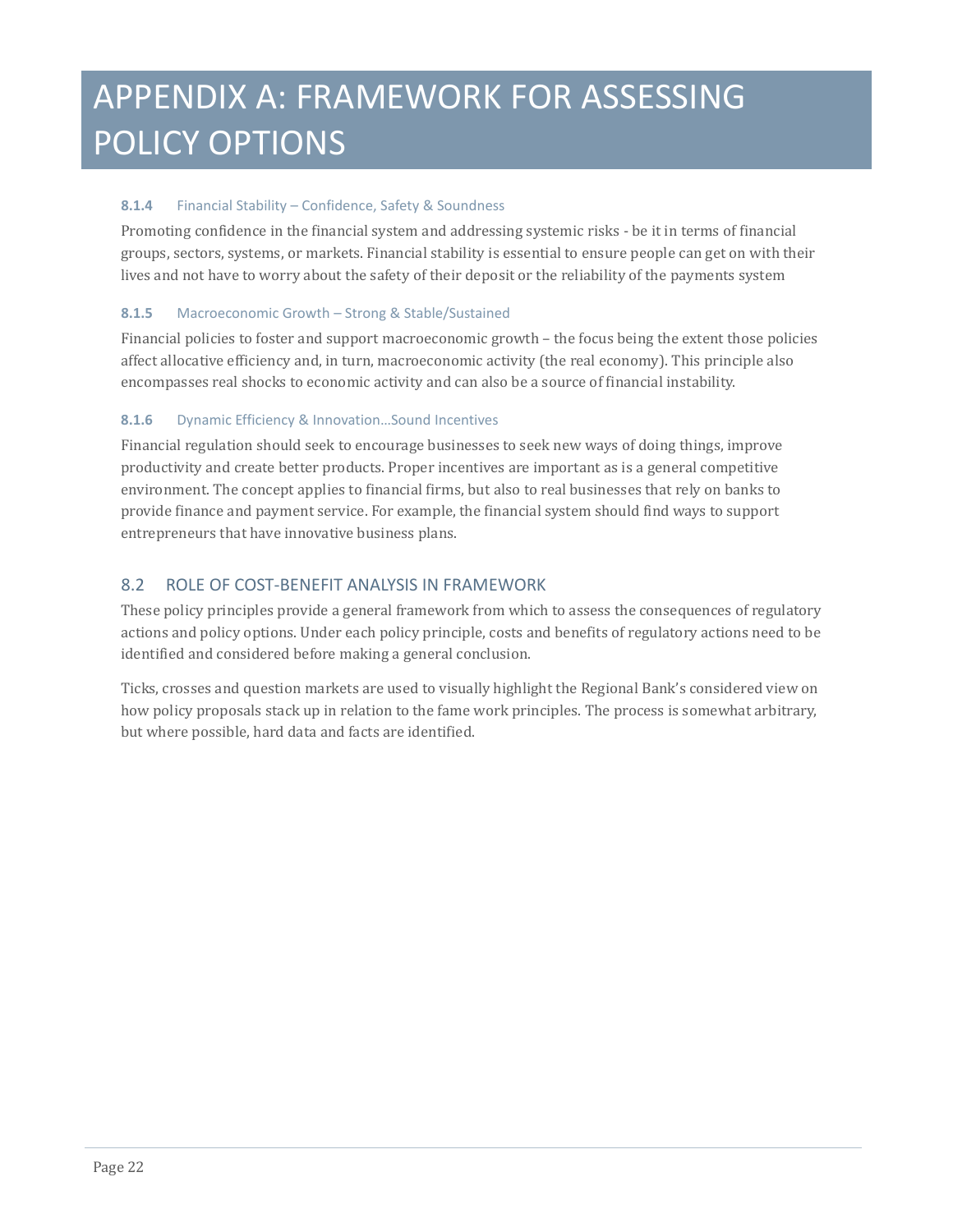### <span id="page-22-0"></span>9 Appendix B: Risk-weighting of housing – policy options discussion

### 9.1 CORE PROBLEM NEEDING TO BE ADDRESSED

The four Major Banks in Australia have been accredited to use the Advanced IRB (AIRB) Approach to calculate Risk-weighted Assets (RWA). Most other ADI's in Australia (including Regional Banks) use the Standardised Approach (SA).

Average risk-weighting ratios for residential mortgage asset class for the four major Australian Banks is around 18% whereas these ratios are around 39% for Regional Banks (APRA, July 2014, p. 74). The difference in risk-weighting ratios translates to a pricing differential of around 23bps<sup>[9](#page-20-1)</sup> to achieve a Return on Regulatory Capital of 15%.

Regional Banks face considerable challenges in meeting the requirements to attain the Advanced IRB Approach because of their size/scale, data availability (depth and breadth) and risk management status.

Due to the differences in how risk-weighing applies under the prudential framework, the current riskweight framework for residential mortgages appears to have the following unintended consequences:

- Encourages ADIs on the Standardised Approach to engage in higher risk lending in order to achieve returns demanded by their investors (they are inhibited from competing more effectively in the lower-risk end of the market);
- Provides greater incentive for Banks on the Advanced Approach to lend to low risk mortgages holders relative to other types of lending, like SME; and
- Reduces genuine competition in the low-risk housing market and, therefore, enables high margins to be earned, further encouraging lending into this asset class.

These are poor outcomes in terms of incentives. One of the benefits in having large, diversified institutions with sufficient resources to build sophisticated risk-management capability, is that they can more prudently provide credit to SMEs and entrepreneurs. These borrowers are key to driving innovation and productivity for the economy. The current method of determining risk-weighted assets (RWAs) gives the Major Banks the most incentive to invest in homogenous housing loans which, while an important product, has less benefit to long-term growth prospects and employment – there is a problem with efficient allocation of capital across the economy.

<span id="page-22-1"></span>j <sup>9</sup> This does not reflect tax or imputation credit effects.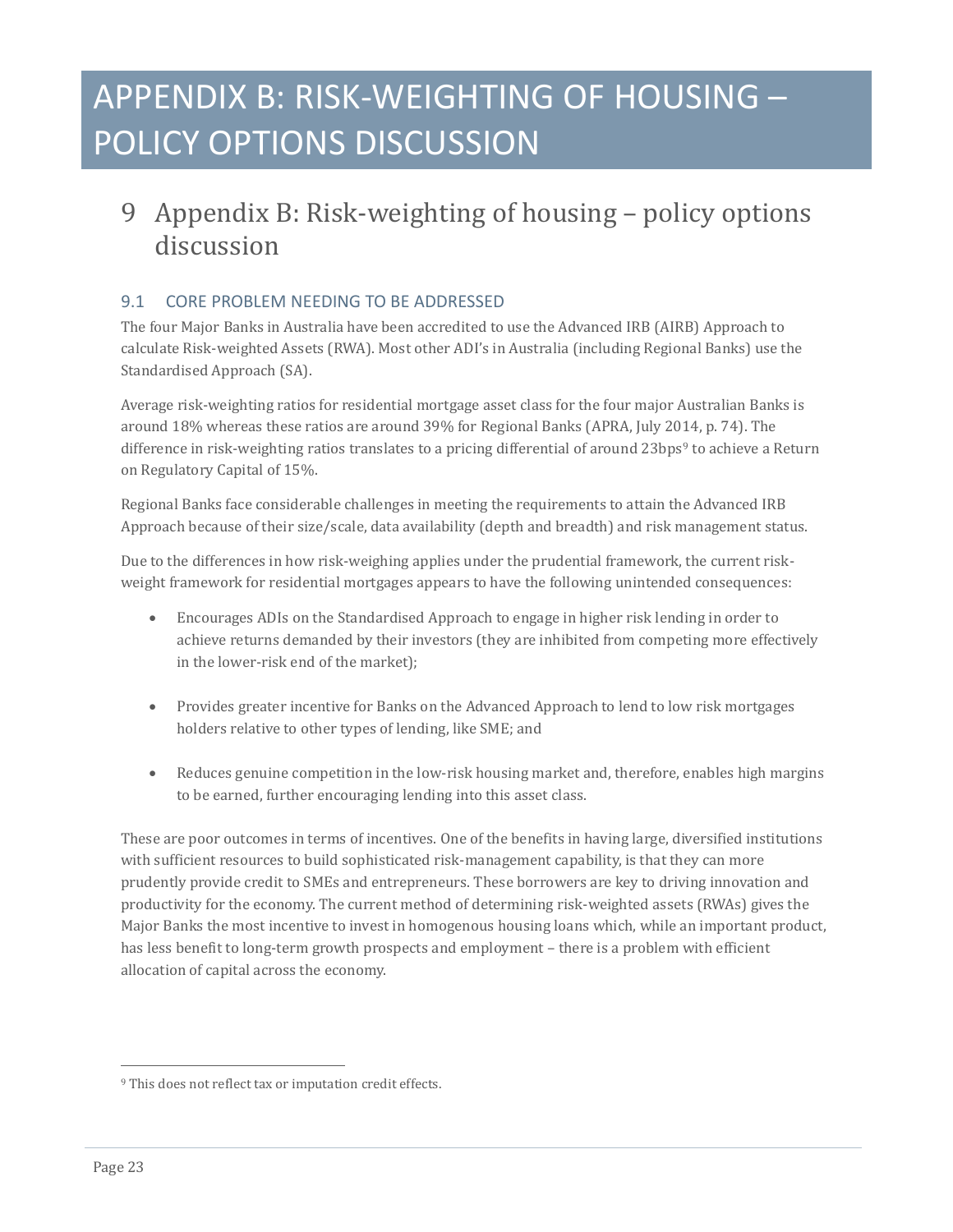The FSI Interim Report offered six options to address problems created through the imbalance of riskweighing for housing lending.

- a. No change;
- b. Assist ADIs that are not accredited to use IRB models in attaining IRB accreditation;
- c. Increase minimum IRB risk-weights;
- d. Introduce a tiered system of standardised risk-weights for mortgages;
- e. Lower standardised risk-weights for mortgages;
- f. Allowing smaller ADIs to adopt IRB modelling for mortgages only;

While the focus of the housing risk-weighting in the FSI Interim Report is on ADI's, any change needs to consider the broader housing market including non-ADI's; RMBS issuers as well as arbitrage between onbalance sheet and off-balance sheet options for ADIs.

### 9.2 OPTION 1: NO CHANGE

There is broad agreement, both in Australia and overseas, that calculation of risk-weighting for residential mortgages needs to be reassessed. APRA's newly appointed Chairman recently addressed CEDA to discuss APRA's perspective on the FSI. His dot point presentation (Byres, 2014, p. 7) noted:

*Risk-weights from internal models subject of considerable international scrutiny*

*Loss of credibility – status quo not a viable option*

*Options: modelling constraints; tougher validation; floors and benchmarks; greater disclosures*

#### *Gap between modelled and standardised risk-weights to be narrowed*

In Australia, Major Banks challenge the 20% Loss Given Default (LGD) floor<sup>[10](#page-22-1)</sup> on residential mortgages as being arbitrary and distorting the principles of using internal risk models. Both banks and mortgages insurers challenge the lack of capital relief for mortgage insurance on residential mortgages for banks (QBE Lenders' Mortgage Insurance Limited, March 2014) on the Advanced Approach.

Regional Banks and Mutuals[11](#page-23-0) point to the imbalance between risk-weightings for banks on the Advanced Approach against ADI's on the Standardised Approach. In its submission, APRA calculated the average riskweighting for Standardised ADI's was 39% against Advanced IRB Banks at 18%. APRA calculated the housing loan pricing differential is 23bps to which we concur. APRA stated that there is no discernible change in market share of standardised ADIs due to the implementation of Basel II' to which we also

j <sup>10</sup> APRA imposes a 20% floor on LGD estimates for AIRB banks. This is justified on the basis that there is insufficient experience in Australia of a protracted housing 'downturn' to ensure the LGD estimate reflects sufficient potential 'downturn'.

<span id="page-23-0"></span><sup>11</sup> Credit unions, building societies, and mutual banks.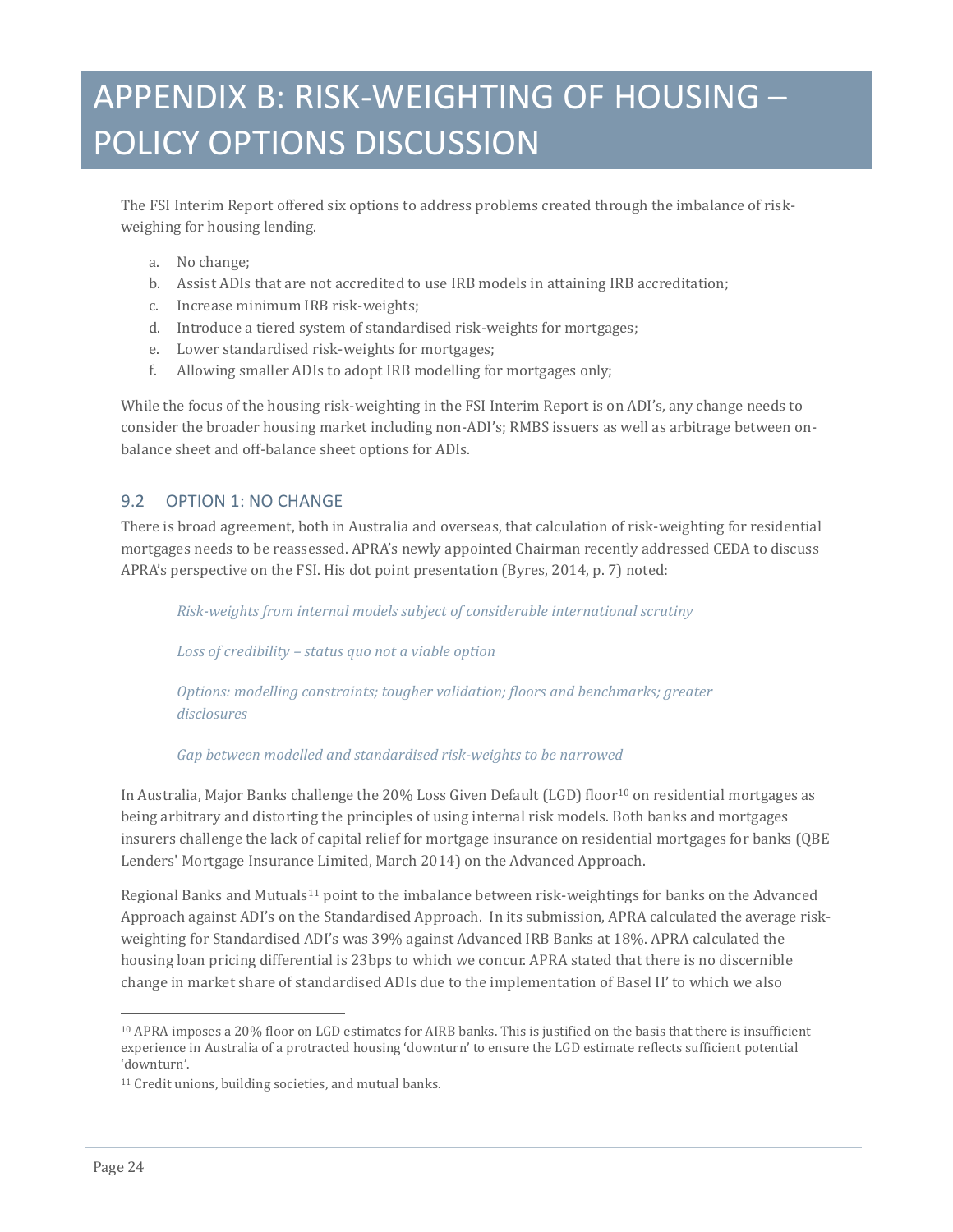concur. However, in order to compete on price, ADIs on the Standardised Approach are forced to accept lower Return on Equity than banks on the Advanced Approach.

A structurally lower ROE due to regulatory capital differentials creates an incentive in the market for greater consolidation and concentration towards those institutions that have favourable regulatory capital treatment.

In overseas markets, many regulators continue to adjust their approach to risk-weights for residential mortgages with various limits, floors and overlays. As noted by APRA in its submission (APRA, July 2014, p. 77):

*Regulators in some jurisdictions have recently made adjustments to IRB risk-weights for housing lending, reflecting concerns that modelling practices may not capture the full range of risks inherent within housing markets.* 

*The Basel Committee is currently reviewing the risk-weighted asset measurements under the advanced approaches in response to studies showing that the variability in such measurements was much greater than could be explained by differences in actual risks. The Basel Committee's objective is to reinforce - but not replace - the risk-based Basel II framework by developing a set of simplifications and safeguards (through the use of floors and benchmarks) that will help limit variability but still provide for appropriate risksensitivity in risk-weighted asset measures. This review is now extending to retail portfolios (including housing lending), with an APRA expert involved, but conclusions are some time away.*

#### **9.2.1 Conclusion**

Clearly there are concerns with the current Basel II framework. Evidence demonstrates that 'no change' is not an option as the Basel Committee and APRA have both openly stated that they wish to review the RWA measurements under advanced approaches. Further, the Major Banks have also expressed concerns over the 20% floor applied to loss given default (LGD) and LMI's have expressed concerns about lack of capital relief for mortgage insurance in the IRB approach

No change would retain the misallocation of capital and continue to erode competition.

### 9.3 OPTION 2: ASSIST ADIS TO ATTAIN IRB ACCREDITATION

To be accredited by APRA to use advanced approaches in estimating risk weighted assets, there are three key aspects that Regional Banks would need to address:

1. Development of predictive models for probability of default (PD) and, to a lesser extent because of the 20% floor, LGD.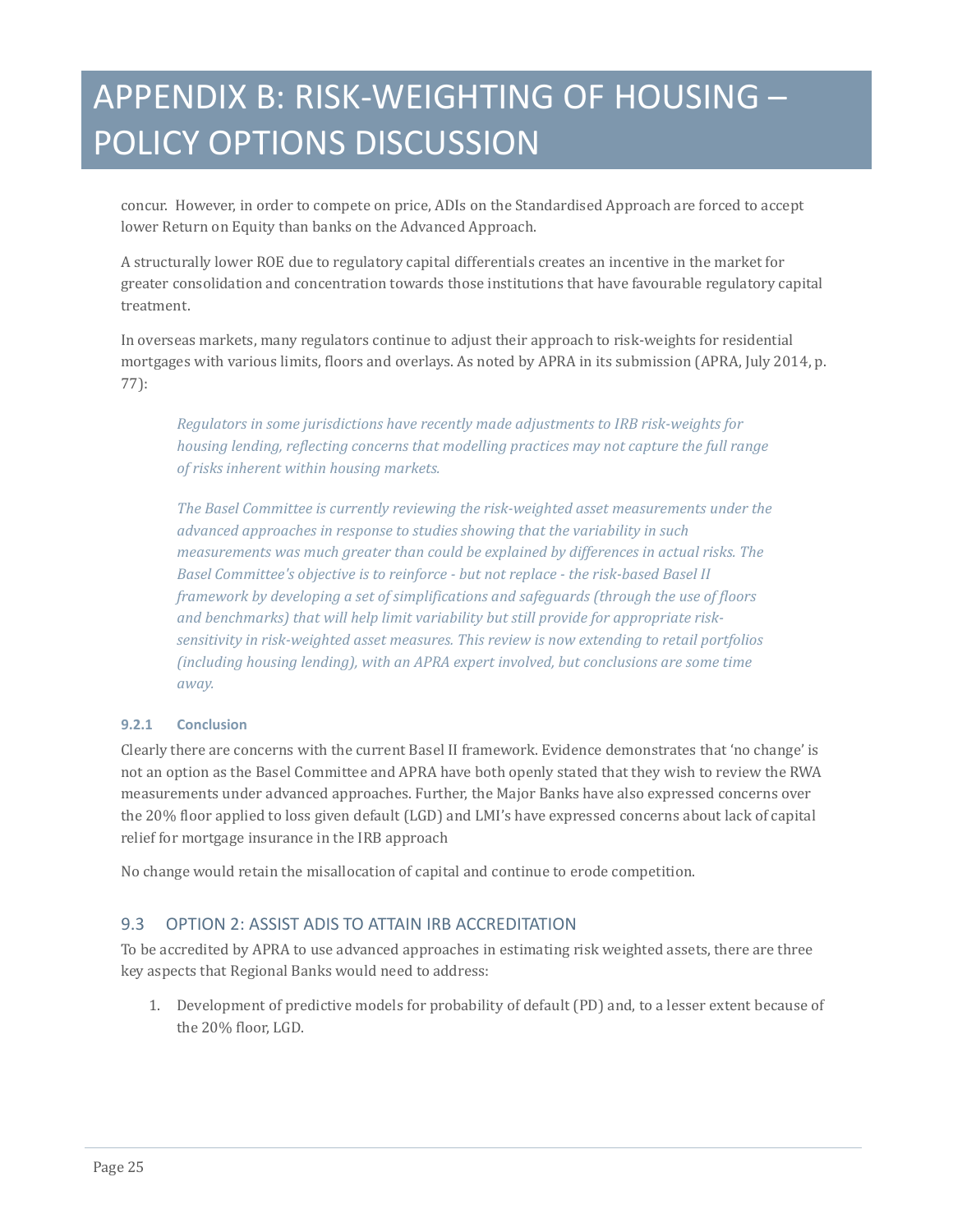For PD estimation, it is required that there is a capacity to estimate 'through the cycle'. In terms of LGD, the requirement is for a capacity to produce a 'downturn' LGD, meaning how much is likely to be lost in an adverse scenario (both tasks made more difficult by Australia's long history of house price resilience resulting in low default rates and loss rates relative to experience in other jurisdictions such as US and Europe.).

- 2. Creation of underlying databases for management and monitoring of models including clear definition of default, exposure at default and detailed loss history.
- 3. Capability to manage and monitor the results from the models, take appropriate and informed actions and be able to use the models in business decisions.

Under close APRA supervision, the Major Banks invested heavily in the infrastructure required to meet these three areas required for advanced accreditation. While difficult to isolate the costs related to development for the residential mortgage portfolio, an estimate of \$20m per bank is reasonable.

Continuation of the 20% floor for LGD indicates that despite the breadth of data and modelling capabilities of the Major Banks, APRA remains concerned about their ability to develop robust LGD models.

### FIGURE 9.1 SHARE OF HOUSING LENDING – BANKS ONLY

|                                                 | Market Share (%) |
|-------------------------------------------------|------------------|
| Commonwealth Bank of Australia                  | 27.2%            |
| <b>Westpac Banking Corporation</b>              | 25.0%            |
| National Australia Bank Limited                 | 16.8%            |
| Australia and New Zealand Banking Group Limited | 15.3%            |
| ING Bank (Australia) Limited                    | 3.0%             |
| Suncorp-Metway Limited                          | 2.8%             |
| Bendigo and Adelaide Bank Limited               | 2.3%             |
| <b>Bank of Queensland Limited</b>               | 1.8%             |
| Macquarie Bank Limited                          | 1.1%             |
| <b>Members Equity Bank Limited</b>              | 0.9%             |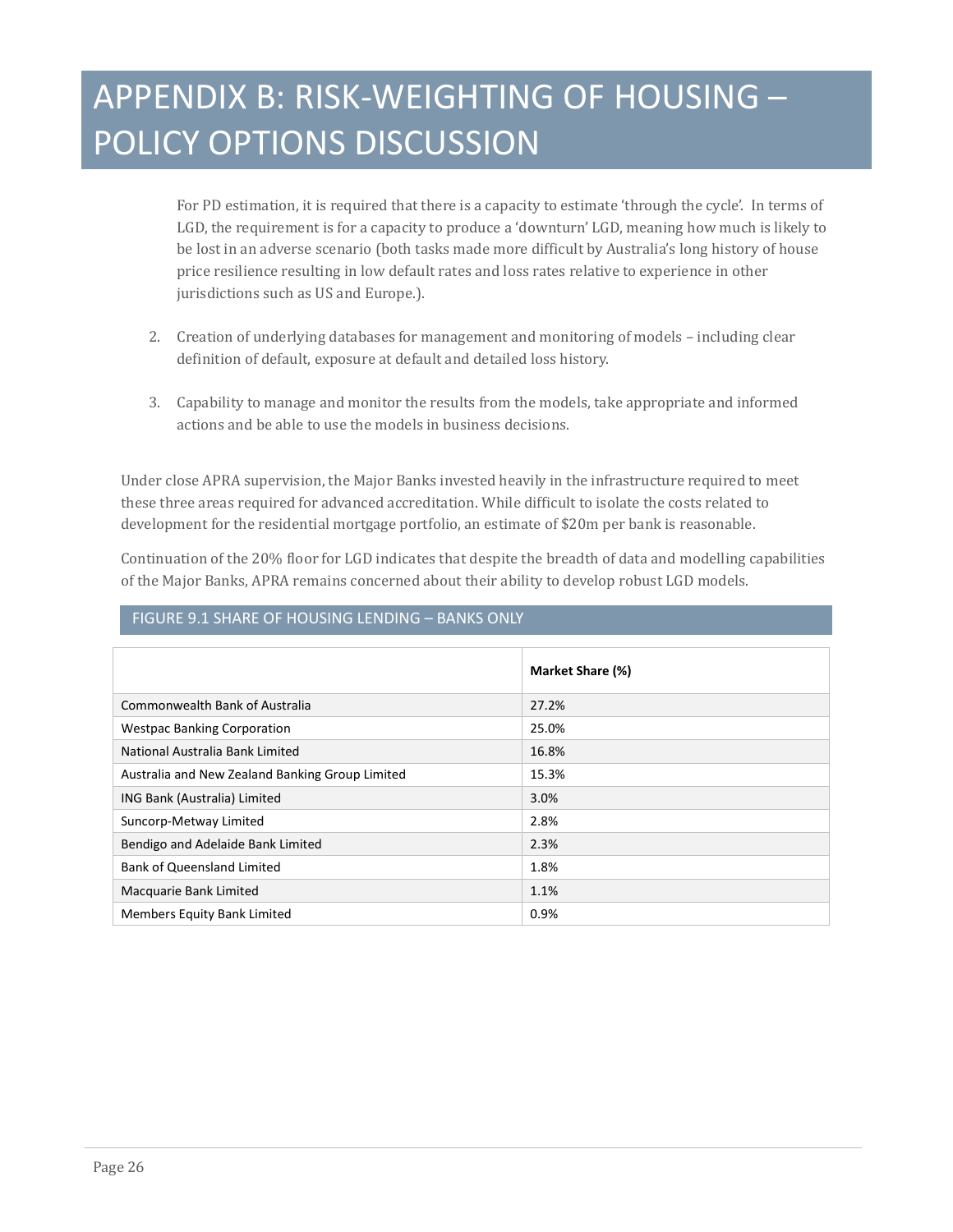### FIGURE 9.2 SUMMARY OF WHAT REGIONAL BANKS NEED TO SECURE ADVANCED ACCREDITATION

| What is needed for IRB<br>accreditation?                    | <b>Which organisations</b><br>will provide this?               | Who will pay the<br>cost?                                                                                            | What is the time<br>frame?                                                                                                                                                                                                      | What assurance<br>mechanisms is there<br>that the time frame<br>will be met?                           |
|-------------------------------------------------------------|----------------------------------------------------------------|----------------------------------------------------------------------------------------------------------------------|---------------------------------------------------------------------------------------------------------------------------------------------------------------------------------------------------------------------------------|--------------------------------------------------------------------------------------------------------|
| Risk-management<br>framework & processes<br>- documentation | Big 4 professional<br>services, some niche<br>consulting firms | Circa \$5M not<br>unreasonable                                                                                       | A number of<br>Regional Banks have<br>been working for 3-<br>4 years. A shared<br>project could be<br>delivered in a couple<br>of years, includes<br>model build and<br>validation, system<br>integration and<br>database build | Needs a private +<br>regulator steering<br>$committe$ e –<br>something like<br>PEXA and MAMBO<br>maybe |
| Modelling software &<br>documentation                       | Shared service<br>maybe, SAS/Experian<br>etc                   | Leverage<br>operational scoring<br>systems, still circa<br>\$2M although will<br>get operational<br>benefits as well | Per above, at least a<br>year, maybe two                                                                                                                                                                                        | Per above                                                                                              |
| Data                                                        | Shared service, credit<br>bureau option                        |                                                                                                                      | Assuming most data<br>is available,<br>consolidation may<br>take a year or two                                                                                                                                                  | Per above                                                                                              |
| Other requirements -<br>Model build                         | Rhino Risk example<br>of industry LGD<br>model                 |                                                                                                                      |                                                                                                                                                                                                                                 |                                                                                                        |

There are a number of Regional Banks that are keen to complete applications for advanced accreditation.

#### **9.3.1 Offer of assistance via the ABA**

Industry discussions regarding the FSI Interim Report have demonstrated a degree of goodwill on behalf of some Major Banks to assist Regional Banks with securing advanced accreditation.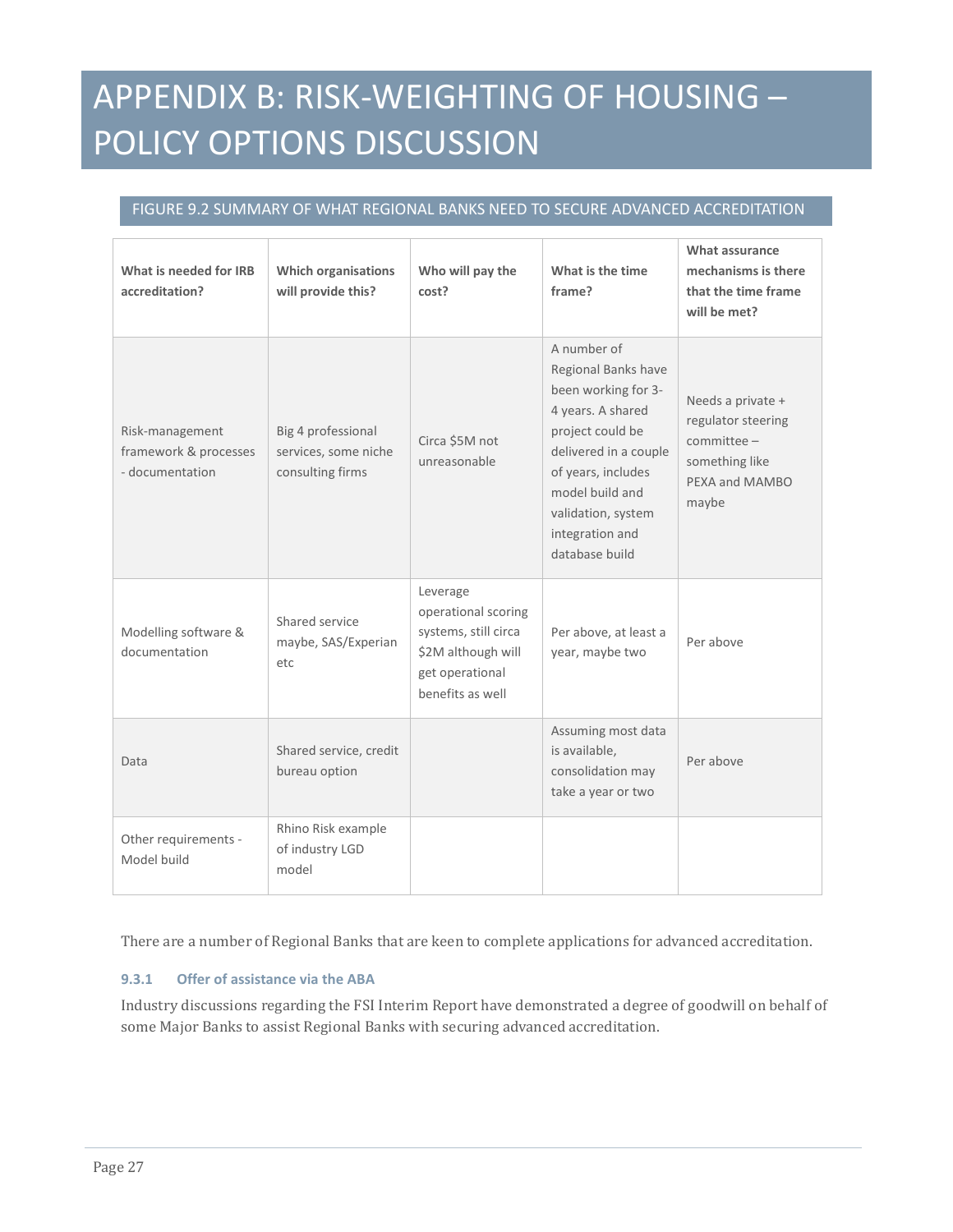### **9.3.2 Importance of APRA**

Clearly advanced accreditation must involve a high level of interaction with APRA. When the Major Banks were seeking accreditation in the lead up to Basel II implementation, APRA constituted a dedicated working group to help facilitate accreditation. The Regional Banks request a similar approach be taken now so that Regional Banks can get timely feedback on the various issues that arise in relation to accreditation.

#### **9.3.3 Link between operational, market and credit risk**

The Regional Banks also request that APRA change its policy regarding the need for accredited banks to be advanced in all three aspects of risk modellings, operational, market and credit. This is not a Basel Committee requirement and may act as an unnecessary barrier to more timely implementation of advanced credit risk modelling.

#### **9.3.4 Conclusion**

The prospect of a greater number of banks becoming accredited to use advanced modelling to estimate RWA is consistent with improving competitive neutrality. However, it must be said that it is not an approach that has much visibility internationally and compliance costs need to be considered.

### 9.4 OPTION 3: INCREASE MINIMUM IRB RISK-WEIGHTS

In order to address the RWA gap between standardised banks and IRB banks, the IRB risk-weights would need to be almost doubled[12](#page-23-0). Within the IRB capital formula, this could be done be either increasing the LGD floor from 20% to 40%, placing a floor on PD, increasing the long run calibration of PD, increasing the asset correlation value or decreasing the confidence level.

There is some precedent for departing from international principles in tailoring the AIRB approach in Australia. APRA uses a 20% LGD floor and doesn't allow lenders' mortgage insurance (LMI) to provide capital relief for AIRB banks. Additionally, Australia's 20% LGD floor corresponds with a 90 day definition of default for mortgages whereas most other jurisdictions have a 180 day definition of default.

Altering floors or caps on risk measures across the entire mortgage portfolio may hide the relative risk issues within the portfolio. If these regulatory tools are to be used, they are probably more usefully applied at a segment level. For example, a loan approved with an LVR of less than 60% (which comprise 25% of Major Banks approvals) has a 20% LGD floor which is the same as for a loan with an LVR of 90% that is not mortgage insured.

<span id="page-27-0"></span>j <sup>12</sup> Although a variation might be to have the higher risk-weights apply only to new loans.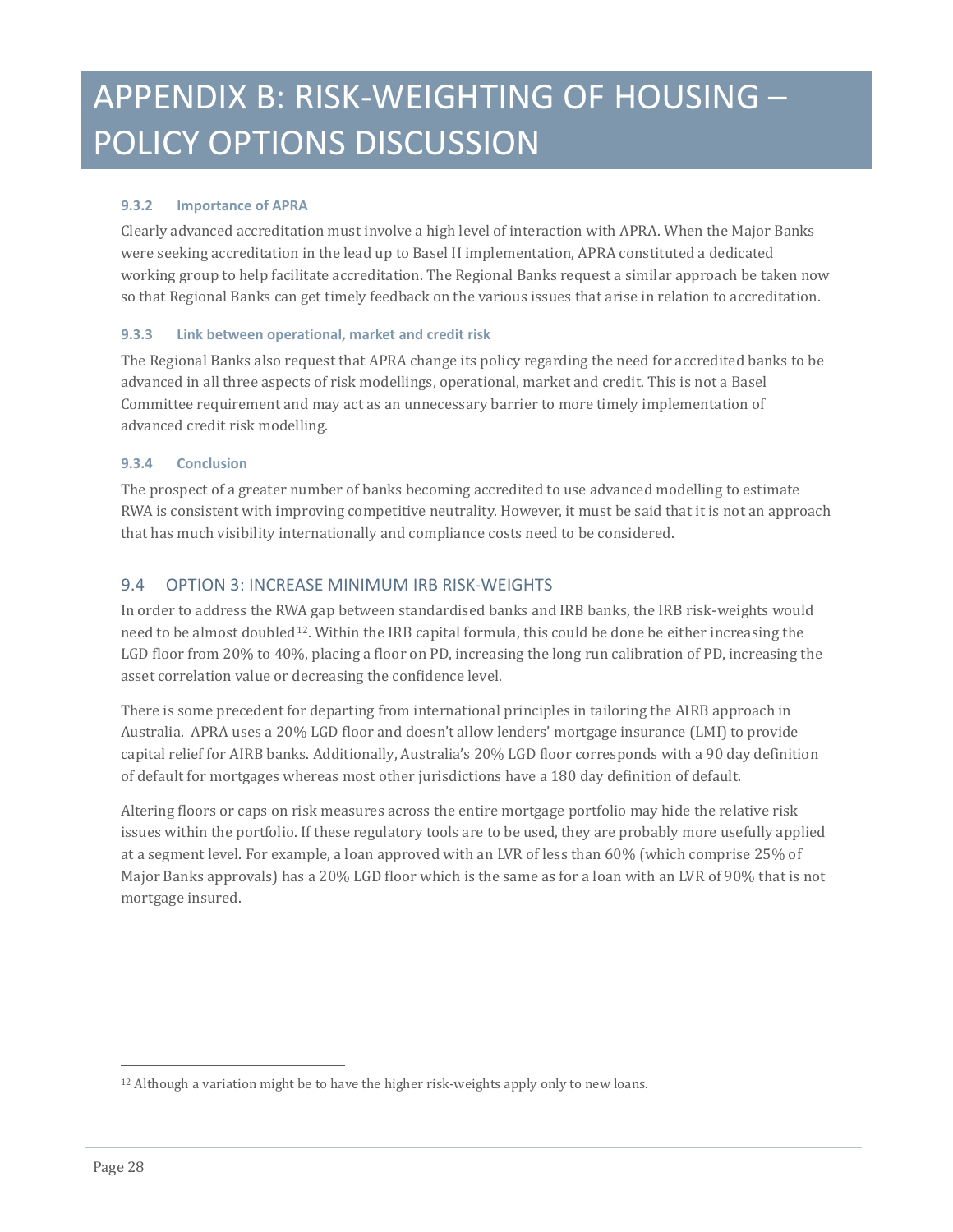% 50 40 30 20 10  $\Omega$ Switzerland Australia UK Canada Sweden Japan Norway

#### FIGURE 9.3 INTERNATIONAL COMPARISON OF IRB RISK-WEIGHTS – APRA FSI SUBMISSION

The advantage with increasing minimum IRB risk-weights is that it would assist in closing the gap between Standardizes and Advanced approaches while simultaneously addressing prudential concerns over risks in the housing market. If this policy approach is to be adopted, it is recommended that average AIRB risk weights are increased from around 18% to 30% to improve competitive neutrality.

#### **9.4.1 Conclusion**

The differences between regulators across jurisdictions is becoming more diverse and driving more concerns about global consistency. While an argument can be mounted for increasing the asset correlation value or decreasing the confidence level, these types of changes would probably require alignment across global regulators which would be difficult to realize. In its submission to the FSI, APRA showed that Australian IRB risk-weights are comparable to overseas jurisdictions.

### 9.5 OPTION 4: INTRODUCE A TIERED SYSTEM OF STANDARDISED RISK-WEIGHTS FOR **MORTGAGES**

The existing standardised approach is a tiered system of risk-weights with weights varying depending on three factors:

- Standard or non-standard mortgages (low docs);
- LVR: and
- Mortgage insurance (LMI).

However, the system of risk-weighting may not capture all the key risks in mortgage portfolios. For example, data from one of the Regional Banks shows that non-PAYG mortgages are twice as risky as PAYG borrowers. Data from another lender shows line of credit products are riskier than amortising mortgages. Data from Bank of England shows (Bank of England, June 2014, pp. 56-62) that loan-to-income multiples are an indicator of risk in mortgages.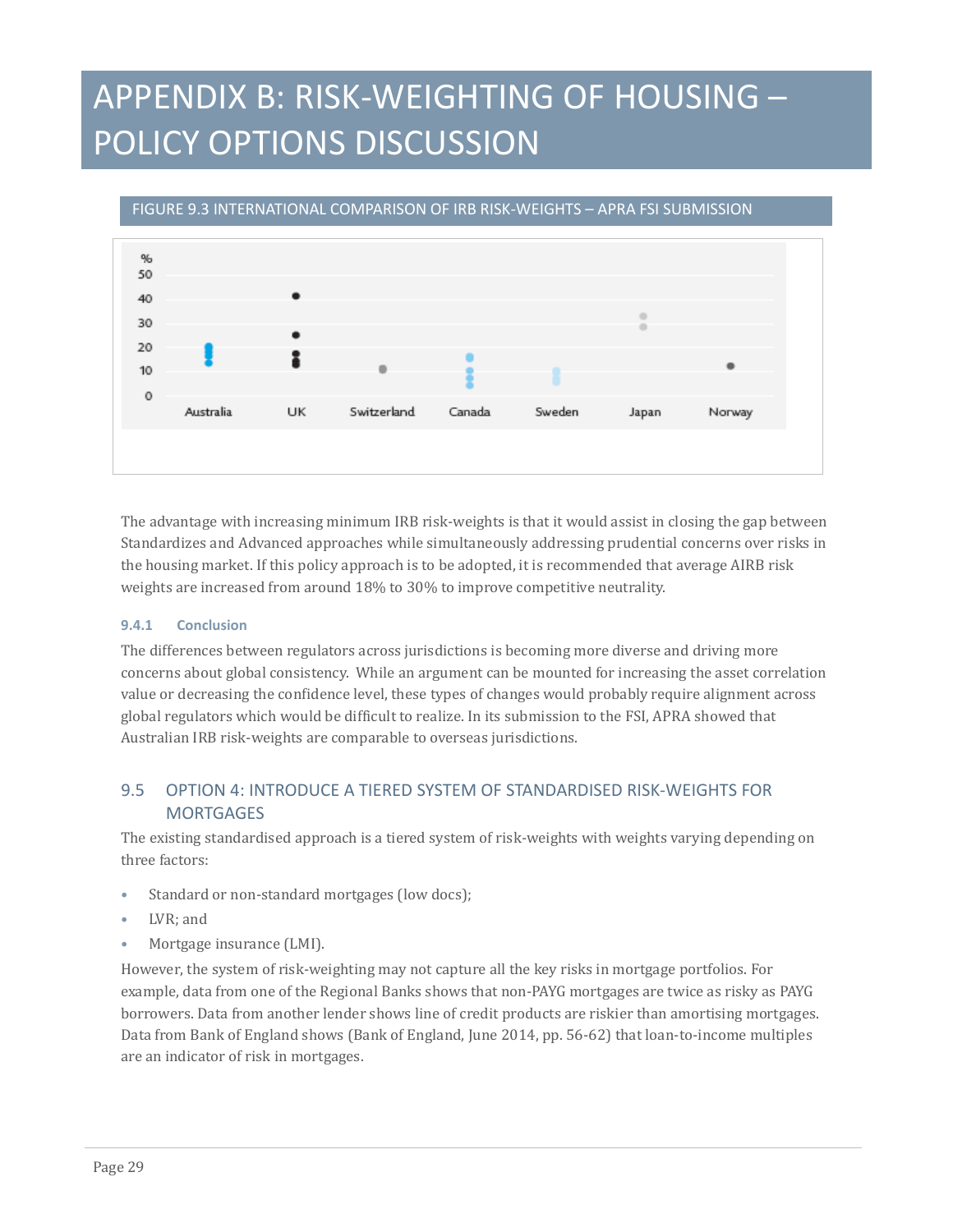In regard to a residential mortgage principle and interest loan amortising over 25 years at an 80% LVR to individual on a high PAYG income, the standardised risk-weight would be 35% and the advanced internally modelled rate 11%.



FIGURE 9.4 PROPORTION OF LOANS APPROVED >90% - REGIONALS VS MAJORS

While the current setting of risk-weights encourage the standardised banks to seek higher risk loans, the opposite is true for the advanced banks – they have a capital incentive to invest in the safer end of the risk spectrum. This is an anomaly because it is the larger, more diversified banks with greater capacity for sophisticated risk-management that should be incentivized to meet the demand in the riskier end of the mortgage market, not the smaller banks.

#### **9.5.1 20% risk-weight for standardised <80% LVR loans**

One means of helping address this incentive problem is by reducing the standardised risk weight to 20%, but only for loans that are characterized by an LVR<80% and a PAYG borrower(or 80-90% LVR covered with LMI). Loans of this nature are a well understood, homogenized product. They do not require sophisticated internal modelling to control risk. Hence, the 20% will result in a better risk-reflective alignment of capital, albeit still above the advanced internal estimates.

Adding this additional tier to the current standardised approach would help achieve more competitive neutrality, increase competition in the safe end of the market, and yet not raise prudential concerns given the relative low-risk nature of a mortgage loan with an LVR less than 80%, and the relatively small share of the market held by standardised banks.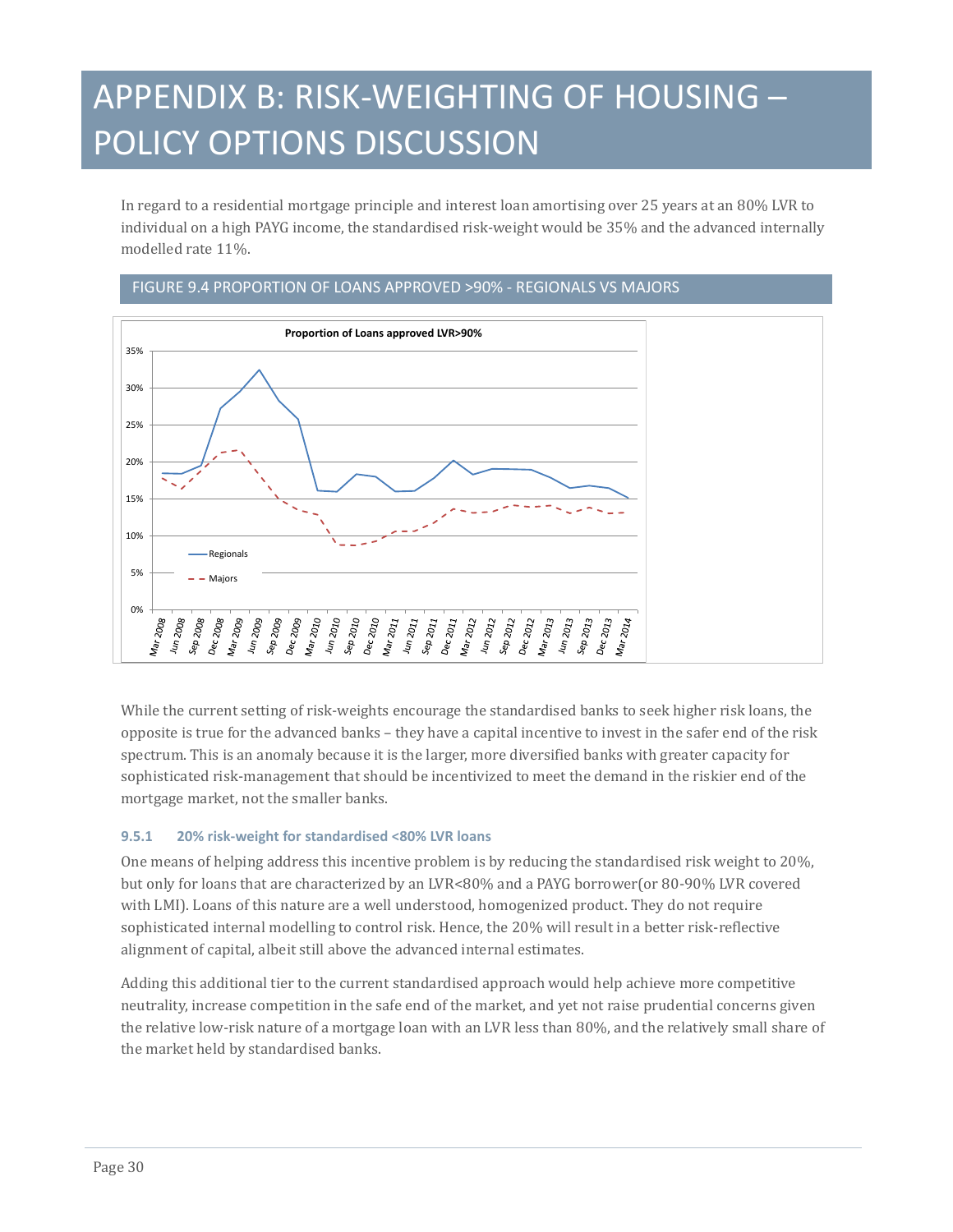Regional Bank analysis shows that the 20% risk-weight is still higher than that estimated by advanced internal models and, therefore, an incentive remains for smaller banks to invest in risk-management capability. The proposed 20% also aligns with the advice APRA provided to the Basel Committee in 2001 albeit with one key difference – APRA advised that the minimum risk-weight should apply to all mortgage loans, whereas the Regional Banks are confining the 20% risk weight to only those loans with an LVR less than 80%. Further, 80% is the cutoff for lower capital in the absence of mortgage insurance.

The Figure 9.5 below shows how the proposed change would impact the current set of standardised risk weights under APRA's framework – new values depicted in red.

| LVR <sub>(</sub> %) | Standard eligible mortgages               |                                                                                       |                                           | Non-standard eligible mortgages                                                          |  |
|---------------------|-------------------------------------------|---------------------------------------------------------------------------------------|-------------------------------------------|------------------------------------------------------------------------------------------|--|
|                     | Risk-weight<br>(no<br>mortgage insurance) | Risk-weight (with at<br>least 40% of the<br>mortgage insured by<br>an acceptable LMI) | Risk-weight<br>(no<br>mortgage insurance) | Risk-weight (with at<br>least 40% of<br>the<br>mortgage insured by<br>an acceptable LMI) |  |
|                     | $\%$                                      | $\%$                                                                                  | %                                         | %                                                                                        |  |
| $0 - 60$            | 35(20)                                    | 35(20)                                                                                | 50                                        | 35                                                                                       |  |
| $60.01 - 80$        | 35(20)                                    | 35(20)                                                                                | 75                                        | 50                                                                                       |  |
| $80.01 - 90$        | 50                                        | 35                                                                                    | 100                                       | 75                                                                                       |  |
| $90.01 - 100$       | 75                                        | 50                                                                                    | 100                                       | 75                                                                                       |  |
| 100.01<br>⋗         | 100                                       | 75                                                                                    | 100                                       | 100                                                                                      |  |

#### FIGURE 9.5 MORTGAGE RISK-WEIGHTS – STANDARDISED APPROACH

#### **9.5.2 Conclusion**

Including a new 20% 'tier' in the current standardizes framework would be a simple change that would reduce the capital anomaly and increase competition in the safe end of the mortgage lending market. There would be no discernible impact on financial stability or macroeconomic stability given the relatively small portion of the market held by the standardized banks and the fact the 20% is confined to the safer loans.

With greater competition in the homogenized market, margins would decline and the Major Banks would have a greater incentive to move up the risk curve and allocate a higher proportion of lending to SME. As such, the policy will deliver important productivity benefits.

### 9.6 OPTION 5: LOWER STANDARDISED RISK-WEIGHTS FOR MORTGAGES

While APRA have stated in their first round FSI submission that '*Basel II resulted in overall reductions of capital for advanced ADI's of between zero and 10 per cent, and around five per cent on average for standardised ADI's'* (APRA, July 2014, p. 74) the reduction is not specific to mortgages.

Regional Banks estimate that the reduction for standardised banks to be around 28%, whereas the reduction for advanced banks is considerably higher.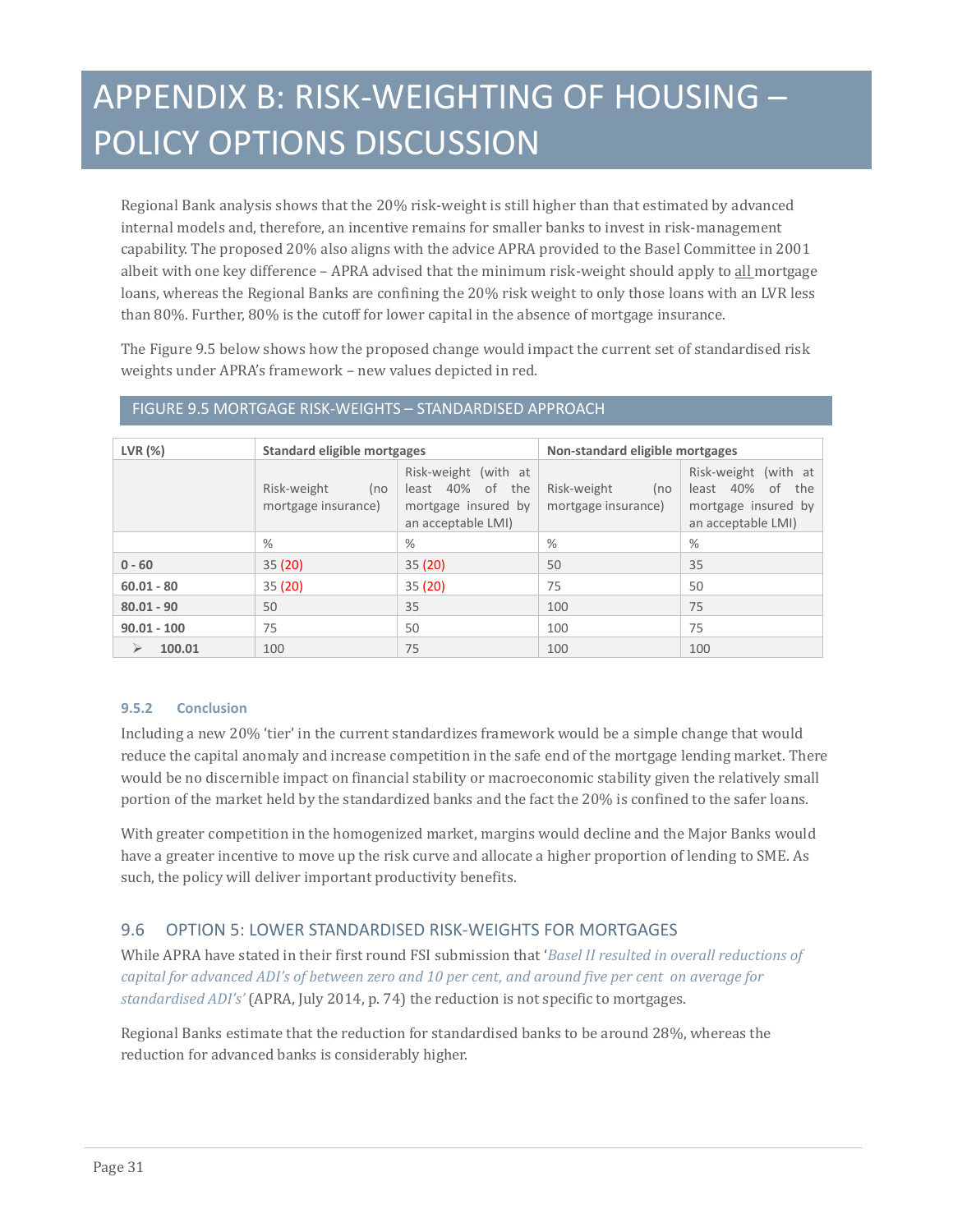### FIGURE 9.6 COMPARISON OF RISK-WEIGHTS & CAPITAL UNDER BASEL I AND BASEL II

| Approach                     | Average Risk-weight | Average Capital |
|------------------------------|---------------------|-----------------|
| <b>Basel I</b>               | 54%                 | 4.3%            |
| <b>Basel II Standardised</b> | 39%                 | 3.1%            |
| <b>Basel II Advanced</b>     | 18%                 | 1.4%            |

APRA also state that because *'of emerging house price pressure, there would be no case to reduce standarised housing loan risk-weights on macroprudential grounds'* (APRA, July 2014, p. 76)*.* We concur that overall capital in the system for mortgages needs to be cognisant of the forward-looking risks inherent in a heating housing market.

However, the apportionment of the overall capital between IRB banks and Standardised ADI's needs to reflect relative risk. It should also be noted that Major Banks are doing the majority of mortgage lending given the regulatory settings incentivise them to do so. A change to the risk weightings used by non-Major Banks is unlikely to have macro-prudential impacts, particularly if the changed settings promote Major Banks into the SME/commercial lending they are best-placed to undertake.

We accept that smaller ADIs do not have the degree of diversification in terms of geography and product. However the current standardised approach is lopsided. The current Basel risk-weight is 35%. In order to account for riskier loans, APRA has introduced a set of tiers that increase the risk-weight as the riskiness of the loan characteristic change, such as higher LVR and LMI coverage. Yet, there is no tiering at the safer end of the spectrum, i.e. under the standardised approach, a loan with a 40% LVR receives the same capital treatment as a loan with an 80% LVR, yet clearly there is a difference in risk.

While the Regional Banks are satisfied that the current 35% remains the internationally-agreed benchmark risk-weight for standardised, we recommend that an additional tier of 20% is used for mortgage loans where the LVR is less than 80% and the borrower is PAYG.

We believe that lower risk-weights are appropriate for homogeneous housing loans with low risk characteristics such as:

- Standard principle and interest repayments over a 25 year term (i.e. excluding line of credit and interest only products);
- Loan-to-value of less than 80%;
- PAYG borrowers (i.e. excluding self-employed borrowers); and
- Low debt-to-income ratios.

The Regional Banks note that in its submission to Basel Committee in 2001 (APRA, May 2001, p. 7), APRA suggested lowering the proposed standardised housing risk-weight to 20%.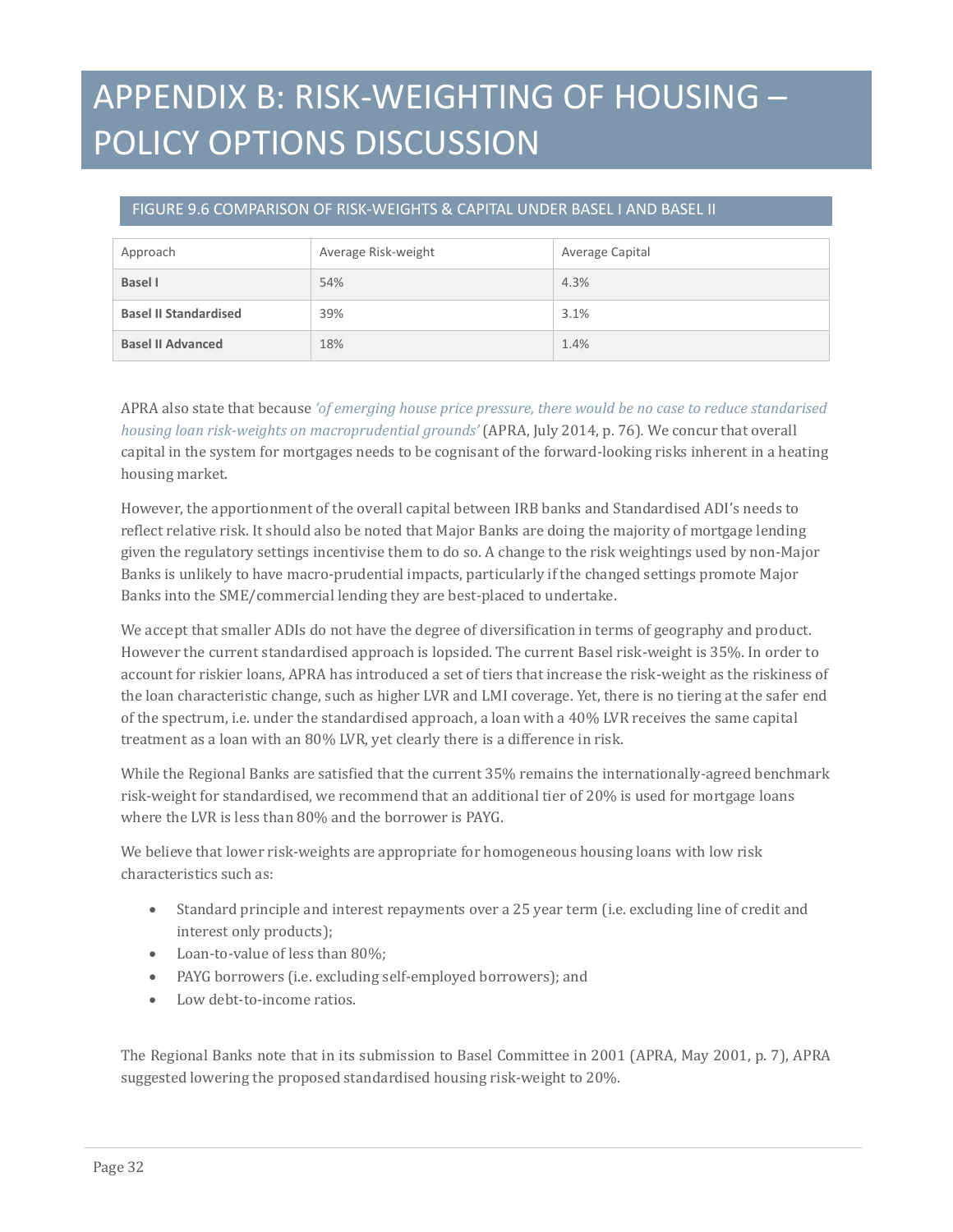According to APRA Quarterly ADI Property Exposures Statistics<sup>13</sup>, the volume of housing loans in this homogeneous low risk category is around 60% of all loans approved. A risk-weighting of 10%-15% for these types of exposure would even the gap between IRB banks and Standardised Bank. It would therefore encourage Standardised Bank to focus more on lower risk homogeneous housing lending.

Because of the disproportional amount of mortgage volume held by IRB banks, it is unlikely that decreasing Standardised RWA's will materially impact the overall capital held in the system to support mortgages.

#### **9.6.1 Conclusion**

The Regional Banks believe a 20% risk weight is more appropriate for low risk homogeneous mortgages and that the 35% standardised risk weight is appropriate benchmark for loans that do meet the homogeneous category.

### 9.7 OPTION 6: ALLOWING SMALLER ADIS TO ADOPT IRB MODELLING FOR MORTGAGES **ONLY**

The Regional Banks view this as a version of Option 2 and would support this option in addition to Option 2.

<span id="page-32-0"></span>j <sup>13</sup> http://www.apra.gov.au/adi/Publications/Pages/Quarterly-ADI-Property-Exposures-statistics.aspx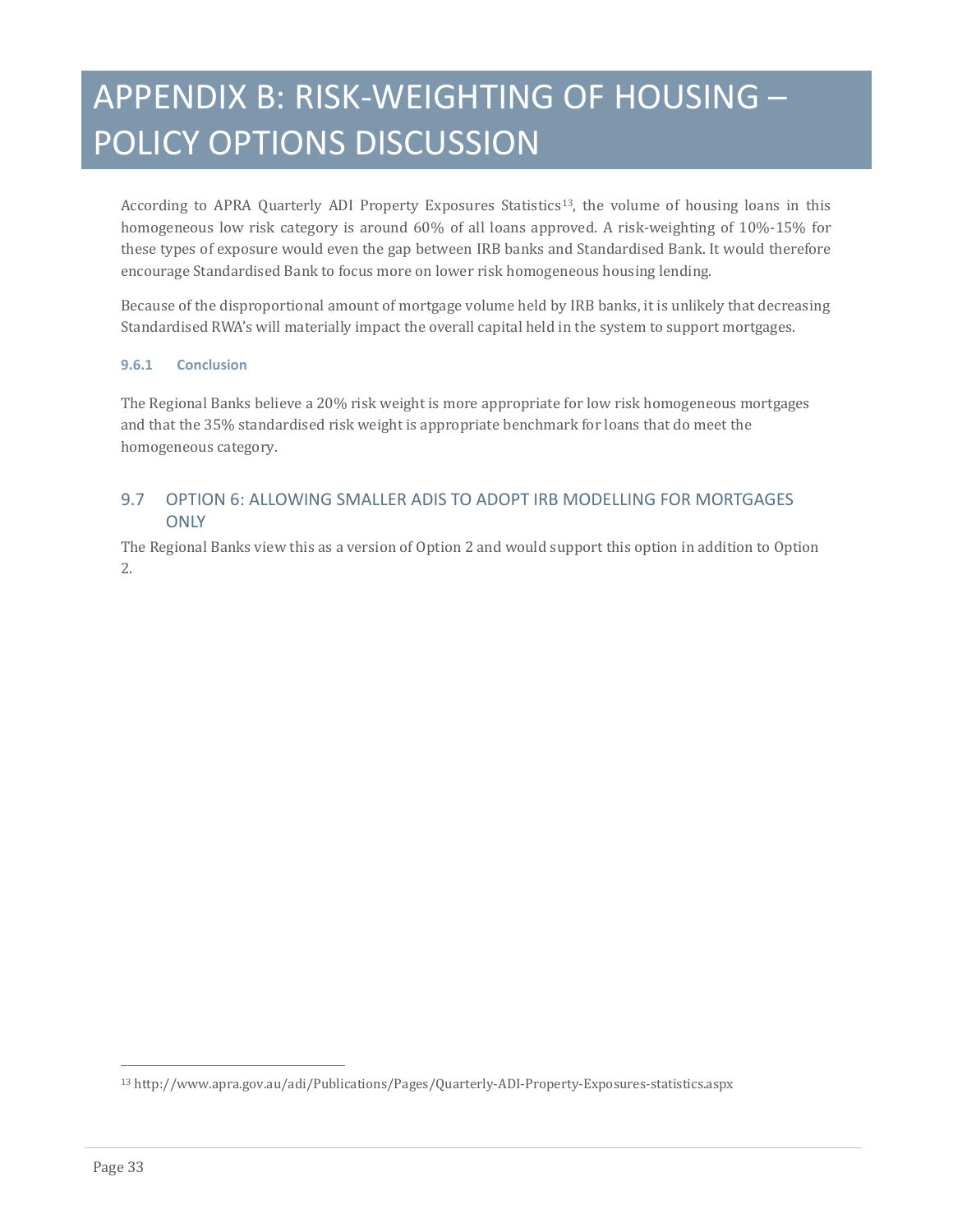### 9.8 CONCLUSION AND RECOMMENDATION

Differences between the Advanced IRB and Standardised Approaches to measurement of risk-weights for residential mortgages has created unintended consequences that are inconsistent with the principles of the Basel II Accord and competitive neutrality generally.

The Regional Banks advocate that the system of risk-weighting become more risk reflective and, therefore, competitively neutral. There are three pathways to achieve competitive neutrality.

- a. Changes to the 'standardised' approach;
- b. Changes to the AIRB approach; or
- c. A combination of (a) and (c).

The recommended initiative to change standardised approach is a simple addition of a new risk weighting 'tier' of 20% for PAYG mortgage loans where the LVR is 80% or less. These are low risk, homogenous housing loans that do not require advanced modelling. This approach is outlined in (Option 4).

An alternative approach is to use a 'floor' or modelling parameter change to increase the average riskweight under AIRB. At this stage, the recommended increase would see the average risk weight go from 18% to around 30%.

An assessment of the policy options against key policy criteria is outlined in Figure 9.7 below.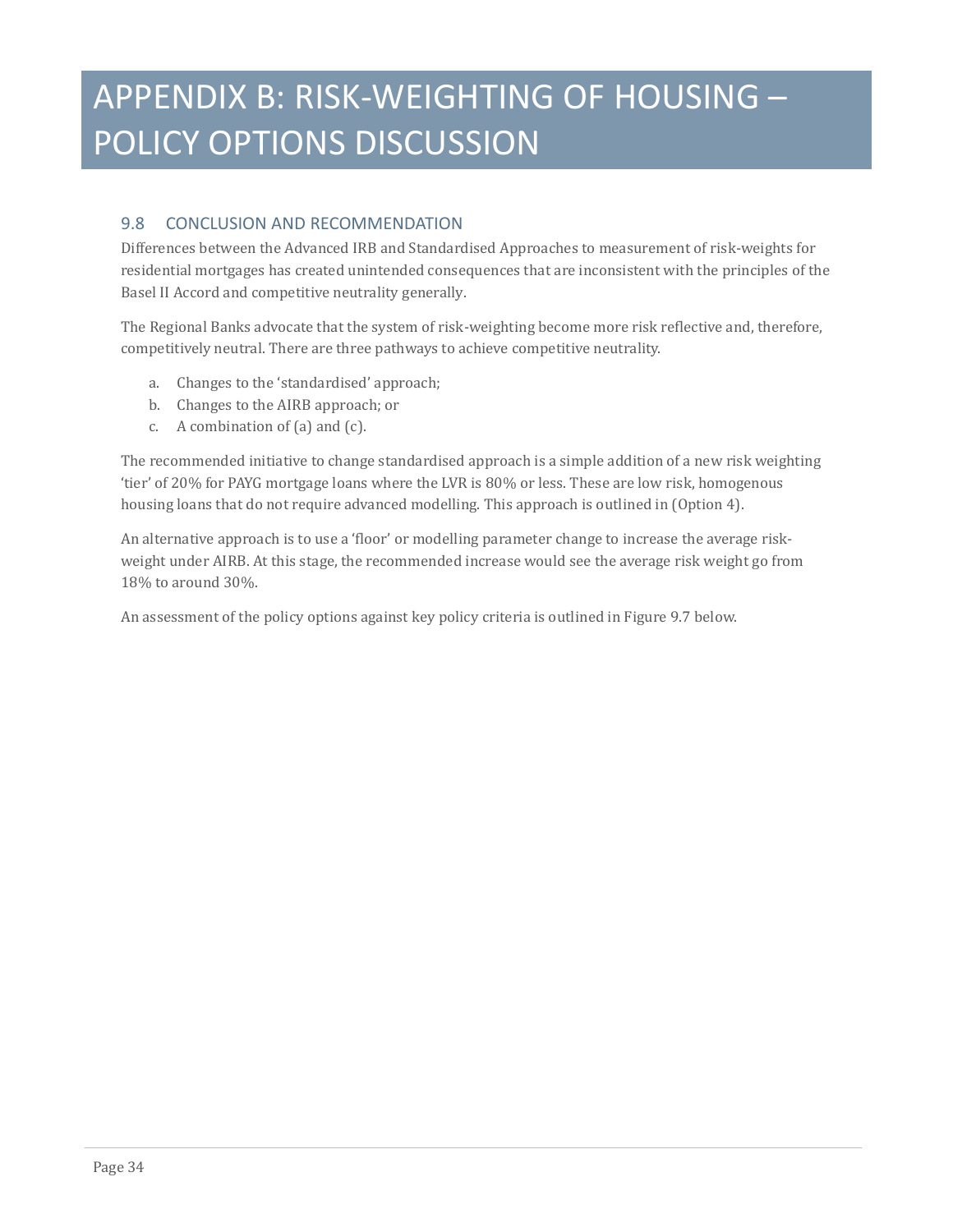### FIGURE 9.7 SUMMARY OF POLICY OPTIONS & ASSESSMENTS: RISK-WEIGHTING OF HOUSING

| Policy options                                                                                             | Consistent with<br>International<br>integration<br>&<br>Regulatory<br>Alignment <sup>14</sup> | Competitive<br>neutrality | Consistent with<br>Financial System<br>Stability | Consistent with<br>Macro-economic<br>stability | Consistent<br>with<br>dynamic<br>efficiency<br>&<br>innovation |
|------------------------------------------------------------------------------------------------------------|-----------------------------------------------------------------------------------------------|---------------------------|--------------------------------------------------|------------------------------------------------|----------------------------------------------------------------|
| Option 1:<br>No change                                                                                     | $\boldsymbol{\times}$                                                                         | $\times$                  | $\boldsymbol{\times}$                            | $\boldsymbol{\times}$                          | $\times$                                                       |
| Option 2:<br>Assist ADIs that are not<br>accredited to use IRB<br>models in attaining IRB<br>accreditation | $\checkmark$                                                                                  | $\checkmark$              | $\checkmark$                                     | $\checkmark$                                   | $\checkmark$                                                   |
| Option 3:<br>Increase minimum IRB<br>risk-weights                                                          | ç                                                                                             | $\checkmark$              | $\checkmark$                                     | ?                                              | $\checkmark$                                                   |
| Option 4:<br>Introduce a tiered system<br>of<br>standardised<br>risk-<br>weights for mortgages             | $\checkmark$                                                                                  | $\checkmark$              | $\checkmark$                                     | $\checkmark$                                   | ✓                                                              |
| Option 5:<br>Lower standardised risk-<br>weights for mortgages                                             | $\checkmark$                                                                                  | $\checkmark$              | $\checkmark$                                     | $\checkmark$                                   | $\checkmark$                                                   |
| Option 6:<br>Allowing smaller ADIs to<br>adopt IRB modelling for<br>mortgages only                         | $\checkmark$                                                                                  | ✓                         | $\checkmark$                                     | $\checkmark$                                   | $\checkmark$                                                   |

j

<span id="page-34-0"></span><sup>14</sup> Note – that this principle encompasses the practice of tailoring regulatory rules to domestic conditions, as argued previously in this submission.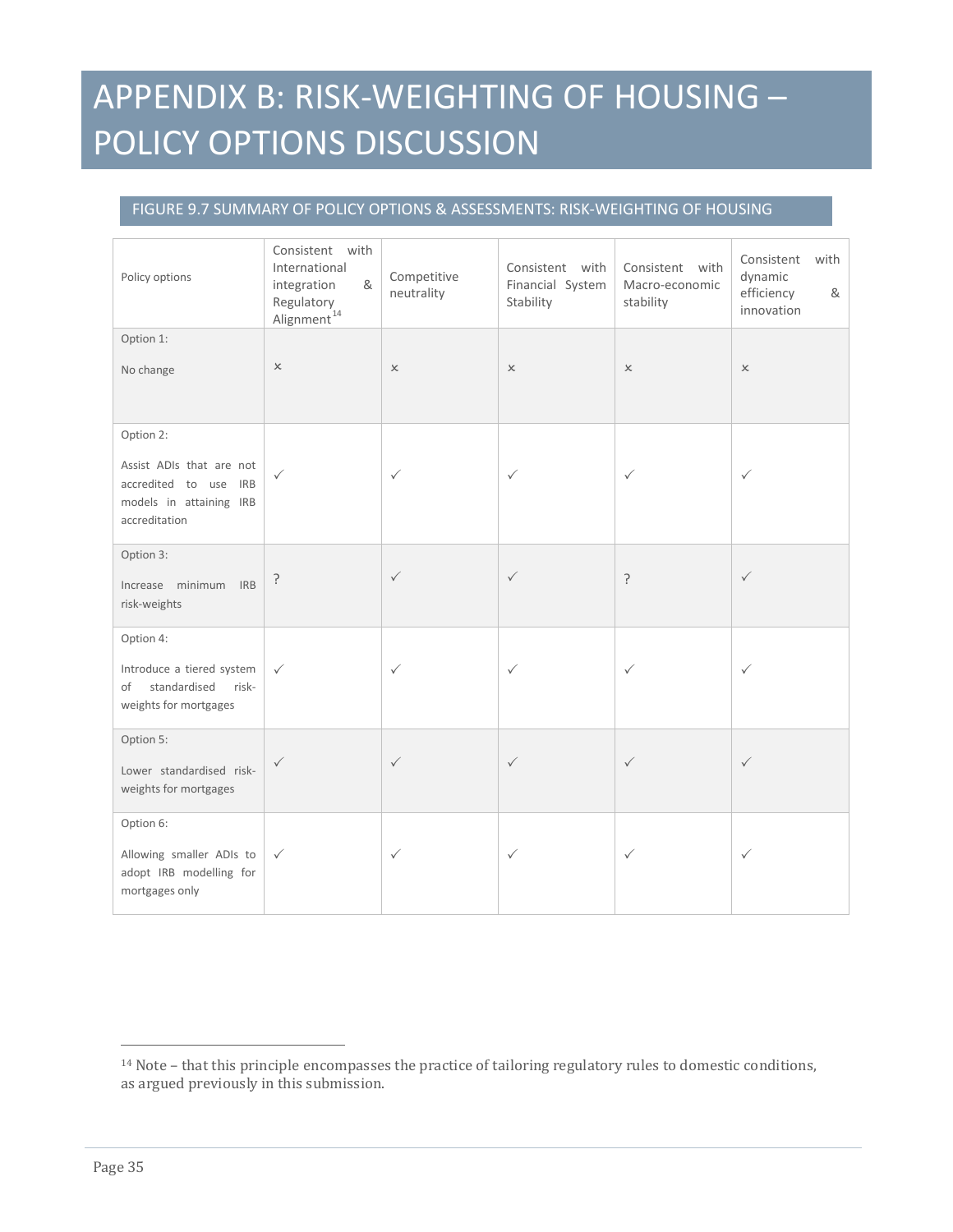### <span id="page-35-0"></span>10Appendix C: Banking is competitive, albeit concentrated assessment

The Interim Report makes the observation that the banking system is 'competitive, albeit concentrated'. This observation is based on three primary indicators: net interest margin, customer satisfaction, and reductions in bank fees. The Regional Banks maintain that the state of competition is less healthy than that implied by the FSI Interim Report observation, and also think that it is critical that the Inquiry take a forward looking view towards what the competitive landscape may look like in 10-15 years if the current settings and trends persist.

As discussed earlier in this submission, financial regulation (in particular, the barriers faced by smaller ADIs in the capital framework and TBTF) have had a major impact on the risk appetite of market participants and competitive forces in some market segments – especially housing and SME loans.

### 10.1 CRITIQUE OF EVIDENCE USED TO SUPPORT FSI OBSERVATION

#### **10.1.1 Net interest margin decline since late 1980s**

The Interim Report quotes the Reserve Bank of Australia (RBA) submission to state that *'net interest margins of the Major Banks are around historic lows…'.* The RBA's finding reflects the time series data presented in Graph 2.12 on page 27 of its FSI submission. The chart shows a steady decline in the major's NIM from the late 1980s to about 2004. It has been broadly stable since then.

The period of NIM stability since 2004 is also revealed in APRA's quarterly performance statistics that present performance and balance sheet data since 2004. In APRA's series, the Major Bank's NIM has been notably stable at around 1.9% of average assets.

There are reasons as to why the decline in the NIM may not indicate strong competition. Firstly, the NIM decline was not associated with any structural decline in Major Bank profits. Economic theory finds that in a perfectly competitive market, firms compete with one another by cutting prices until above normal profits are eliminated.

While margins compressed from early 1990s to 2004, the implied reduction in profit was offset through higher lending volume and cost efficiencies. Major Bank asset growth was particularly strong in this period.

Second, the balance sheets of the Major Banks look quite different today than they did in the early 1990s, with Major Banks now allocating a much higher proportion of credit to households, mainly in the form of housing loans. The shift in portfolio weight towards household lending was driven by a determination of Major Banks to 'de-risk' their balance sheets after the commercial property problems of the early 1990s recession and again post the GFC. It is expected that as a bank's lending portfolio becomes less risky (i.e. increasing lending into Australia's housing market), that this relative conservatism is reflected in lower net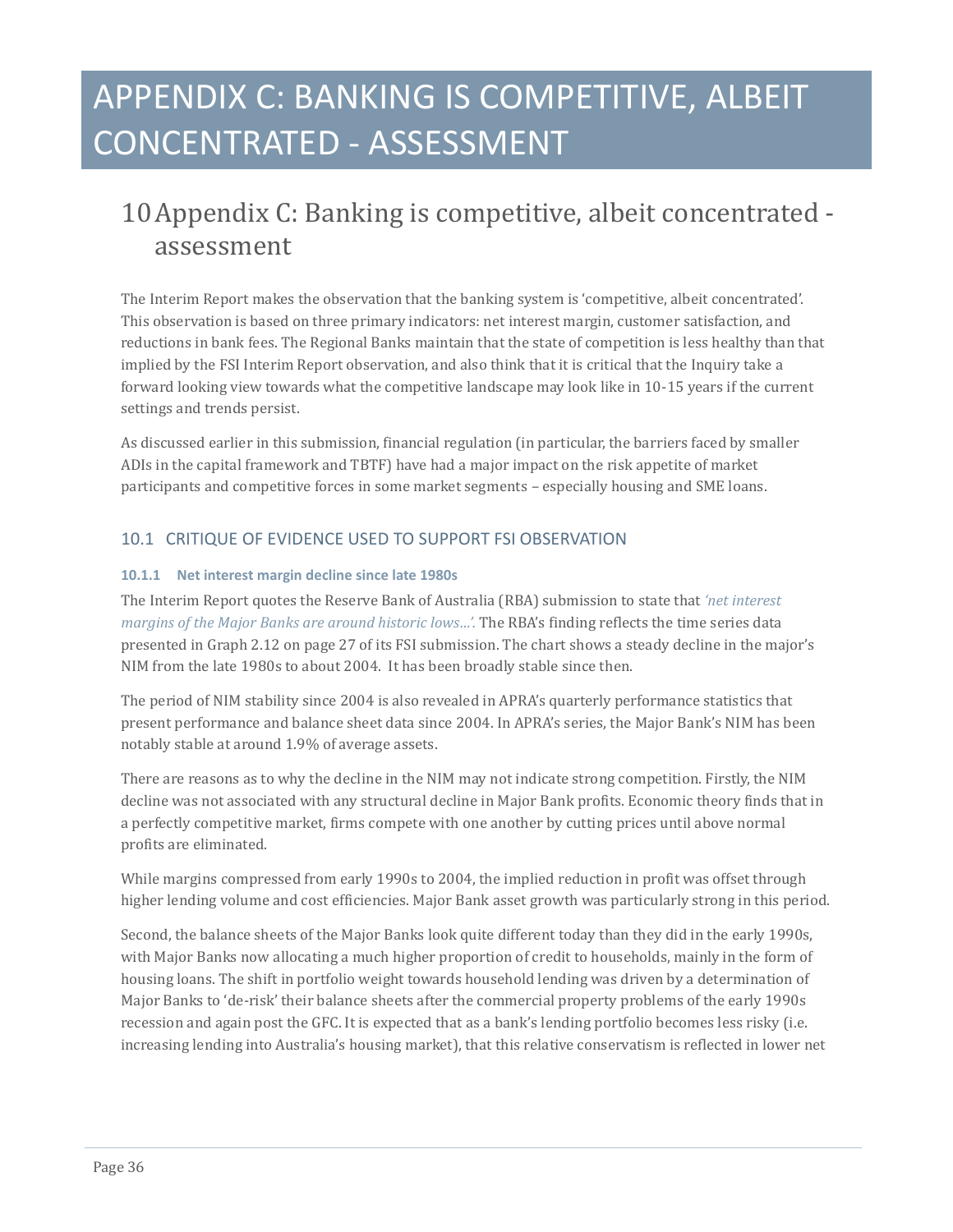interest margins. At least to some extent, the reduction in NIM can be explained by changes in portfolio composition.

Third, the ability of the Major Banks to maintain profits through cost-cutting is also a sign that they face little competitive constraint in relation to service standards. While personal customer satisfactions ratings of the Major Banks is currently high (partly reflecting the low-interest rate environment and the popularity of Internet banking), satisfaction amongst business customers is much lower. Business customers are more reliant on relationship management and may be more vulnerable to price exploitation due to the bundled nature of their banking product needs.

Fourth, and more generally, lack of contestability and product substitutes, informational comparison problems and switching costs associated with SME banking, are structural impediments supporting higher margins and a lack of price competition amongst Major Banks.

In summary, the fact that the Major Banks did not suffer any decline in profitability as a result of margin decline is an indication they have exercised market power to the benefit of shareholder, rather than an indication of competition.

#### **10.1.2 Net interest margins of the Major Banks are mid-range internationally**

The Interim Report references the World Bank's Financial Development and Structure Data set to state that Australia's Major Banks' net interest margins are mid-range by world standards. While the notes to the data are not conclusive, it appears this survey samples a wider range of banks than just large commercial banks.

A more instructive, albeit with a smaller country sample, is the annual profitability data (BIS, 2014) released by the Bank of International Settlements (BIS). This data compares only large banks and it shows that Australia's major four have NIMs considerably higher than the international average for industrialised countries. The same data set also compares countries on the profitability measure of after-tax return on assets (ROA). Comparing industrialised countries on ROA shows Australia's Major Banks are the most profitable in the world, including that of Canada – a country often seen as comparable given its similar banking structure and similar GFC performance.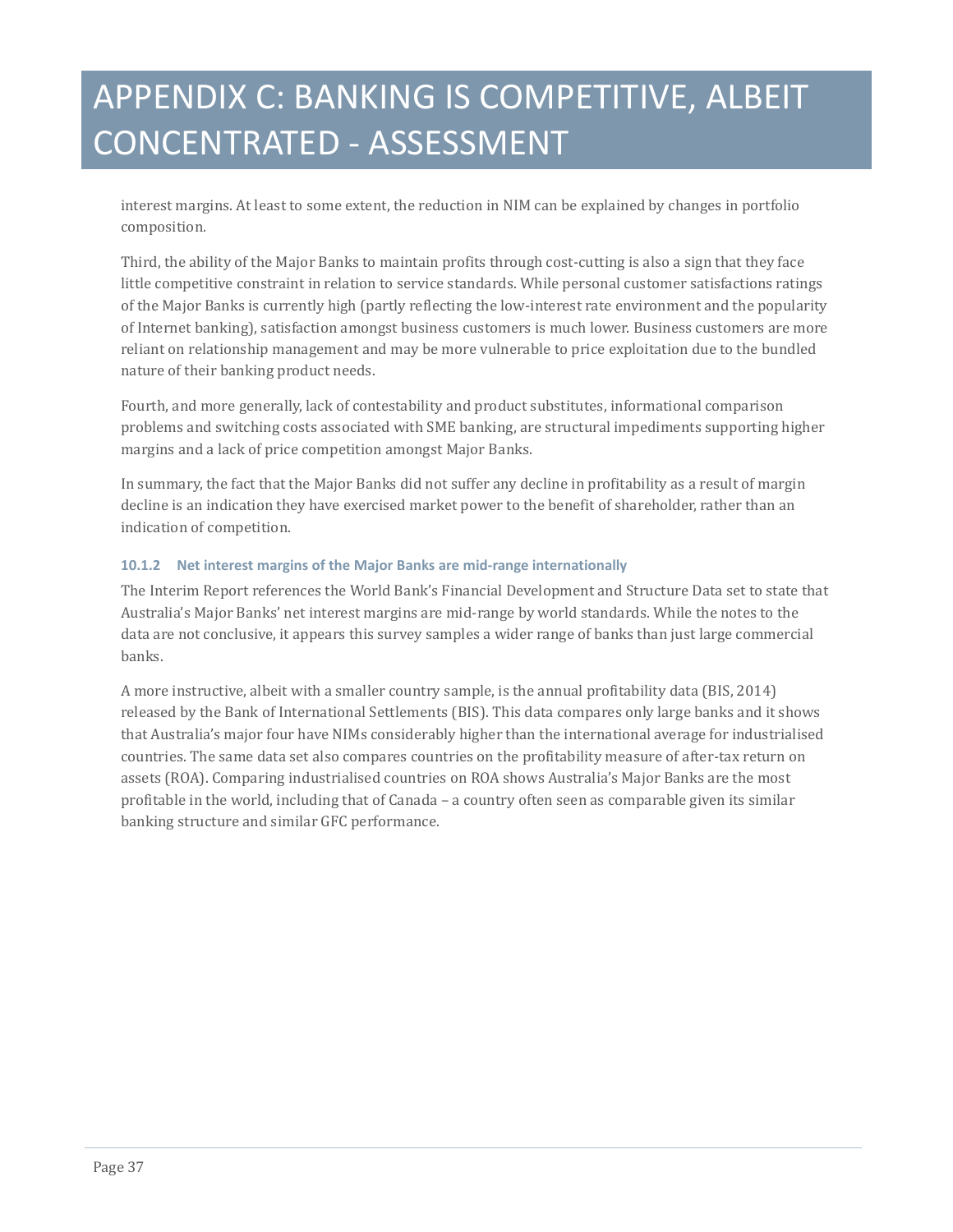#### FIGURE 10.1 PROFITABILITY OF MAJOR BANKS – AS % OF TOTAL ASSETS – BIS DATA

|                        | Pre-tax profits |             | Net interest margin |                | Loan loss provisions |      | Operating costs <sup>3</sup> |             |      |                   |                   |                   |
|------------------------|-----------------|-------------|---------------------|----------------|----------------------|------|------------------------------|-------------|------|-------------------|-------------------|-------------------|
| Country <sup>2</sup>   | $2000 -$<br>07  | 2008-<br>12 | 2013                | $2000 -$<br>07 | $2008 -$<br>12       | 2013 | $2000 -$<br>07               | 2008-<br>12 | 2013 | $2000 -$<br>07    | $2008 -$<br>12    | 2013              |
| Australia (4)          | 1.58            | 1.09        | 1.28                | 1.96           | 1.81                 | 1.79 | 0.19                         | 0.30        | 0.17 | 1.99              | 1.20              | 1.11              |
| Canada (6)             | 1.03            | 0.85        | 1.06                | 1.74           | 1.58                 | 1.65 | 0.24                         | 0.25        | 0.17 | 2.73              | 1.85              | 1.78              |
| France (4)             | 0.66            | 0.27        | 0.32                | 0.81           | 0.95                 | 0.92 | 0.13                         | 0.24        | 0.21 | 1.60              | 1.09              | 1.16              |
| Germany (4)            | 0.26            | 0.06        | 0.10                | 0.68           | 0.81                 | 0.99 | 0.18                         | 0.16        | 0.18 | 1.38              | 1.15              | 1.55              |
| Italy (3)              | 0.83            | $-0.04$     | $-1.22$             | 1.69           | 1.82                 | 1.58 | 0.40                         | 0.67        | 1.43 | 2.27              | 1.79              | 1.84              |
| Japan (5)              | 0.21            | 0.40        | 0.68                | 1.03           | 0.89                 | 0.77 | 0.56                         | 0.19        | 0.02 | 0.99 <sup>4</sup> | 0.73 <sup>4</sup> | 0.60 <sup>4</sup> |
| Spain (3)              | 1.29            | 0.77        | 0.50                | 2.04           | 2.32                 | 2.32 | 0.37                         | 0.94        | 0.96 | 2.29              | 1.61              | 1.75              |
| Sweden (4)             | 0.92            | 0.58        | 0.77                | 1.25           | 0.93                 | 0.98 | 0.05                         | 0.16        | 0.08 | 1.34              | 0.87              | 0.84              |
| Switzerland (3)        | 0.52            | $-0.03$     | 0.36                | 0.64           | 0.54                 | 0.61 | 0.05                         | 0.05        | 0.01 | 2.39              | 1.86              | 1.90              |
| United Kingdom (6)     | 1.09            | 0.19        | 0.23                | 1.75           | 1.12                 | 1.12 | 0.31                         | 0.54        | 0.36 | 2.02              | 1.27              | 1.55              |
| United States (9)      | 1.74            | 0.53        | 1.24                | 2.71           | 2.49                 | 2.32 | 0.45                         | 1.06        | 0.21 | 3.58              | 3.01              | 3.03              |
| Brazil (3)             | 2.23            | 1.58        | 1.62                | 6.56           | 4.71                 | 3.55 | 1.24                         | 1.43        | 1.07 | 6.21              | 3.69              | 3.28              |
| China (4) <sup>5</sup> | 1.62            | 1.61        | 1.86                | 2.74           | 2.34                 | 2.38 | 0.31                         | 0.29        | 0.25 | 1.12              | 1.02              | 1.01              |
| India (3) <sup>6</sup> | 1.26            | 1.37        | 1.41                | 2.67           | 2.46                 | 2.82 | 0.88                         | 0.50        | 0.57 | 2.48              | 2.47              | 2.36              |
| Russia (3)             | 3.03            | 1.64        | 2.04                | 4.86           | 4.56                 | 4.15 | 0.87                         | 1.59        | 0.80 | 4.95              | 2.73              | 2.68              |

<sup>1</sup> Values for multi-year periods are simple averages. <sup>2</sup> In parentheses, number of banks included in 2013. <sup>3</sup> Personnel and other operating costs. 4 Excludes personnel costs. 5 Data start in 2007. 6 Data start in 2002.

Sources: Bankscope; BIS calculations.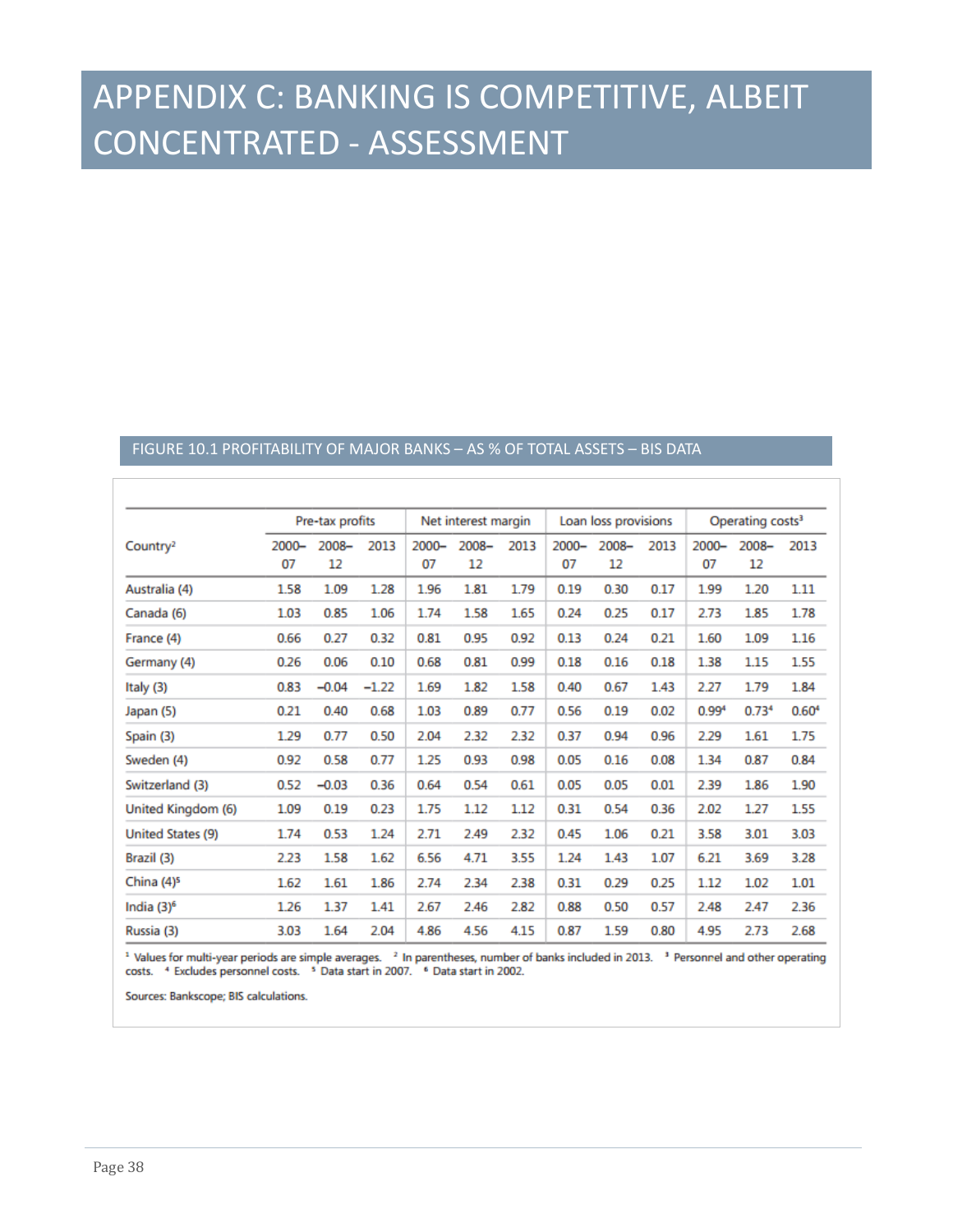Australia's Major Banks are outliers in terms of asset structure in that they have a higher proportion of lower-risk housing lending than large banks in most other countries and a lower proportion of income from higher risk investment banking activities. A lower risk profile suggests Australian Major Bank NIMs should also be relatively lower, but the BIS data suggests they are high when viewed against comparable countries with well-developed financial systems.

#### **10.1.3 Major Bank return on equity (ROE) pre and post GFC**

The Interim Report cites pre and post-GFC profits as an indicator of competition, specifically that average return on equity (ROE) of the Major Banks post GFC has been 14% post-crisis compared to 16% from 2004 to 2007[15](#page-34-0).

The Regional Banks question whether this is evidence of greater competition. The operating environment for banks generally since the GFC has been quite different, characterized by subdued credit growth and higher funding costs. Further, the Major Banks have improved profitability compared to the pre-GFC period if assessed in a relative sense, i.e. compared to domestic Regional Banks and against large banks in other countries. While absolute ROEs might be down marginally on average, they are higher in a relative sense.

j

<span id="page-38-0"></span><sup>15</sup> This shows a 2% average difference, although if the data (which comes from APRA's performance survey) is not rounded, the gap is closer to a 1.5% difference.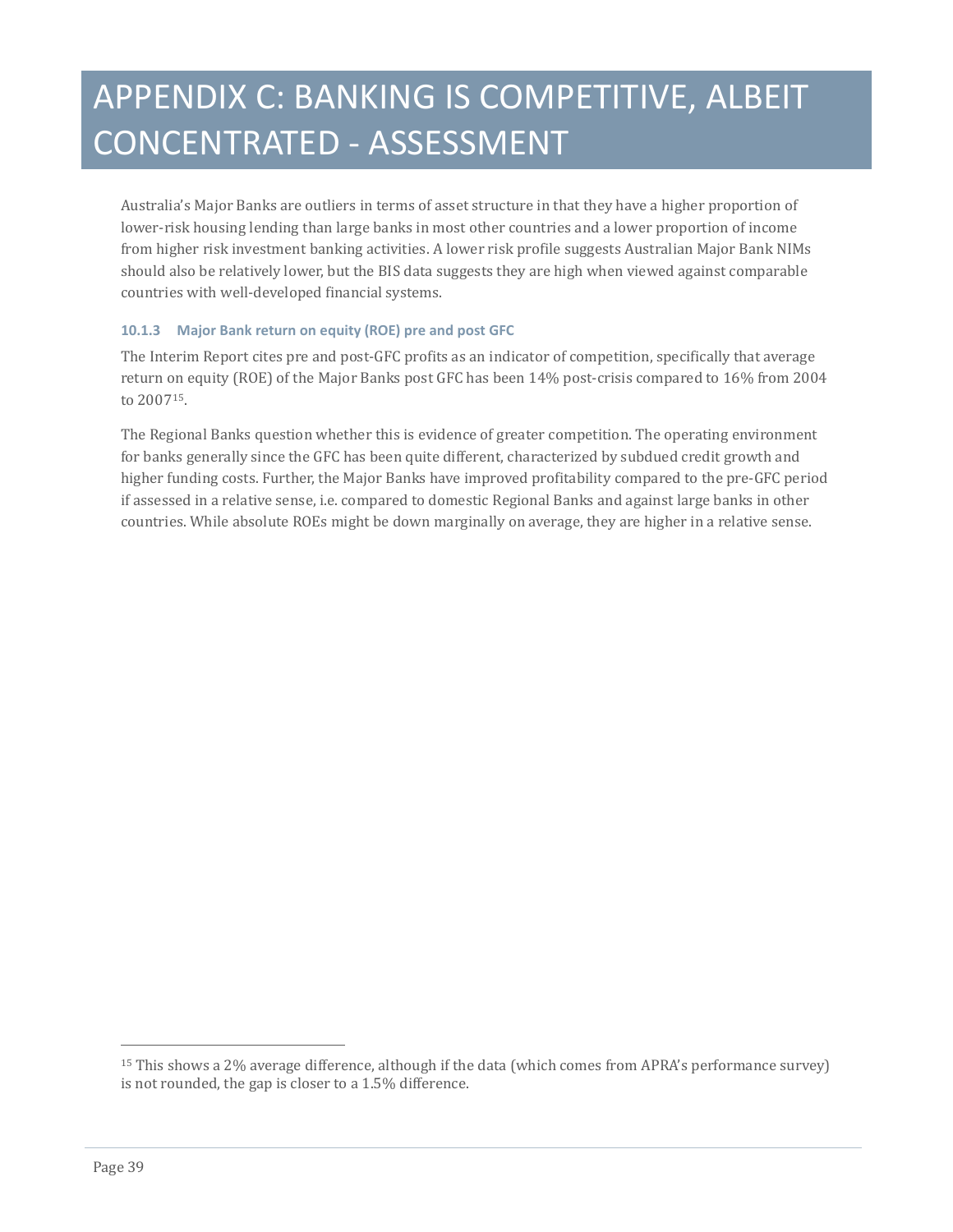#### FIGURE 10.2 BANK PROFITABILITY – ROE – INSTITUTIONS OPERATING IN AUSTRALIA



#### **10.1.4 ROE comparison with other large Australian corporates**

A comparison of Major Bank profits and those of other large Australian corporates was cited by the Interim Report as an indicator that Major Bank profits are not reflective of market power. This is a useful comparison in the sense that it accounts for population size. A number of submissions to the FSI identify Australia's population size as one explanation for Australia's relatively concentrated banking system.

The main challenge in the cross-sector comparison of financial versus non-financial corporations is in adjusting for differences in risk between large corporates. Australia's four largest banks all have AA credit ratings which are assisted by a 'two notch' credit rating uplift due to implicit Government support. No other large Australian corporates are AA rated, or have this implicit support, so comparing profitability is problematic. For example, BHP is A+ and Telstra is A-rated. The risk/return principle in finance suggests the Major Banks' profits should only be compared against other large corporates that have a AA rating. The risk/return principle also suggests that lower returns should be expected when there is lower risk, but this does not seem to be borne out in the major banks' profitability.

Rating agencies typically give Major Banks credit ratings higher than utility-type businesses, this makes sense given the Major Banks not only have implicit support but they also have a prudential regulator that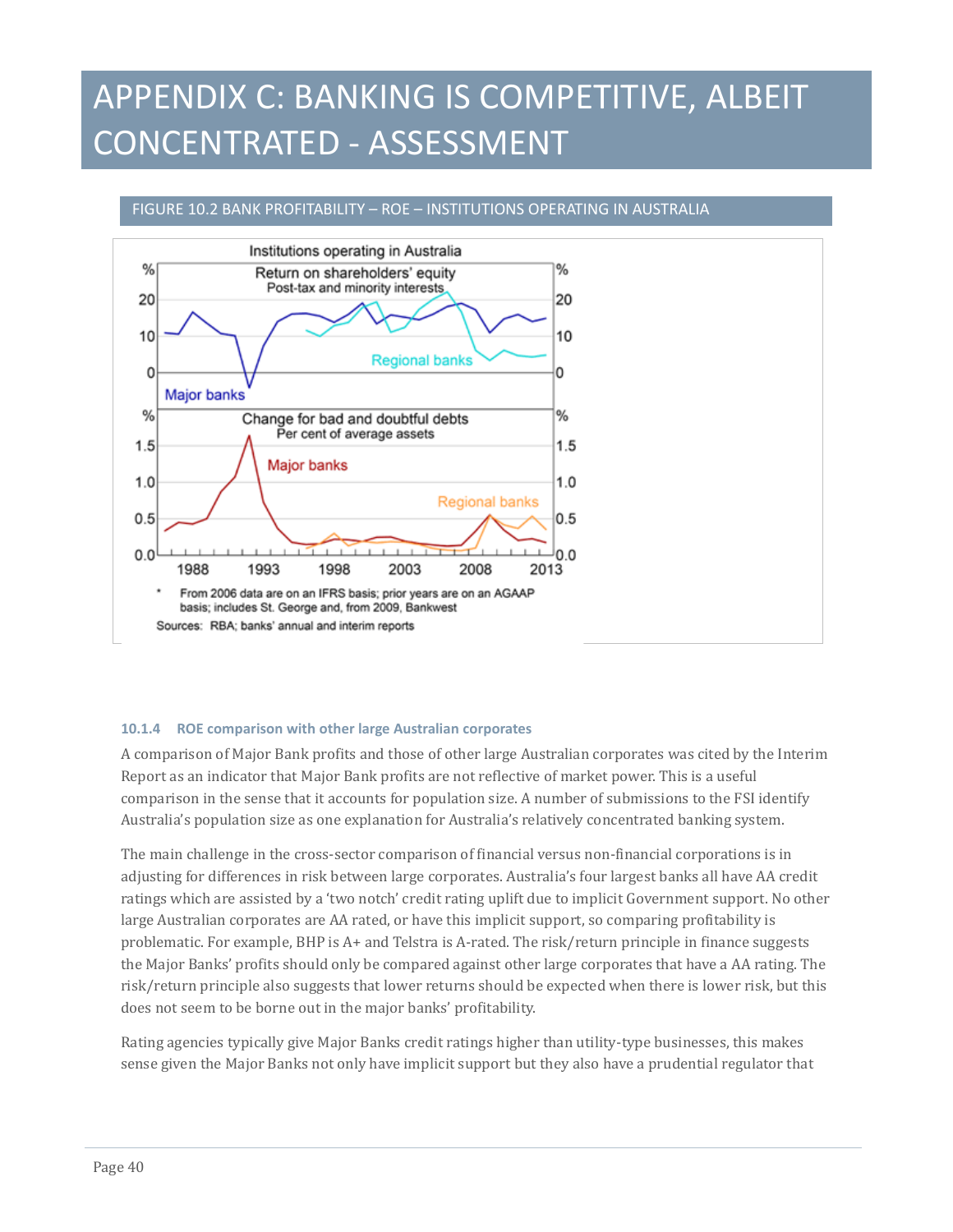imposes a capital requirement whereby the chance of failure is one in one thousand years (99.9%). Yet, the high returns (14-18% post tax ROE) are indicative of businesses with considerably more risk.

### 10.2 CUSTOMER SATISFACTION

An improvements in bank customer satisfaction can reflect competition between banks for customers<sup>16</sup>, but it is difficult to disentangle this influence from other factors. The low interest rate environment due to the historically low RBA overnight cash rate will also benefit a Major Bank's reputation.

### FIGURE 10.3 AUSTRALIAN HOUSING LENDING RATES – RBA DATA



Internet banking is another factor assisting reputation. This channel has high penetration and is widely viewed as increasing banking convenience, functionality and is low cost. There are two drivers for technology improvements, competition for customers and that of cost efficiency.

#### **10.2.1 Divergence between personal and business customer satisfaction**

One noteworthy aspect of customer satisfaction data is the difference between personal customers and business customers. Surveys show that business customers record higher dissatisfaction levels than

<span id="page-40-0"></span>j <sup>16</sup> In the case of Regional Banks, the long history of customer satisfaction reflects their need to provide a higher level of service to customers and communities, in part to overcome the scale and regulatory benefits afforded to Major Banks.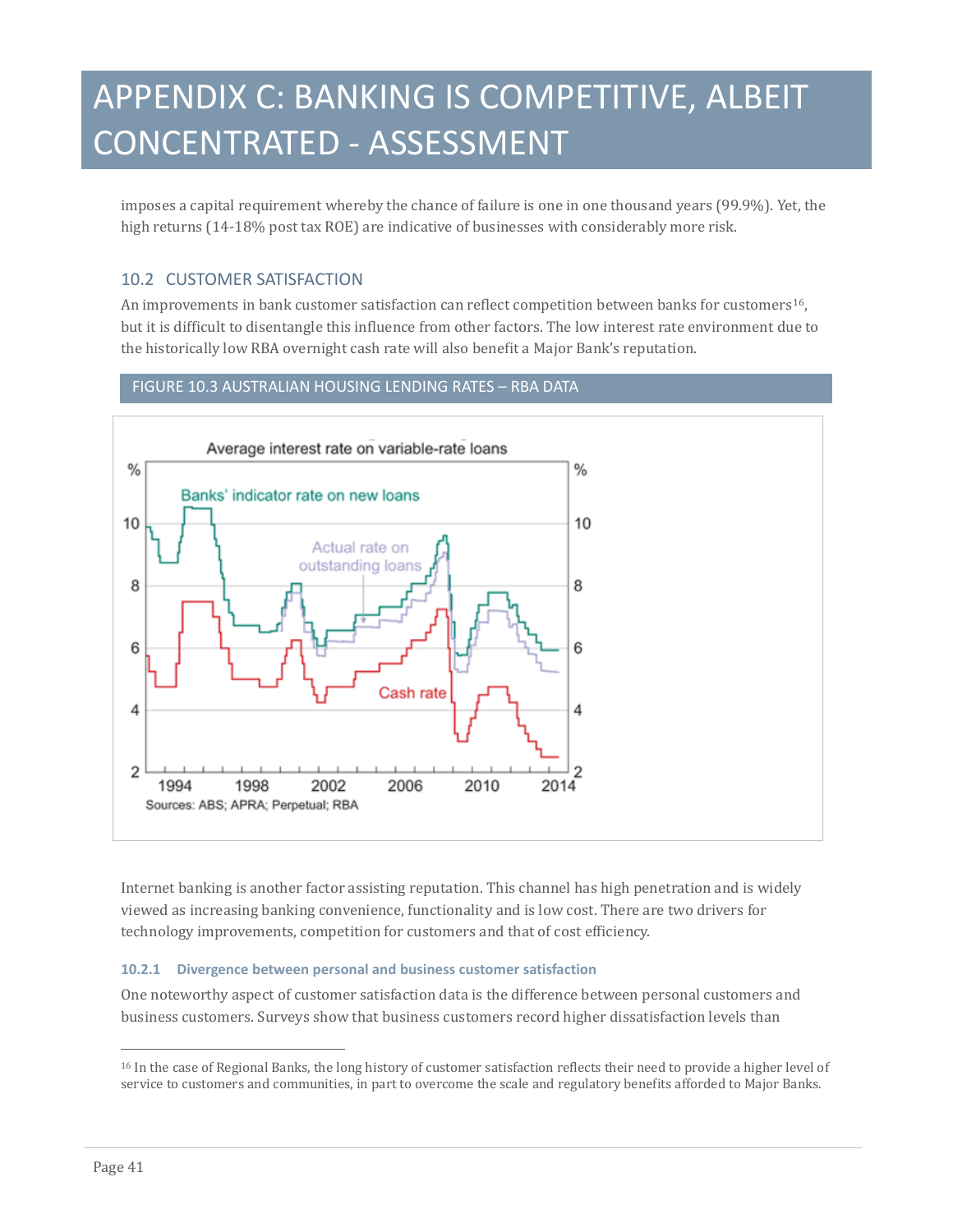personal customers. In commenting on this issue, a spokesperson for Roy Morgan noted (Roy Morgan Research, 2014):

*Satisfaction among banks' personal customers is at record high levels and is obviously the result of a concerted effort since 2001 when they were at their lowest point. Although this improvement has been seen consistently over a long period, more recent improvements have had a lot to do with low interest rates on home loans and high satisfaction levels and preference for internet banking. For a number of years it appears that banks have had a preference for the relative safety of personal customers and as a result their business customers are being left behind as evidenced by the wide gap in customer satisfaction ratings.*

*'Recent moves by the Major Banks to show an increased focus on the business customers obviously stems from a realisation that something needs to be done to attract and retain them to compensate for the reduced prospects for growth in the personal market. Banks currently appear to lack empathy with their business customers who require more attention and understanding. This is evidenced by the fact that these customers rate their banks very poorly on 'maintaining regular contact', 'following developments in the industry' and having a 'good understanding of their business'. Banks recognise the need for personal contact with their business customers, and use business managers to manage the relationship with their clients, but at this stage the satisfaction level with these managers is less than seventy percent for each of the four Major Banks. This is an area that obviously needs some improvement if overall satisfaction is to increase.*

*'The relatively low satisfaction among business customers is likely to be impacting negatively on personal customer satisfaction as there is a strong link between the bank used for business and the personal bank for Australia's two million micro and small business owners.*

*'The current Financial System Inquiry will need to consider how well the needs of business are being met by the banks in order to ensure that they remain viable and contribute to economic growth. At the present time it appears that there is room for improvement.[17](#page-40-0)'*

It is arguable as to whether customer satisfaction results in Australia reflect strong price competition between banks. An explanation for why personal customers are more satisfied is that they are more influenced by the historically low level of loan rates and benefits of Internet banking, and less concerned about relationship banking given the greater ease in unbundling products and switching provider for personal customers, compared to business customers (especially SME).

j

<span id="page-41-0"></span><sup>17</sup> http://www.roymorgan.com/findings/5606-consumer-satisfaction-with-banks-at-record-high-but-businesscustomers-lagging-behind-201405280120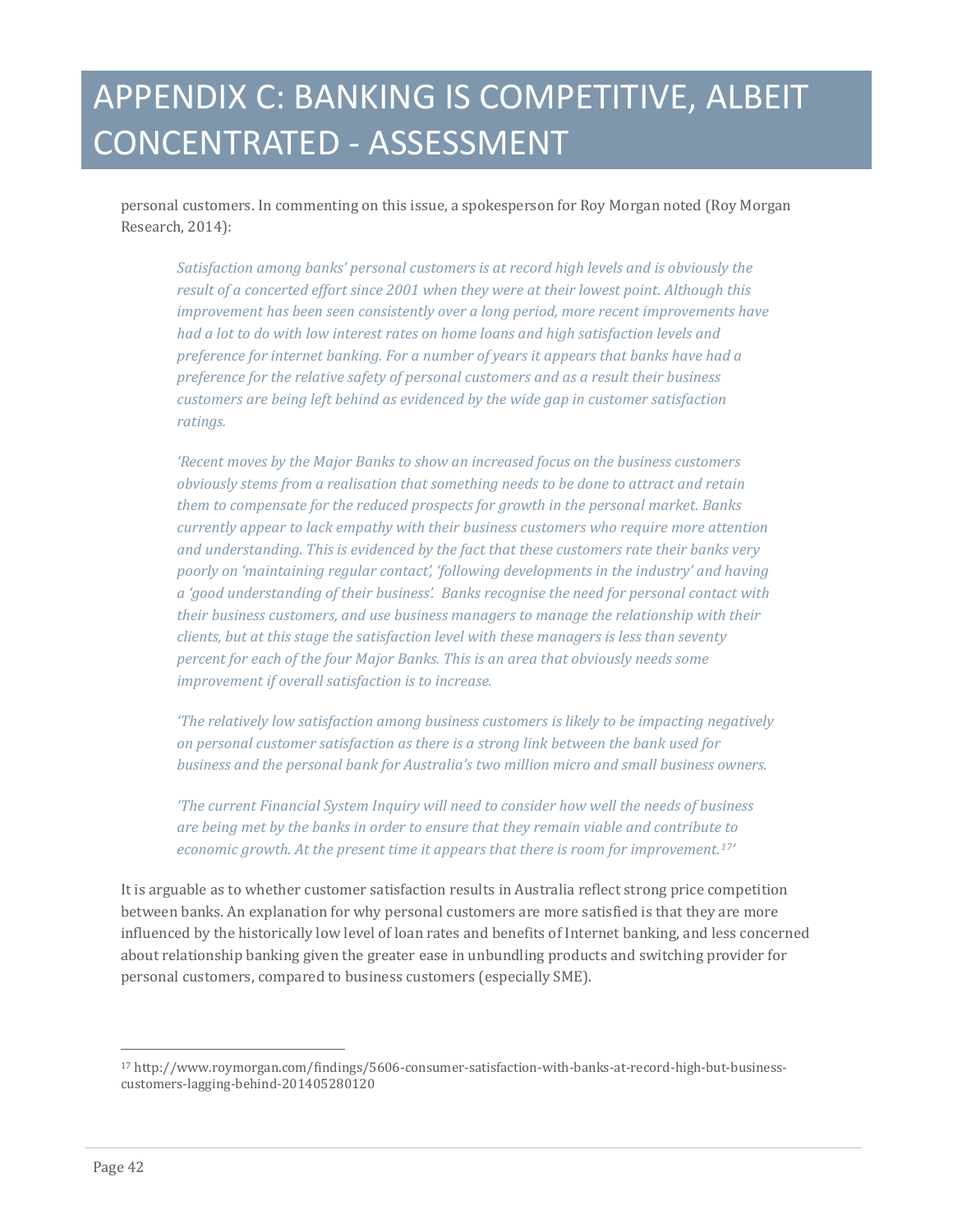### **10.2.2 Product range**

The Interim Report notes that *'consumers also have access to an extensive range of products and providers. For example, there are more than 500 standard variable mortgage products from more than 100 providers available, and more than 1,500 term deposit products from over 80 providers. That said, there are only about 35 small business loan products from around 20 providers.'*

Product choice can be indicative of non-price competition. There are some qualifications to the extent to which product choice is a sign of competition. These include:

- The large range of products in banking is in-part related to the number of legacy products.
- Products can be differentiated by very small costless changes to product features. For example, a term deposit of 3 months versus 6 months.
- The number of products is not a sign of a diversified market, banking concentration in Australia is amongst the highest in the world.
- The large supermarket providers in Australia are noted for carrying wider product choice than competitors, but there are still competition concerns in that market.

### 10.3 BANK FEES

The Interim Report cites bank fee reductions as evidence of banking competition. There are a number of challenges to interpreting changes in bank fee revenue as indicating competition. Changes in bank fee revenue may be partly related to competition, but may also be influenced by industry reputation and regulatory factors. The following are examples of reputation and regulatory factors impacting on fee revenue:

- In 2001, the banking industry announced a major reputation initiative which included minimum standards for basic bank accounts. This initiative sought to provide the community with guarantee that free or low-cost bank accounts would be made available to low income customers, many banks made these accounts generally accessible.
- In 2002, the Payments Systems Board (PSB) regulated credit card interchange fees that had the effect of reducing merchant service fee revenue (MSFs) by around \$1 billion annually.
- In 2011, the Government passed legislation to ban home loan exit fees from mortgage accounts.
- In response to legal and reputation challenges, banks have also reduced or abolished a range of 'exception fee' – fees for overdrawing or making late payments on transaction and credit card accounts.

Australia is not alone in reducing bank fees for reputational reasons. In the United Kingdom, banks have been prevented from charging account and ATM fee charges due to political and community backlash.

Lastly, changes in bank fee revenue cannot be viewed in isolation of bank profitability indicators. As with declining interest margins, the real issue from a competition perspective is whether margin or fee reductions are impacting on excessive shareholder returns. The fact that Major Banks have been able to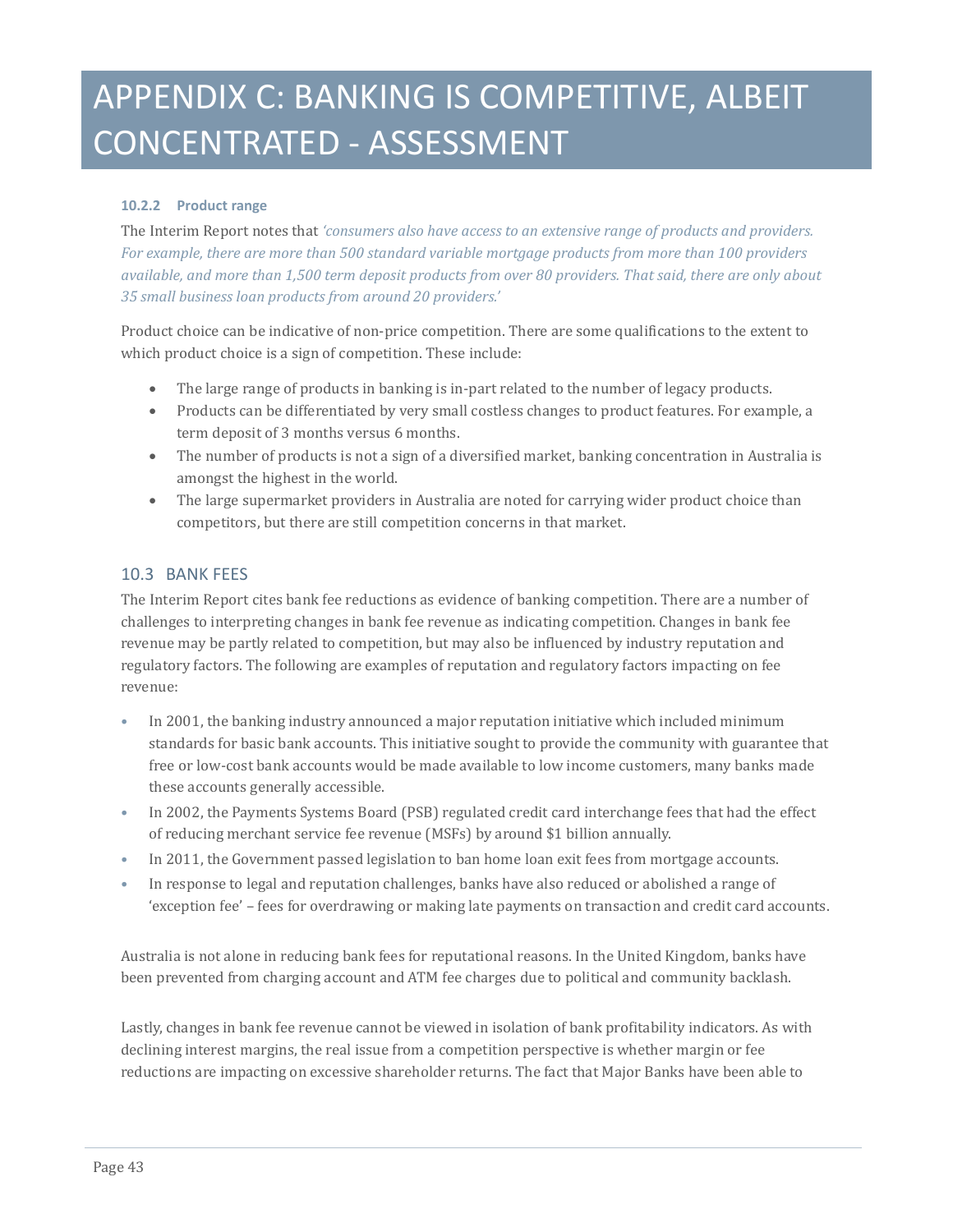maintain profitability in the face of fee and margin declines is testament to their wider capacity to exercise market power – notwithstanding some improved operational efficiency over the past decade.

### 10.4 PERCEPTIONS OF COMPETITION VERSUS REALITY

With low mortgage interest rates due to historically low RBA cash rates, the average consumer may view this as evidence of competition. This perception can be reinforced by Major Bank bank advertising and marketing initiatives. But the actual competitive dynamic that exists is quite different to that commonly understood.

Large banks have extremely stable market shares, their competitive decisions centre on trading off small basis point reductions in margins to achieve small basis point increases in product volume. Large banks do not live with the sorts of difficulties faced by most SME businesses where strategic mistakes can have real commercial consequences.

Further, there is a veneer of competition due to the competitive disadvantages that smaller banks and Mutuals face in competing against the large banks. Regulatory capital, too big to fail funding advantages, and vertical integration combines to make it more difficult to compete on price. These regulatory-related factors are on top of general advantaged of large players associated with economies of scale and scope.

The striving of smaller banks to compete with large banks appears to be characteristic of a thriving competitive market, but it is an unhealthy form of competition because there is not a level playing field and the competitive winners are not necessarily those with the best products and services.

### 10.5 NEED FOR A FORWARD LOOKING PERSPECTIVE ON COMPETITION

The FSI Interim Report concludes that the banking system is competitive, albeit concentrated. A key issue for the Regional Banks is the likely state of competition in the medium term. There are strong forces which indicate there will be further consolidation and concentration which will continue to undermine competitive outcomes.

Major financial sector inquiries occur in Australia about every 15 years, a time frame that will easily see further concentration and get to a point that mitigating the costs of negative consumer outcomes will be much higher than if pre-emptive actions are taken. Research undertaken for the Regional Bank's first round submission found high concentration scores (Herfindhal-Hirschman Indexes)) for most retail banking. The data showed that very small increases in concentration would create formal competition concerns across most banking markets.

From the Regional Banks perspective, competition in banking is at a tipping point where further concentration will lead to an even more dire competitive outlook. The FSI should recognise this situation and the potential for more serious concerns to arise in the medium term.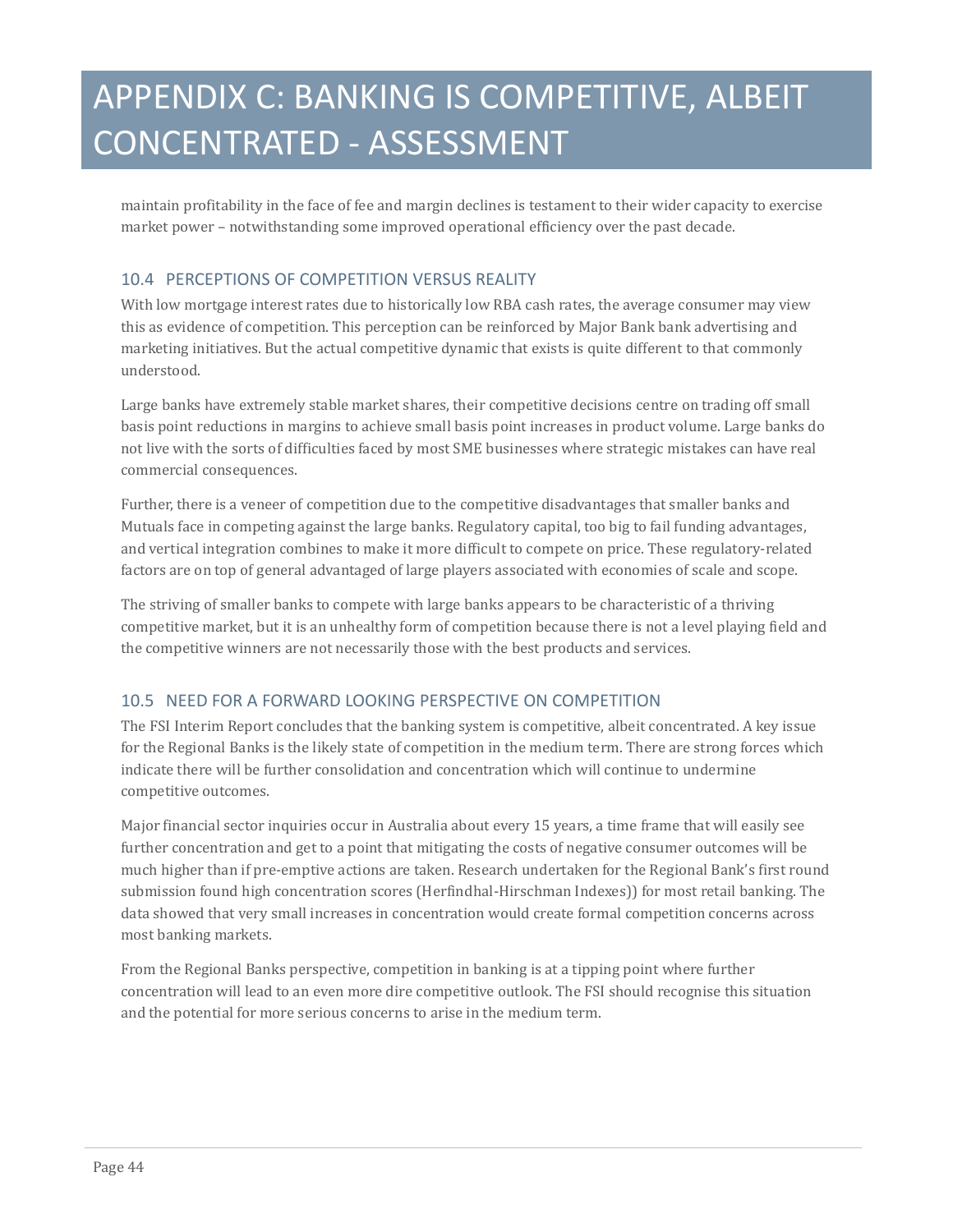### APPENDIX D: REGIONAL BANK CAPITAL LEVELS

### <span id="page-44-0"></span>11Appendix D: Regional Bank capital levels

The Interim Report finds that the capital levels of Australia's banks are in the middle of the pack internationally. It appears the FSI's assessment was mainly that of the Major Banks, but some statistics concerning Regional Banks's capital ratios are presented here. Three datasets are used:

- 1. S&P risk adjusted capital (RAC Ratio);
- 2. Pillar 3 data; and
- 3. APRA's data.

These statistical sources show the Regional Banks hold high levels of capital, both in an absolute terms and on a risk-adjusted basis.

### 11.1 S&P RISK ADJUSTED CAPITAL – COMPARISON WITH MAJOR BANKS

Standard & Poor's introduced a method of comparing capital on a risk-adjusted basis in 2009, called the Risk-adjusted Capital Ratio (RAC Ratio)[18](#page-41-0). The purpose of the RAC ratio is to better compare relative capital levels across banks and jurisdictions. The RAC Ratio aims to bring greater transparency to the ratings process and to overcome factors that can make capital comparisons difficult, such as the regulatory approach used to set minimum capital or the issuer-specific economic capital models used by banks.

As can be seen by Figure 11.1, the two Regional Bank's shown have materially higher risk-adjusted capital than the large Australian banks.

| <b>Bank</b>                        | <b>S&amp;P RAC ratio</b> |
|------------------------------------|--------------------------|
| <b>Bank of Queensland</b>          | 15.5%                    |
| <b>Bendigo &amp; Adelaide Bank</b> | 11.5%                    |
| <b>ANZ</b>                         | 8.3%                     |
| <b>CBA</b>                         | 8.2%                     |
| Westpac                            | 8.2%                     |
| <b>NAB</b>                         | 7.9%                     |

#### FIGURE 11.1 S&P RAC RATIO – DOMESTIC BANKS

Source: Regional Bank first round FSI submission

Similarly, as can be seen from Figure 11.2, Regional Banks score highly in terms of risk-adjusted capital when compared to other banks in the region. The Regional Banks are attempting to get updated data including comparisons for America and Europe.

j <sup>18</sup> https://www.financialexecutives.org/eweb/upload/FEI/Standard%20and%20Poor's%20Risk-Adjusted%20Capital%20Framework%20For%20Financial%20Institutions\_21-Apr-09.pdf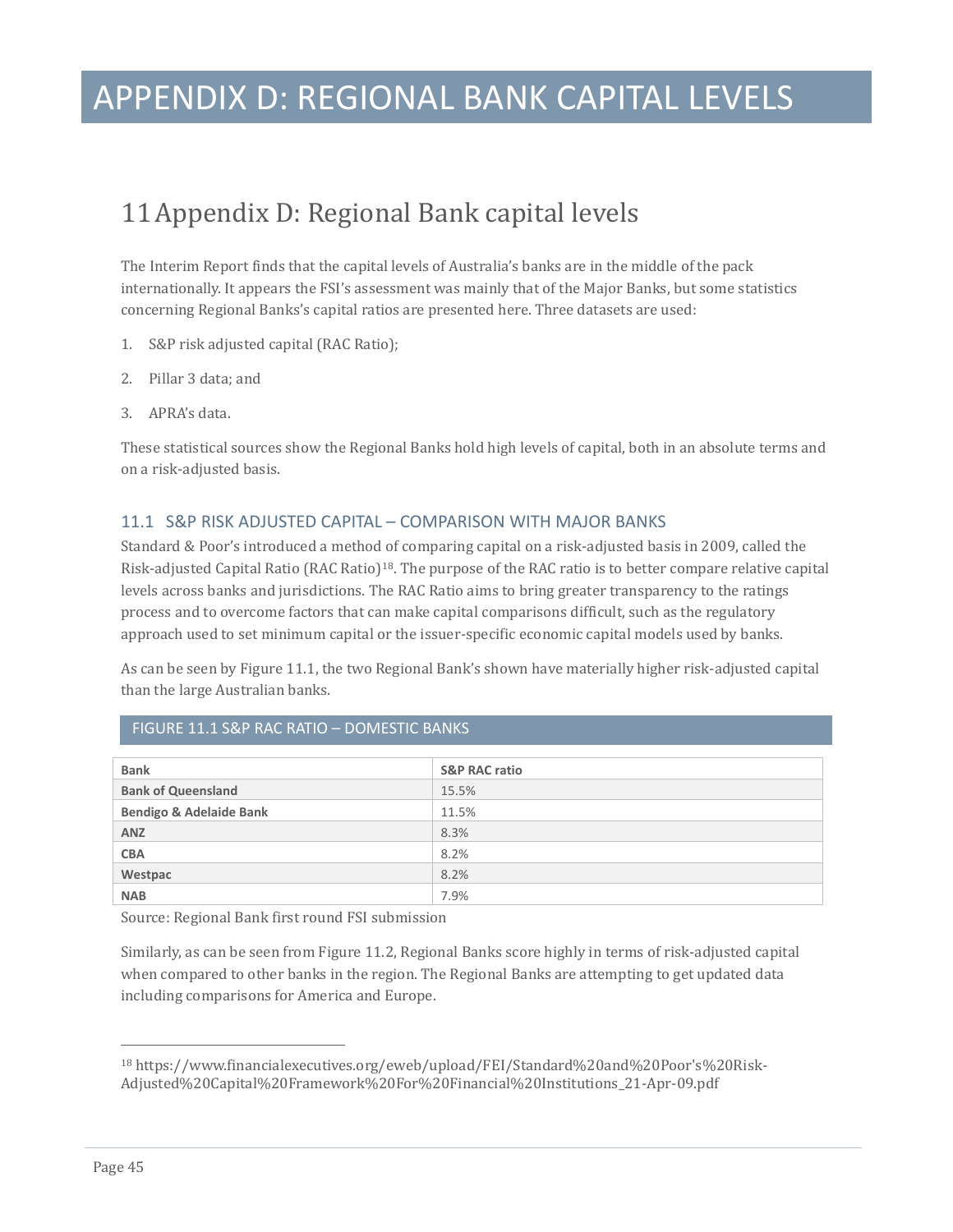### APPENDIX D: REGIONAL BANK CAPITAL LEVELS

### FIGURE 11.2 ASIAN BANKS RANKED BY RAC RATIO

| Country          | Institution                    | <b>RAC</b><br>ratio | Rank           |
|------------------|--------------------------------|---------------------|----------------|
| <b>Australia</b> | <b>BOQ</b>                     | 15.5                | $\mathbf{1}$   |
| Indonesia        | PT Bank Danamon                | 12.6                | $\overline{2}$ |
| <b>Hong Kong</b> | Bank of China (Hong Kong)      | 12.5                | 3              |
| <b>Australia</b> | <b>BEN</b>                     | 11.5                | $\overline{4}$ |
| India            | <b>ICICI Bank</b>              | 9.9                 | 5              |
| India            | <b>HDFC Bank</b>               | 9.5                 | 6              |
| Singapore        | <b>OCBC</b>                    | 9.4                 | $\overline{7}$ |
| <b>Australia</b> | <b>WBC</b>                     | 9.1                 | 8              |
| <b>Hong Kong</b> | <b>HSBC</b>                    | 8.9                 | 9              |
| Indonesia        | PT Bank Negara                 | 8.8                 | 10             |
| Singapore        | <b>UOB</b>                     | 8.6                 | 11             |
| <b>Australia</b> | ANZ                            | 8.4                 | 12             |
| <b>Australia</b> | <b>CBA</b>                     | 8.3                 | 13             |
| Malaysia         | Malayan                        | 8.3                 | 14             |
| Singapore        | <b>DBS</b>                     | 8.2                 | 15             |
| <b>Hong Kong</b> | Hang Seng Bank                 | 8.1                 | 16             |
| Malaysia         | Public Bank                    | 7.9                 | 17             |
| Indonesia        | PT Bank Mandiri                | 7.9                 | 18             |
| <b>Australia</b> | <b>NAB</b>                     | 7.8                 | 19             |
| <b>Korea</b>     | Kookmin                        | 7.5                 | 20             |
| China            | <b>ICBC</b>                    | 7.3                 | 21             |
| China            | CCBC                           | 7.2                 | 22             |
| Japan            | Mitsubishi UFJ Financial Group | 7.2                 | 23             |
| Japan            | Resona Bank                    | 7.2                 | 24             |
| China            | <b>Bank of China</b>           | 7.1                 | 25             |

Source: S&P

### 11.2 PILLAR 3 DATA

As part of banks' regulatory reporting, banks publish more detailed data on their risk-profile and capital levels than can typically be found in Annual Reports. The latest Pillar 3 reports show that the Major Banks and Regional Banks have similar capital levels as defined by the ratio of common equity tier 2 (CET1) to risk-weighted assets (RWA).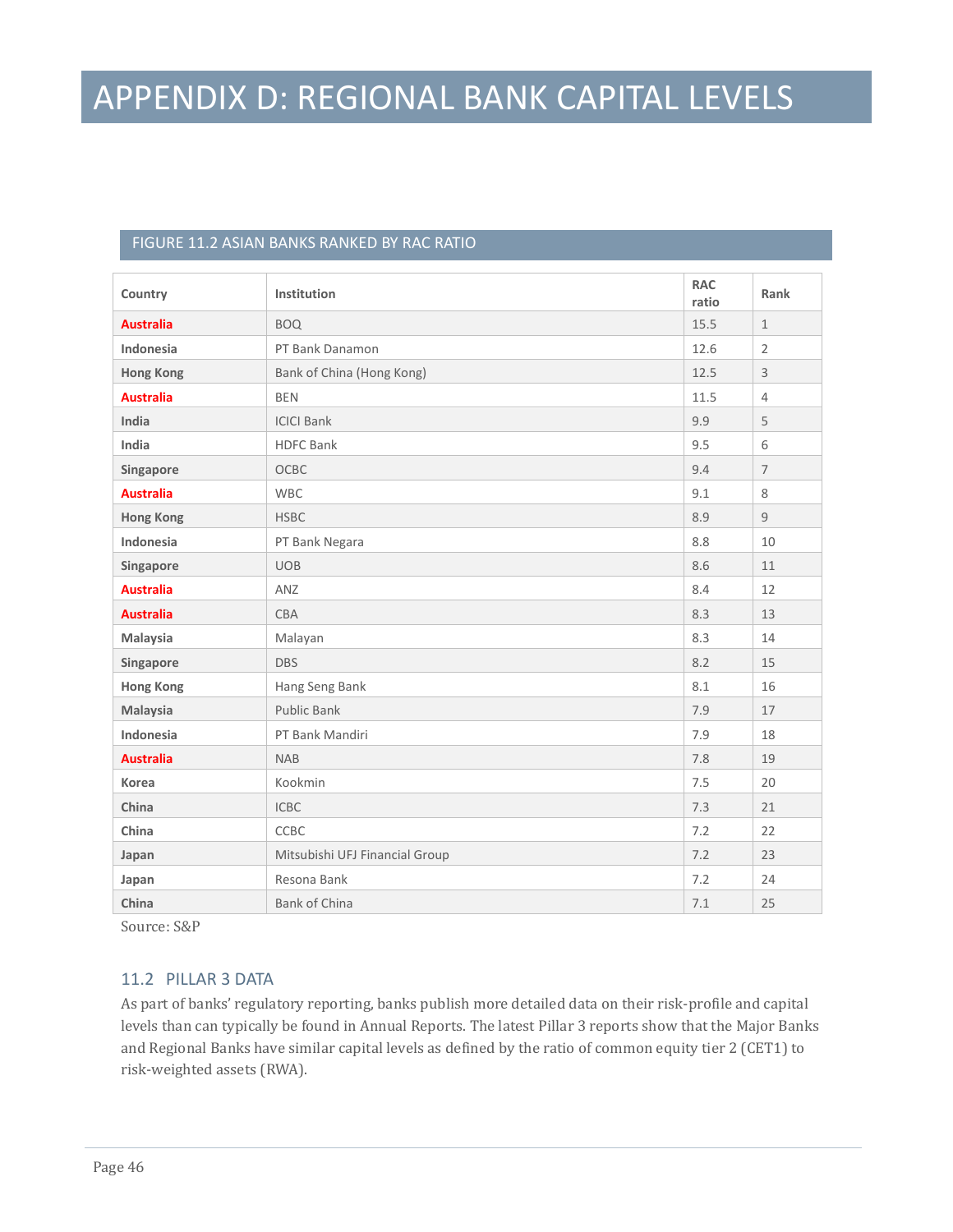The short-coming of this data as an indicator of capital strength is that, unlike the S&P RAC ratio, it does not look through the influence of regulatory capital approaches to estimating RWAs. As discussed through this submission, the Major Banks use an 'advanced' internal models based approach to estimate RWA (AIRB) and the Regional Banks use the 'standardised' approach.

The difference in approach distorts the true risk associated with portfolios. If RWA assets are adjusted to equate the RWAs between 'standardised' and 'advanced' banks, then the derived figures reveal the Regional Banks have much stronger capital positions. In Figure 11.3 the adjustment to the Regional Bank's RWA is through multiplying by credit exposures by the average risk-weight of the Major Banks for each credit exposure category.

### FIGURE 11.3 PILLAR 3 DATA & ADJUSTED RWA RATIOS TO REMOVE INFLUENCE OF REGULATORY APPROACH

| <b>Bank</b>    | <b>CET1 Ratio</b> | CET1 Ratio with adjusted RWA to<br>remove influence of regulatory<br>capital model |
|----------------|-------------------|------------------------------------------------------------------------------------|
| <b>ANZ</b>     | 8.3%              | 8.3%                                                                               |
| <b>CBA</b>     | 9.3%              | 9.3%                                                                               |
| <b>NAB</b>     | 8.6%              | 8.6%                                                                               |
| <b>WBC</b>     | 8.8%              | 8.8%                                                                               |
| <b>BOQ</b>     | 8.8%              | 14.8%                                                                              |
| <b>SUNCORP</b> | 8.5%              | 14.6%                                                                              |
| <b>BENDIGO</b> | 7.9%              | 11.5%                                                                              |

Source: Based on Pillar 3 reports

#### 11.3 APRA DATA

APRA's Quarterly Performance Statistics also include estimates of average capital ratios for banking groups, including Major Banks and the category of 'Other domestic banks'. This category includes Regional Banks and mutual banks.

Three key ratios are presented: (a) the capital adequacy ratio which is total tier 1 and tier 2 capital as a proportion of RWA; (b) Tier 1 capital as a proportion of RWA, and (c) core-equity tier 1 (CET1) as a proportion of RWA.

As with the Pillar 3 data, the estimates are undermined by the dual methodology for estimating RWAs. By adjusting RWAs of the 'Other domestic banks' by a factor that broadly equates RWAs, then a more riskreflective set of ratios can be derived. The adjustment factor is a ratio of the average credit risk-weight of the major banks, divided by the average risk-weight of three Regional Banks:

(Adjustment factor = 33.5%/52.6%). These averages are derived from Pillar 3 reports. The APRA capital ratios, including the data with adjusted RWAs is presented in Figure 11.4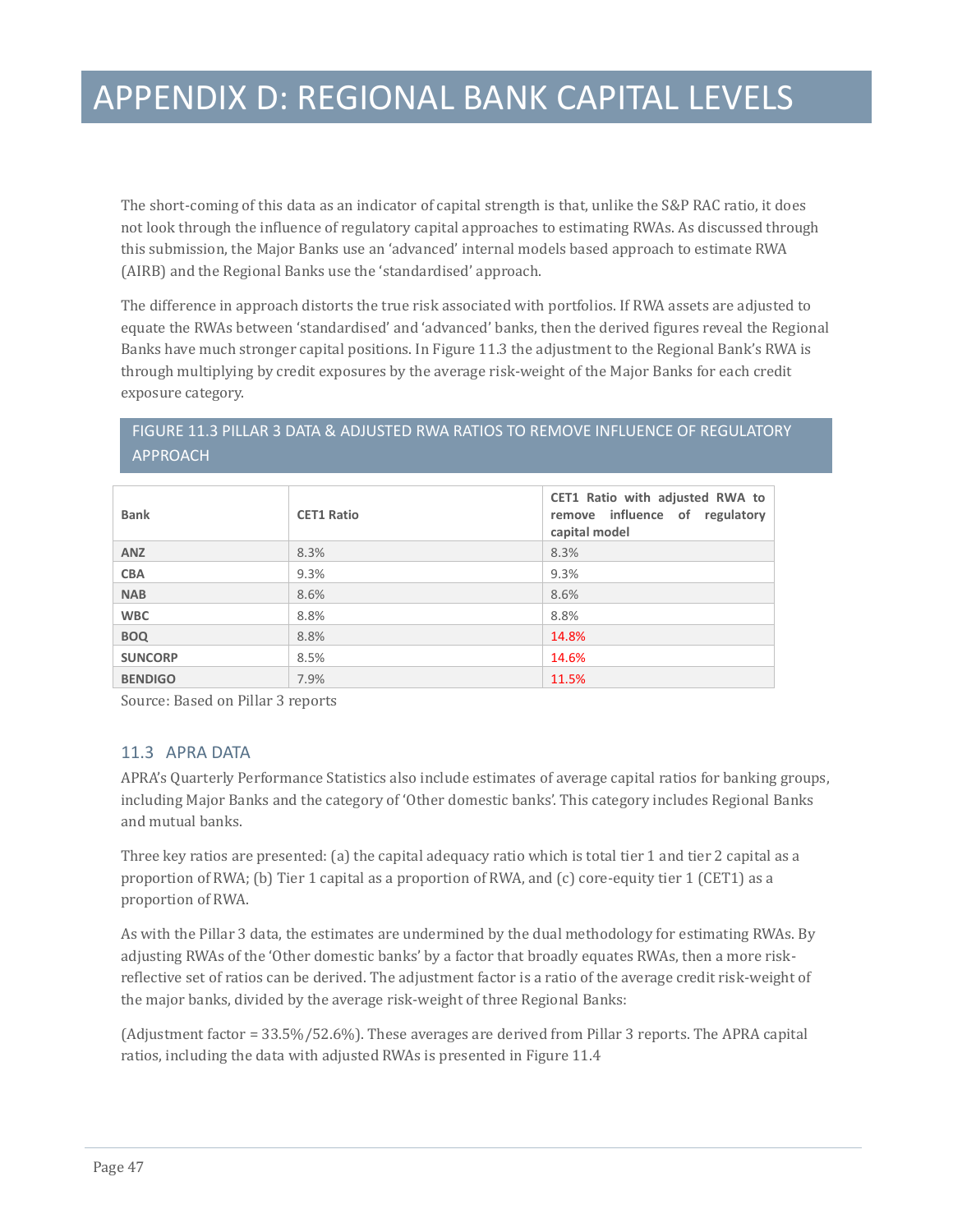### APPENDIX D: REGIONAL BANK CAPITAL LEVELS

#### FIGURE 11.4 CAPITAL ADEQUACY STATISTICS – APRA DATA SET WITH ADJUSTED RWA

| <b>BANK</b><br><b>SECTOR</b>                                         | <b>CAPITAL</b><br><b>ADEQUACY</b><br><b>RATIO</b> | TIFR 1 CAPITAL<br><b>RATIO</b> | CFT 1<br>CAPITAL<br><b>RATIO</b> |
|----------------------------------------------------------------------|---------------------------------------------------|--------------------------------|----------------------------------|
| <b>Major Banks</b>                                                   | 11.9%                                             | 10.5%                          | $8.6\%$                          |
| <b>Other</b><br>domestic<br><b>banks</b>                             | 12.7%                                             | 10.5%                          | $9.4\%$                          |
| <b>Other</b><br>domestic<br>banks (with<br>adjusted<br><b>RWAs</b> ) | 19.7%                                             | 16.3%                          | 14.7%                            |

Source: Statistics derived from APRA's Quarterly Performance Survey March 20.

### 11.4 CONCLUSION

The comparisons presented above show that Regional Banks are well capitalized in comparison to Major Banks and other banks in the Asian regional. When appropriate adjustments to RWA are made, the Pillar 3 and APRA data reveal similar results to that of S&Ps RAC ratio.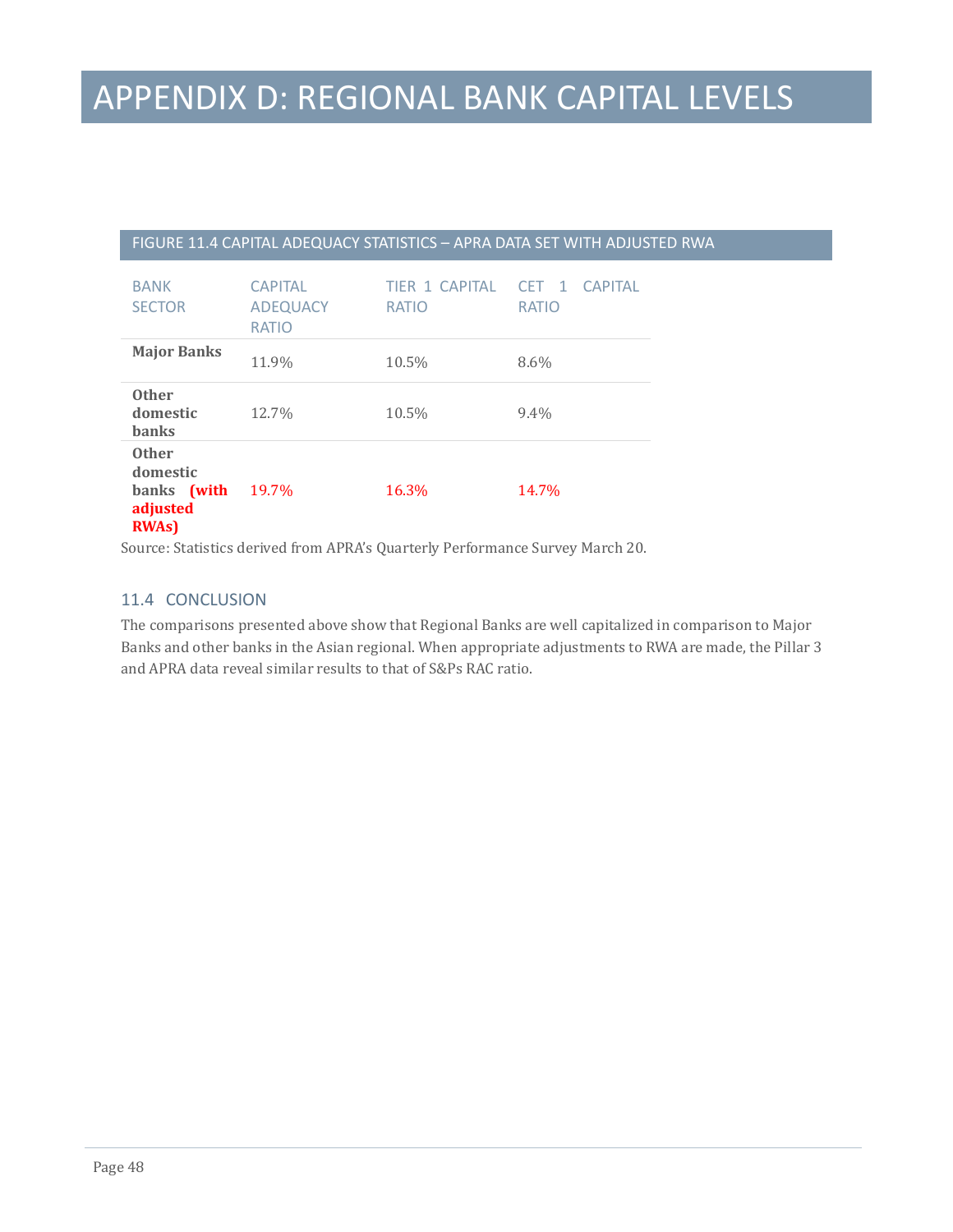### REFERENCES

### <span id="page-48-0"></span>12References

- APRA. (July 2014). *Financial System Inquiry Submission.* Sydney: On-lin.
- APRA. (May 2001). *Submission to the Basel Committee on Banking Supervision - The New Basel Capital Accord.* Basel: Online.
- Bank of Canada. (June 2014). *Financial Stability Review.* Online.

Bank of England. (June 2014). *Financial Stability Report.* London: Online.

Bendigo and Adelaide Bank, BOQ, Me Bank, Suncorp Bank. (2014). *Levelling The Playing Field - Submission to the FSI.* Sydney: Online.

BIS. (2014). *84th Annual Report.* Basel: BIS.

- Bouris, M. (March 2014). *Investor Presentation.* Sydney: ASX.
- Byres, W. (2014, July 26). Some APRA perspectives on the Financial System Inquiry. *Presentation*.
- Campbell, J., McCrossin, R., Coates, A., Mallyon, J., Helkerston, K., & Argy, F. (1981). *Australian Financial System - Final Report of the Committee of Inquiry.* Canberra: AGPS.
- CHOICE. (2014, August 8). CHOICE cost of living report highlights tough times for many. *Media and News - Online*, p. Online.
- Eyers, J. (2014, August 4). Investors unaware of big-bank link to financial planner: Roy Morgan. *Australian Financial Review*.
- Hannoun, H. (2010, February 26-27). Towards a Global Financial Stability Framework. *Speech*, p. 8/26.
- Murray, D., Davis, K., Dunn, C., Hewson, C., & McNamee, B. (July 2014). *FSI Interim Report.* Canberra: Commonwealth of Australia.
- OECD. (n.d.). *Facilitating access to finance - Discussion Paper on Credit Information Sharing.*
- QBE Lenders' Mortgage Insurance Limited. (March 2014). *Submission to the Federal Government's Financial System Inquiry.* Sydney: Online.
- RBA. (July 2014). *Submission to the Financial System Inquiry.* Sydney: RBA.
- Roy Morgan Research. (2014, May 28). Customer Satisfaction with banks at record high, but why are Business Customers lagging so far behind? *Customer Satisfaction*.
- Roy Morgan Research. (4 August 2014). *Confusion with Financial Planner independence continues.* Sydney: Online.
- Segal, J. (2002, February 28). Financial Services Reform Act 2001 Challenges for ASIC. *Speech*.